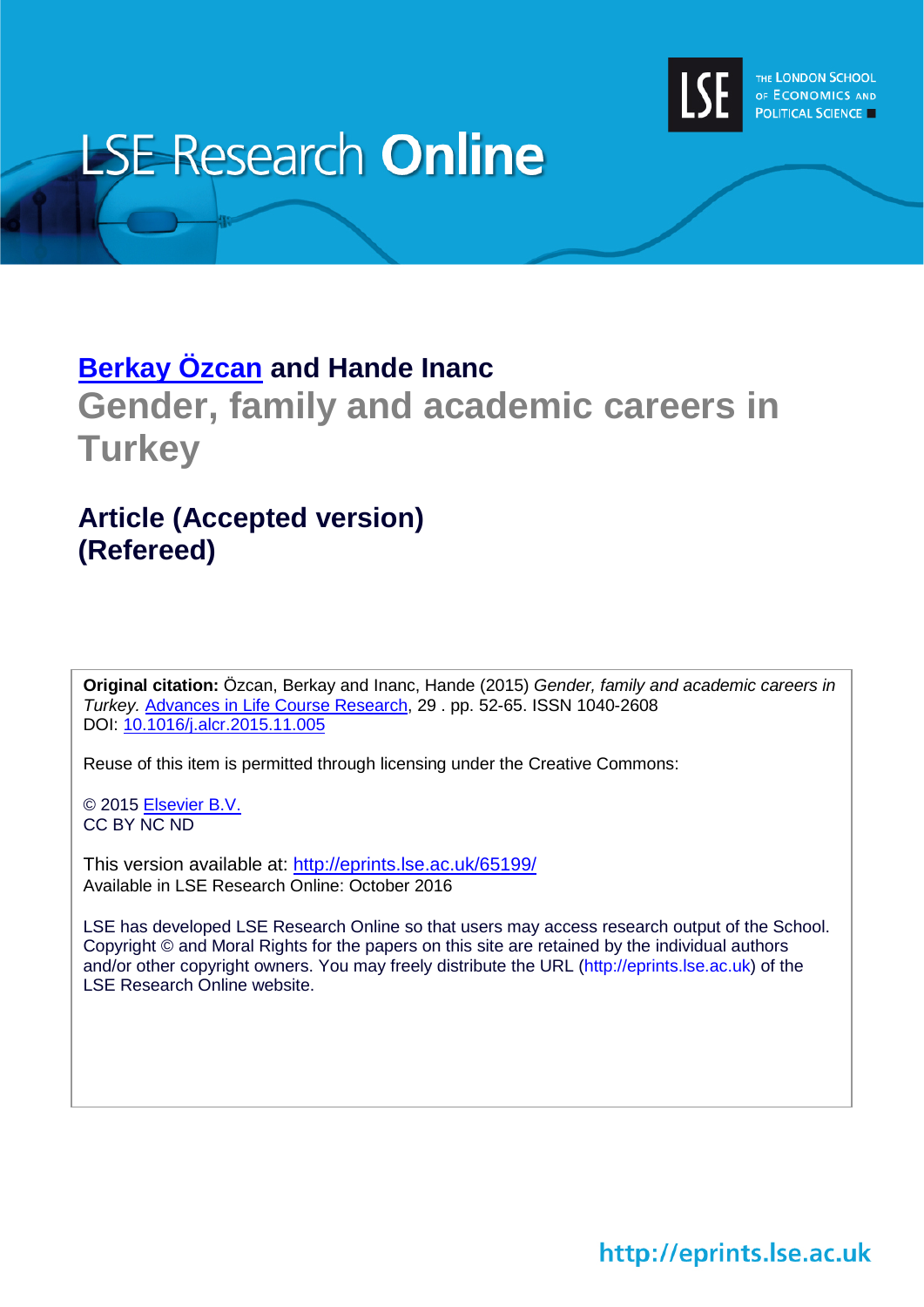# **Gender, Family and Academic Careers in Turkey**

#### **Abstract**

<span id="page-1-0"></span>Turkey has a remarkably high proportion of female full professors in its universities and in scientific fields (STEM) that are traditionally dominated by men in other countries. This could reflect a great deal of occupational gender equality but there has been a debate whether this equality came at the expense of family life. With the expansion of academia in the late 1990s and the erosion of childcare availability, whether institutional or familial, more recent cohorts of female academics may be paying a greater family penalty than their predecessors. We investigate these conjectures using the Turkish Academic Career Survey (TAC) - an original retrospective life-history study conducted in 2007 with a representative sample of around 4500 academics. We focus on the relationship between career progression and the family transitions of academics and analyze whether this relationship varies by scientific field and if professors advanced in rank during different stages of higher education's expansion in Turkey. We find a considerable gender gap in family formation outcomes of Turkish academics in all fields. Furthermore, we find that female academics that completed their PhDs after 1999 were not considerably at a higher risk of postponing parenthood compared to those who obtained their PhD's before the higher education expansion occurred.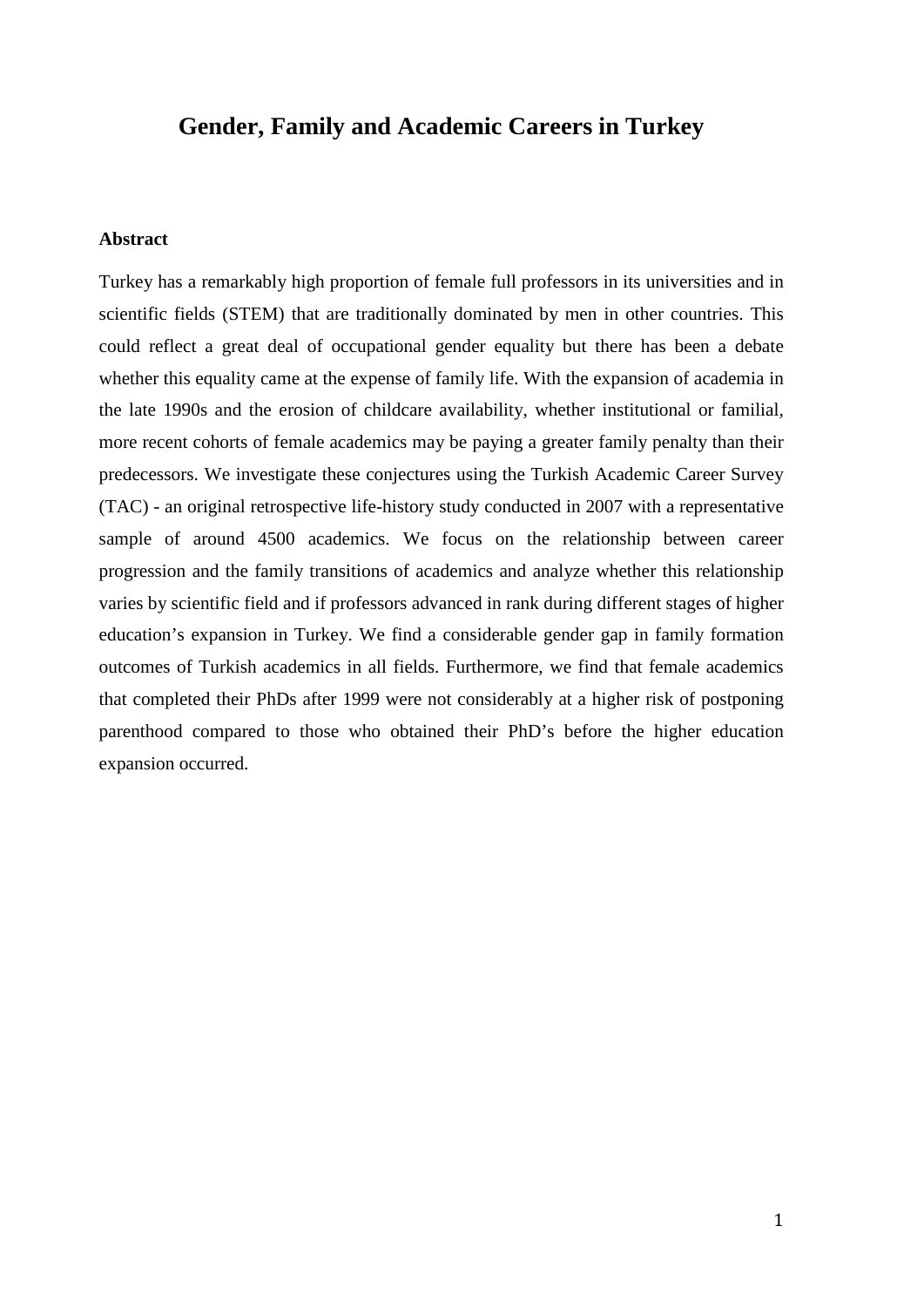### **I. Introduction**

We study the family formation processes of male and female academics in Turkey and analyze whether their progression up the academic ranks is associated with their family formation outcomes, namely partnership formation, transition to parenthood, and secondbirths. Using a retrospective life-history dataset that is a large and representative sample of academics, we analyze whether these relationships vary by scientific field and when the academics experienced promotion with respect to the different stages of higher education expansion in Turkey.

Our study is motivated by three observations of the literature. First, while there is a long tradition of multi-disciplinary research that examines whether family processes affect career advancement and the productivity of academic women (see the literature reviewed earlier in Long and Fox, 1995; and more recently in Hermanowicz, 2012), few researchers have turned their attention to the reverse relationship and investigated whether the career progression of female academics and scientists shapes their family formation processes and outcomes (e.g. see Long, 2001 Mason, Wolfinger and Goulden, 2013; Buber, Berghammer, Prskawtez, 2011). These few studies indicate that even in fields where relative equality is achieved in terms of female-to-male ratios across academic ranks, female academics are more likely to pay a family penalty and are disadvantaged in terms of family formation outcomes. Leaving out the inequality in family outcomes from the analysis of sexsegregation in scientific and academic careers yields an incomplete picture of the gender inequality experienced in these careers (Mason, Wolfinger and Goulden, 2013).

Second, the vast majority of quantitative evidence for family processes of academic women concerns the USA, where the level of horizontal (i.e. across fields) and vertical (i.e. across ranks) sex-segregation is lower than in other OECD countries (OECD 2006). While there are very few studies with large samples from other advanced economies (e.g. Buber, Berghammer, Prskawtez, 2011 for Austria; and Probert, 2005 for Australia), we know of no studies focusing on family formation patterns of academic women and women in scientific careers in industrializing countries or emerging market economies.

This is regrettable because these countries differ dramatically from the US and other advanced economies on a number of dimensions which limits the generalizability of the previous studies. For example, in these countries, family formation processes and their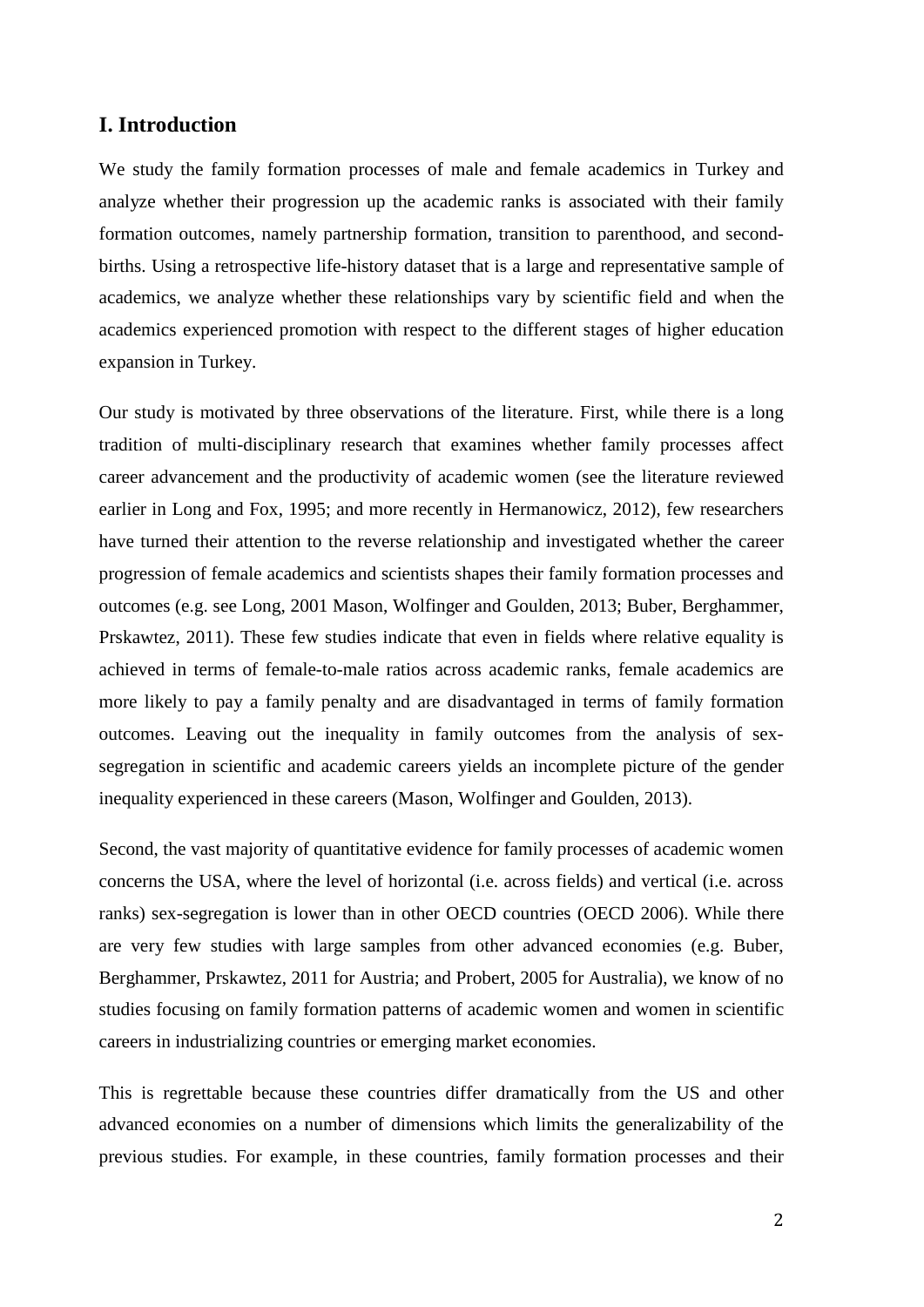determinants are very different (Coale, 1984: Caldwell 1976; van de Kaa 1994, Cáceres-Delpiano 2012); female labor force participation is often at lower levels; higher education expansion is in its initial stages (Schoefer and Mayer, 2005). As a result, often a smaller portion of women have access to higher education and academic careers compared to women in advanced countries.

A number of sociologists have investigated cross-national differences in sex segregation in higher education (and in academic careers particularly) (*inter alia* Bradley 2000; Charles and Bradley 2002; Wolfinger, Mason and Goulden 2006; Mason, Wolfinger and Goulden 2013; Charles and Bradley 2009). These studies suggest that developing and transition countries may exhibit lower levels of sex-segregation and higher female representation in higher education and scientific careers compared to advanced economies due to a set of macro-structural factors, such as post-industrialism, size of the higher education system, and access to higher education, etc. (e.g. Chang 2004,.Charles and Bradley, 2009). It is argued that a combination of these factors may have contributed to selecting certain types of women into higher education and professional occupations (Chang 2000; and 2004; Charles 2011). Yet, the questions of whether these women pay a penalty in terms of family outcomes, and if their family processes differ from their counterparts in advanced economies have been neglected in this literature.

Third, some of these studies (e.g. Bradley 2000; Charles, 2011) and the reports published by the European Commission (She Figures, 2003, 2006 and 2009) regard Turkey as an "outlier" or a "paradoxical" case with respect to sex-segregation in the sciences. Although Turkish female labor force participation has largely declined or stagnated over the last three decades, making it the lowest in Europe and also among the OECD countries, Turkey has long enjoyed the highest proportion of women in top academic positions such as full professorships. Furthermore, Turkey also enjoys a higher representation of female professors than the majority of EU countries in scientific fields that are traditionally male-dominated, such as science, technology, engineering and mathematics (STEM).<sup>[1](#page-1-0)</sup> The explanations of the Turkish case were principally based on anecdotal evidence and occasionally on quantitative studies that relied upon small and unrepresentative samples (Acar, 1983, 1990 and 1991; Healy et al 2005; Ozbilgin and Healy 2004; Kusku et al

<span id="page-3-0"></span> <sup>1</sup> In fact, the peculiarity of Turkey was picked up as early as in 1994 by a report in *Science* Magazine that compared Turkey with the US (Kahn, 1994) and found that Turkey had higher rates of female engineers and computer scientists than the USA (Bradley, 2000).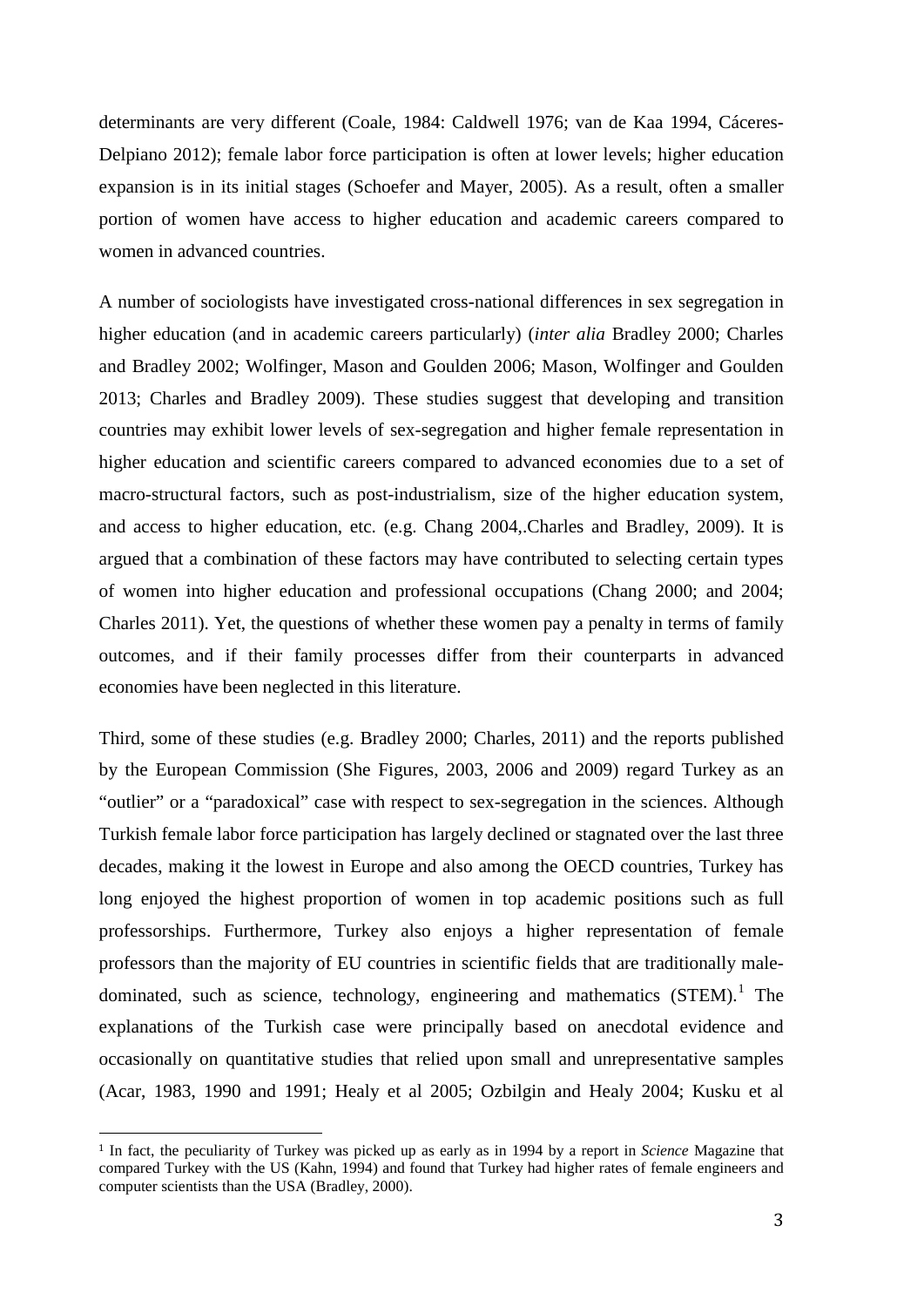2007). Earlier qualitative studies argued that academic women in Turkey during the 1980s and early 1990s had more resources and so were able to combine work and family life (e.g. Acar 1991); the implication was that these women did not pay a family penalty. Yet, this picture may have changed with the expansion of the higher education sector. To our knowledge, no quantitative analysis of academic women and their family environment has been conducted to test these predictions using large-scale representative data.

We aim to fill this gap and make contributions to two specific literatures. First, we contribute to the general literature on gender inequality in academic and scientific careers by providing evidence on another dimension of gender inequality: the gender-gap in family outcomes in a relatively egalitarian academic market. Second, we contribute to the literature on the role of education expansion, women's human capital investments (i.e. schooling), and career progression in family formation (e.g. Blossfeld and Huinink, 1991; Blossfeld 1995; and Budig, 2003). We do this by focusing on a highly-educated sample of women (and men) to explore how variations in their career progression are associated with variation in family outcomes. To this end, we compare women whose family transitions and career progressions took place during different periods of higher education expansion. We also compare academic women in departments with traditionally lower female representation rates (e.g. STEM) versus female-dominated fields.

We use a unique life-history dataset that we collected in 2007 that has rich information on the background and family outcomes of approximately 4500 academics in Turkey. We combine this dataset with the administrative records of the departments in which they work. We then use these data to construct weights for our sample and obtain characteristics of the workplaces. We describe our data sample and how we ensure representativeness of the whole academic population in section 3.

Turkey is an interesting case also for other reasons: First, family processes in Turkey are very different than those in many Western societies. For example, both in the general population and in our sample of academics, the frequency of cohabitations is negligibly small. Consequently, childbearing almost always follows marriage. Second, Turkey has a centralized higher education system. Academic salaries as well as all promotions are regulated by the Higher Education Authority (HEA) for all academics in the public universities which constitute an overwhelming share of the university sector. This leaves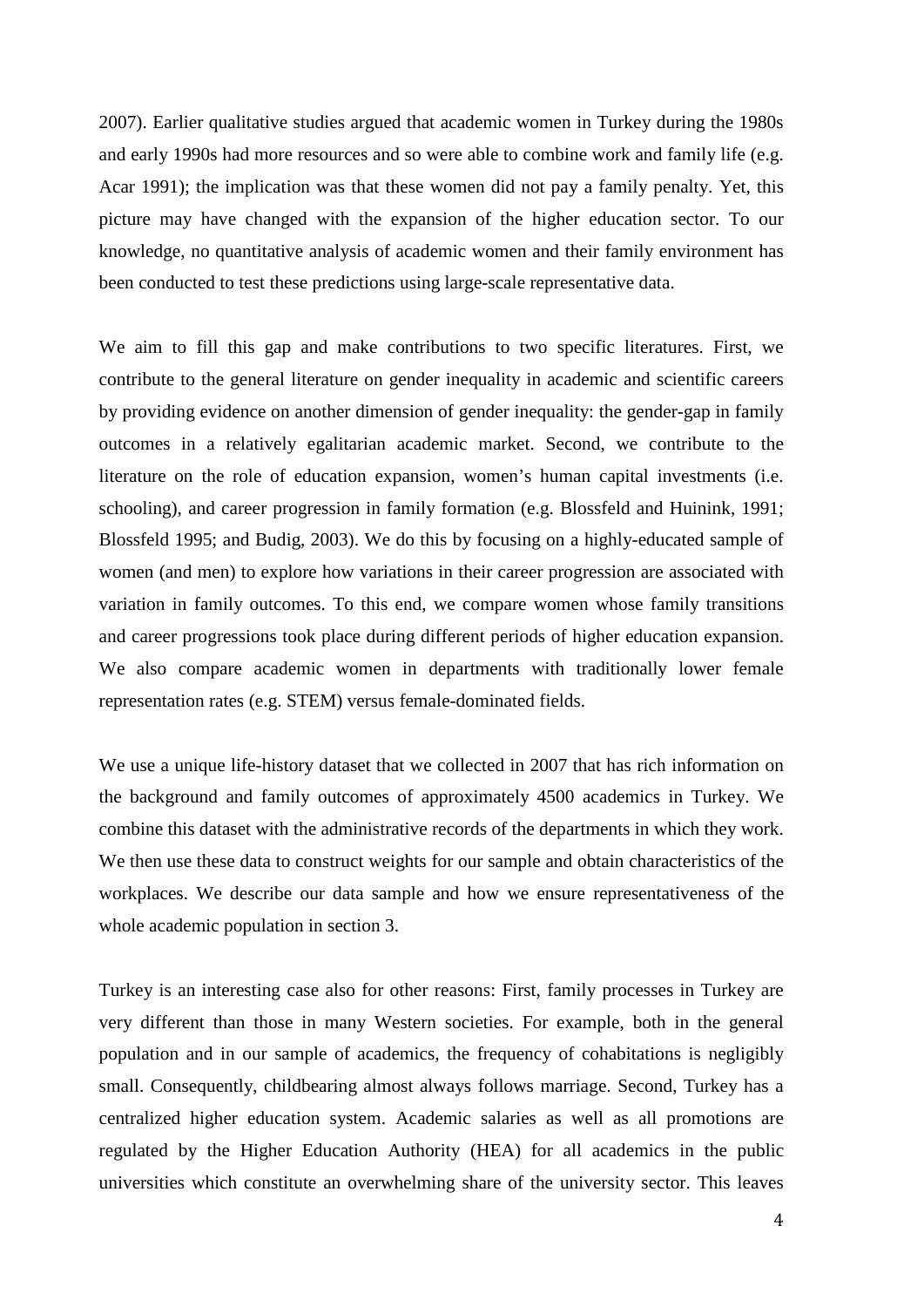little variation in basic salaries and may also provide a degree of transparency in promotion decisions. Finally, considerably fewer Turkish PhD holders work outside academia or stay inactive, something that we verify from the nationally representative Survey of Doctorate Earners conducted by the Turkish Statistics Institute. All of these have favorable methodological implications for the generalizability of our results, the representativeness of our sample, and the number of factors we need to control for. We discuss these issues in depth in section 3.

#### **II. Background literature**

#### *A. Academic Career Progress and Family Formation*

The relationship between academic careers and family formation is complex. A large set of American studies have focused on the reverse relationship, i.e. whether family processes affect rank advancement and the productivity of women in scientific careers as this was believed to be an important driver of sex-segregation in science and academia (e.g. see literatures reviewed in Long and Fox, 1995; Xie and Shauman, 2003 and particularly Morrison, Rudd and Nerad, 2011). These studies find a mixed picture for the role of family formation in academic career advancement. For example, Xie and Shauman (2003) found that marriage does not matter for women's scientific career outcomes but having children explains a large amount of the variation in these outcomes. Furthermore, the authors found that women with children are less likely to pursue careers in science and engineering after the completion of science or engineering education. They are less likely to be in the labour force or employed, to be promoted once they are in scientific career, and to be geographically mobile. On the contrary, Long (2001) argues that having children has no effect on career progression.

If family processes affect the career advancement of academic women, particularly those in STEM fields, then, it is plausible that women of higher academic ranks have already paid a family penalty and those that were not promoted are more likely to have had their children earlier. In this case, we would observe a rank gradient in family formation. Mason, Wolfinger and Goulden in a series of studies throughout the 2000s (compiled in a book in 2013) looked at gender and rank differences in family formation of American academics. They have nuanced findings: women who had children in the first five years after finishing their PhDs are less likely than men in similar conditions to get a tenured professorship.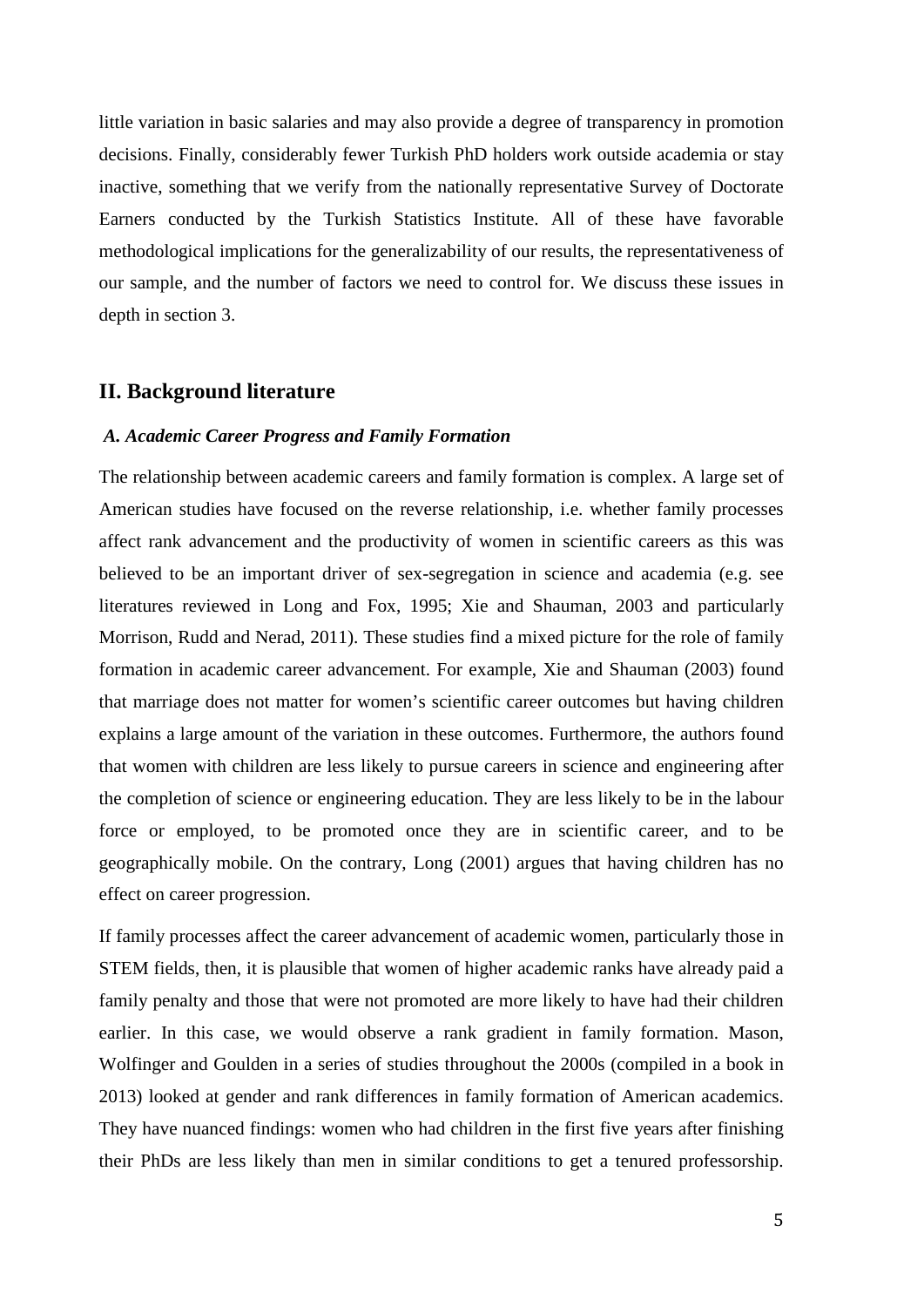Women in tenure track careers are also more likely to forego their desire for children than men across all fields (Mason and Goulden, 2002). However, once they are tenured, having young children may not necessarily have a negative effect on their further career progression compared to men in similar conditions (Wolfinger, Mason, Goulden, 2008).

These studies often relied upon Beckerian theory of human capital accumulation as a main theoretical framework and its role in fertility and family formation (Becker, 1991) as well as its sociological criticisms (e.g. Blossfeld and Huinink 1991, Blossfeld 1995, Liefbroer, 1999; Budig 2003). These theories distinguish between education and labor market experience as two forms of human capital accumulation with different mechanisms affecting family formation. However, these mechanisms may be overlapping in an academic career since the PhD years are often crucial for family formation; they can conceptually be thought of as part of the extended higher education years. Individuals postpone their family formation until they complete their higher education and expansion in higher education may affect family formation outcomes at the country level (e.g. Blossfeld, 1995; Blossfeld and Huinink 1991; Liefbroer, 1999). This implies that enrolling in a PhD program might have an independent delaying effect on family formation due to this normative behavior. Yet, one can easily treat doctoral studies as the first step in the labor market and, hence, the first step in the accumulation of job-specific human capital, which may well have an independent effect on family formation. Conceptualizing the PhD years as part of labor market experience may imply that family formation during these years is associated with the opportunity costs of career interruptions. Both of these perspectives suggest that academic career progression and expansion in higher education may have negative effect on family formation outcomes albeit through different mechanisms.

Higher education expansion has also been regarded traditionally as a key factor that explains sex-segregation in labour markets and in fields of study (e.g. Bradley 2000; Chang 2000; Charles and Grusky, 2004). However, scholars often criticized the evolutionary perspective and modernization theories, both of which predicted that as more women entered the labour market and higher education, eventually sex segregation would decline over time across occupations and scientific fields (e.g. Chang 2000, see Ch5 of Charles and Grusky, 2004 by Weeden (2004), p.136; Charles, 2011). They argue that a more complex mechanism could be associated with expansion in the service sector and higher education since the occupations and fields being created may be more 'female-typed'. In fact, the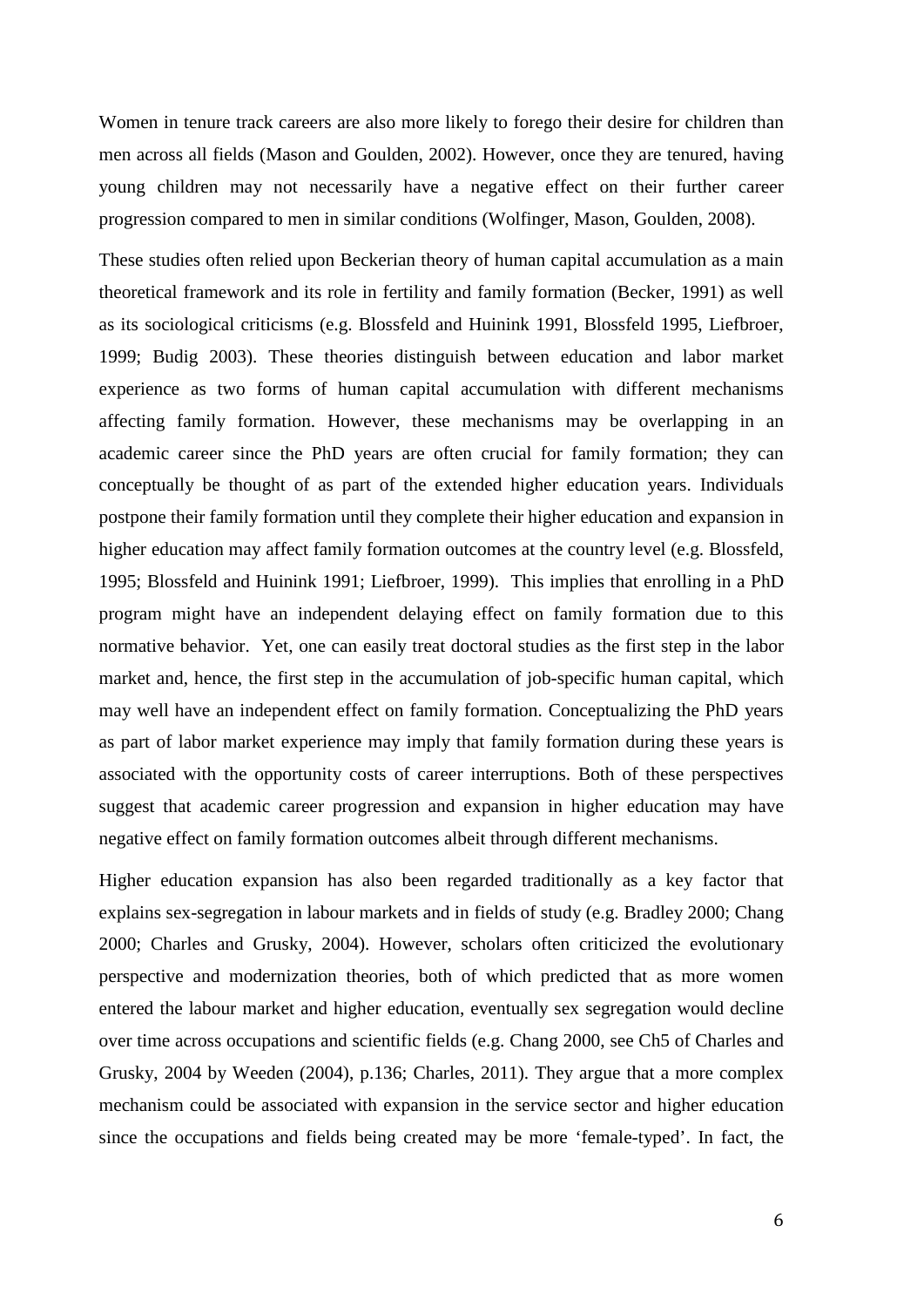most salient feature of academic careers in OECD countries has been the absence of women from these fields rather than the absence of women in higher ranks overall.

In addition to key sociological studies (e.g. Xie and Shauman, 2003; Long and Fox 1995) that look at STEM fields overall, a large set of field-specific literature has investigated the careers of women in a given field inside and outside of STEM, such as female engineers (e.g. McIlwee, & Robinson, 1992), women in physics (Ivie, & Tesfaye, 2012), female social scientists (Morrison, Rudd and Nerad, 2011), and female economists (Ginther and Kahn, 2004). The general conclusion is that for women in STEM fields, family processes may matter more for career outcomes than for women in other fields. This may be due to many factors. For example, in male-dominated fields there may be less sympathy for a work- family life balance and for women committing their time to family obligations. It is also possible that the nature of research tasks and the environment in which these careers are carried out may be perceived as less family friendly (i.e. working in labs, hospitals, engineering labs and sites), compared to other fields. As a result, it is documented that more women than men may face a conflict between a STEM career and family life (Xie and Shauman, 2003, Blau 1998). It is possible that in addition to these factors, the presence of a gendered division of labor in the household may discourage some academic women in STEM fields from forming a family.

For space and scope reasons, we do not discuss any further the findings of this large literature that predominantly made use of American data. However, we aim to focus on three questions in the Turkish context that are derived from the discussions briefly explained above: First, whether academic women pay a higher family penalty than men. Second, whether higher education expansion changes the relationship between career progress and family formation outcomes. Third, whether such relationships vary across scientific fields.

#### *B. Turkish Academic Structure over Three Decades.*

It is well documented that since early 1980s, Turkish higher education has enjoyed relatively low levels of vertical and horizontal sex segregation compared to other OECD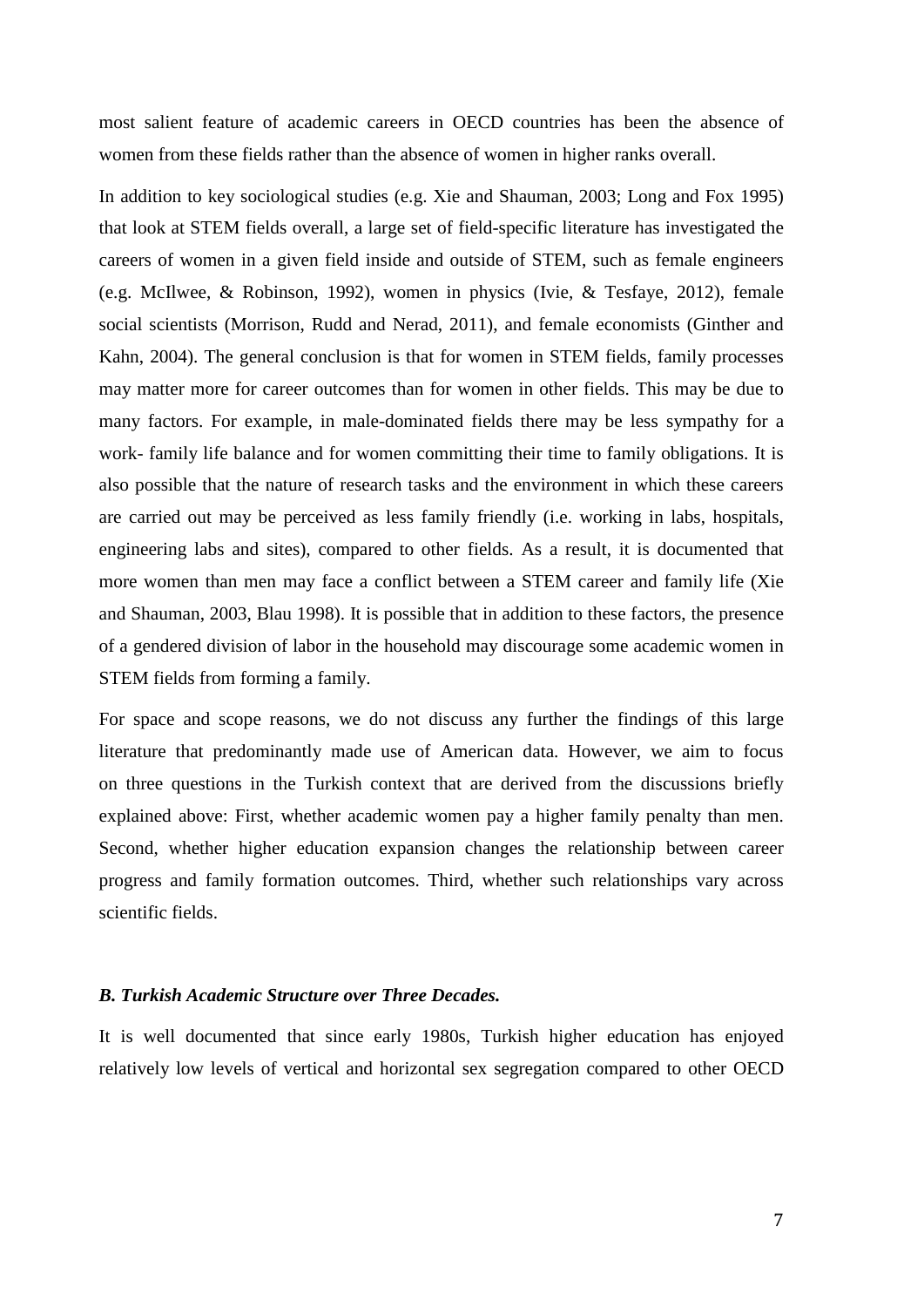countries (e.g. Acar, 1983, 1990 and 1991)<sup>[2](#page-3-0)</sup>. Figure 1, obtained from Eurostat's publication "She Figures" in 2009, illustrates this phenomenon well. As seen, Turkey has the lowest Glass Ceiling Index (CGI) scores<sup>[3](#page-8-0)</sup> (1.2) in 2007 – an indicator of vertical segregation that measures the relative chance for women as compared with men, of reaching a top position in Higher Education" (p.68). Furthermore, Table A1 (in the appendix) shows that although the number of male and female researchers (shown as per thousand) in the labor force is lower in Turkey than other countries; Turkey is *the only country* with more women than men in research-related occupations. In other words, the gender gap among researchers in the labor force is *negative* in Turkey<sup>[4](#page-8-1)</sup>. In terms of horizontal segregation, women constitute more than 30% of all academics in STEM fields in Turkey - a score considerably higher than the majority of the EU countries (She Figures, 2009).

#### [Figure 1 about here]

Various explanations have been suggested for the relatively gender-egalitarian picture<sup>[5](#page-8-2)</sup> of the Turkish research and academic environment: One line of argument stresses the importance of modernization and state ideology after the formation of the Republic in the early 1920s which encouraged secular ideals and promoted female role models (e.g. Acar, 1983, 1990 and 1991, Khan 1994). An institutional argument postulated that favorable practices and policies imposed on all universities by the centralized Higher Education Authority (HEA) created an equal-footing system which then reduced the chance that women would be discriminated against in academic hiring and promotion (Healy et al 2005, Ozbilgin and Healy 2004). An economic argument referred to the relatively low salaries in academic employment compared to better-paid jobs in the private sector for tertiary education graduates (Ozguc 1998). The processes of relative wages and "gender queues" resulted in men choosing better-paid jobs in the private sector and women taking the lower-paid academic jobs which were left unoccupied by their male counterparts

 $2$  Research has been done overwhelmingly in the university sector in Turkey. Turkey has one of the lowest private R&D activity rates among OECD countries (OECD, 2006 and She Figures 2006). See Table A1 in Appendix further on this point.

<span id="page-8-0"></span><sup>3</sup> As GCI approaches to 1 difference between women and men being promoted is reduced. When GCI increases, it implies a thickening glass ceiling, and when it falls below 1, it implies women are overrepresented in the top positions.

<span id="page-8-1"></span><sup>&</sup>lt;sup>4</sup> Turkey also differs from all other EU countries, including Southern European countries, with its considerably, low female labor force participation. According to OECD Statistics in 2007 (i.e. our survey year) Turkish female labor force participation rate was around 49%, whereas in other Southern European countries were dramatically higher, such as in Italy, 62.6%, in Spain 66.8%, Greece 61.4% and Portugal 67.6%.

<span id="page-8-2"></span><sup>&</sup>lt;sup>5</sup> "Relatively" egalitarian because even Turkey is still far from reaching parity, as only around 35% of all employed PhD holders are women (See Appendix).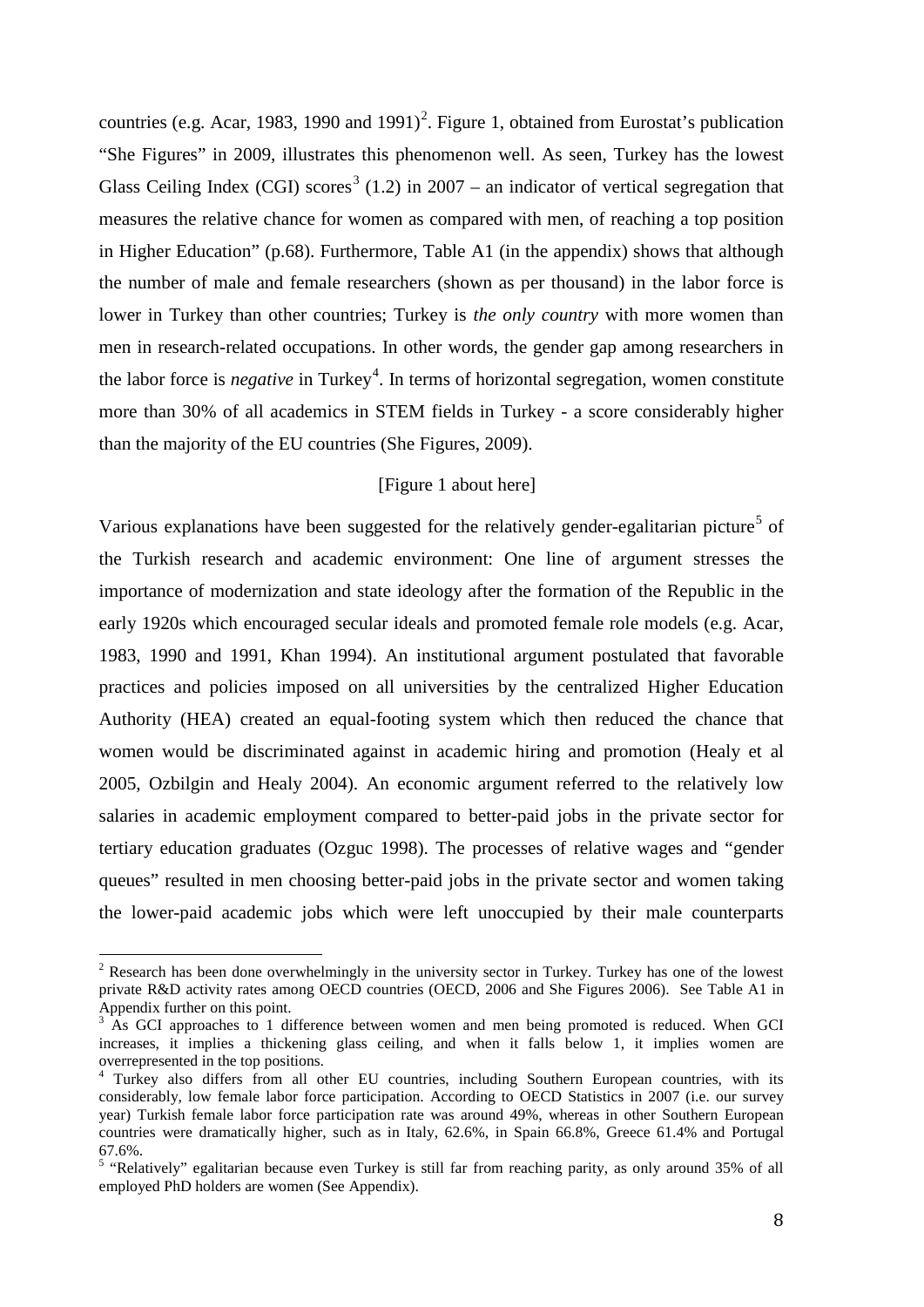(Reskin and Roos 1990). Finally, some sociologists argued that being an academic in Turkey was regarded as a female-typed profession, which was 'safe', 'secure' and 'esteemed' or like "being a teacher but with more prestige", allowing women to combine career and family life (Zeytinoglu, 1999 and Kandiyoti, 1997).

It may also be that a combination of these factors operated together. For example, Acar (1993) attributes low sex segregation to the "Republican ideology of post-1923 Turkey" and to the "opportunities which were opened to elite women by the correspondence of the latter with the developmental needs of the country, the availability of domestic service provided by non-elite women, and the existence of family solidarity networks" (1993; p.65). Although not tested empirically with appropriate datasets, these conjectures imply that Turkish academic women, at least in earlier cohorts, did not pay a significant family formation penalty because they were from privileged backgrounds and had the resources needed in order to combine family life and academic career. It is our aim in this paper to provide the first empirical test of whether this has been the case.

Acar (1993) goes on to argue that higher education expansion may have changed this picture:

"In recent years, however, with the expansion of the higher education system, competition between men and women for posts has greatly increased, and economic change and urbanization have dried up the supply of inexpensive domestic help and have stymied family solidarity networks. Thus academic women are increasingly beset by conflicts between their professional and their family roles." (p. 65).

These claims are in line with the predictions of scholars in the cross-national sexsegregation literature about the role of service sector expansion in labor market segregation, although the mechanisms are slightly different. For example, Charles and Grusky (2004), Chang (2004), Charles (2003) and Charles and Bradley (2009) argue that the expansion of the service sector and the process of post-industrialization may increase both horizontal and vertical sex-segregation in labor markets in general. They claim that, initially, in less economically developed countries, only a highly selected and privileged group of women and men enter the small segment of higher education and consequently occupy professions that require high levels of skills. Furthermore, participation in higher education in those countries is characterized by more materialistic (i.e. status attainment, income) values than in countries where higher education is more widespread (Charles and Bradley, 2009). In the latter group of countries, individualistic values and self-expression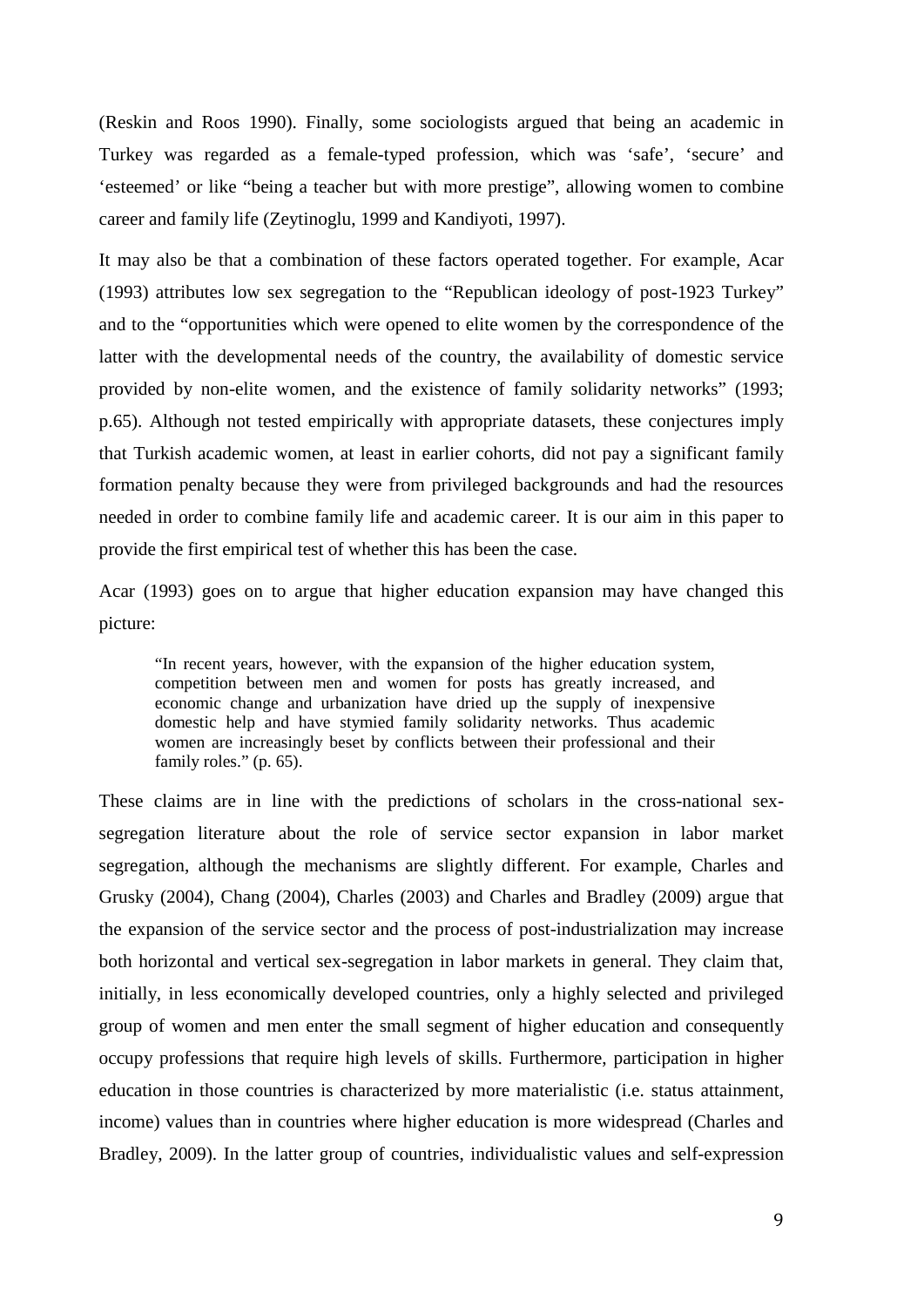may be more important than gaining high status, and hence, women may choose fields of studies and careers that are more gender-typical. This is considered to be an important mechanism especially in explaining greater horizontal sex-segregation in higher education and in labor markets in advanced economies compared to less economically developing countries. However, it is predicted that as the service sector and higher education begins to expand in less economically developed countries due to post-industrialism, it is possible that both vertical and horizontal sex-segregation increases (Seymonov and Jones, 1999; Chang 2004). Women with more heterogeneous backgrounds and varying levels of career attachment may enter new occupations in the service industry and scientific fields in higher education that are considered more female-typed and/or lower-ranked, thus increasing both horizontal and vertical sex-segregation, overall.

Turkey's higher education sector has expanded rapidly over the last three decades. Figure 2 shows the trends of academic employment by gender and the number of universities in Turkey<sup>[6](#page-8-2)</sup>. The first milestone in this expansion was the change in legislation that paved the way for the opening of private (not-for-profit) universities in Turkey, passed in 1991. From then on, the number of universities and employed academic men and women increased significantly. When new universities open, they usually "borrow" from the human capital of the existing universities, thus, the number of academics in the higher education sector shows a much smoother upward trend than the number of universities. Using this figure, we identify three major periods where university sector expansion was: *i.)* slow (pre 1991), *ii.)* accelerating albeit with fluctuations (1991-1998), and *iii.)* steadily increasing (1999-2007). Note that there was another jump in the university opening rate in 2005; however, due to the otherwise small sample size, we included it in the third period of steady increase rather than treating it as a fourth period. We argue that these three periods with different paces of university expansion may present different opportunity structures for women entering academic careers and at the same time may affect the type of women who self-selected into academic careers.

#### [Figure 2 about here]

As a result, the theories of higher education sector expansion may predict two seemingly opposite effects on family formation outcomes of academics. First, in line with Acar (1993), women experiencing career progression post-1991 are more likely to pay a higher

<span id="page-10-0"></span> <sup>6</sup> The figure shows the trend until the 2007-2008 academic year since that is the year we collected the micro data we use in this paper; however, the increase in the number of universities has continued since then.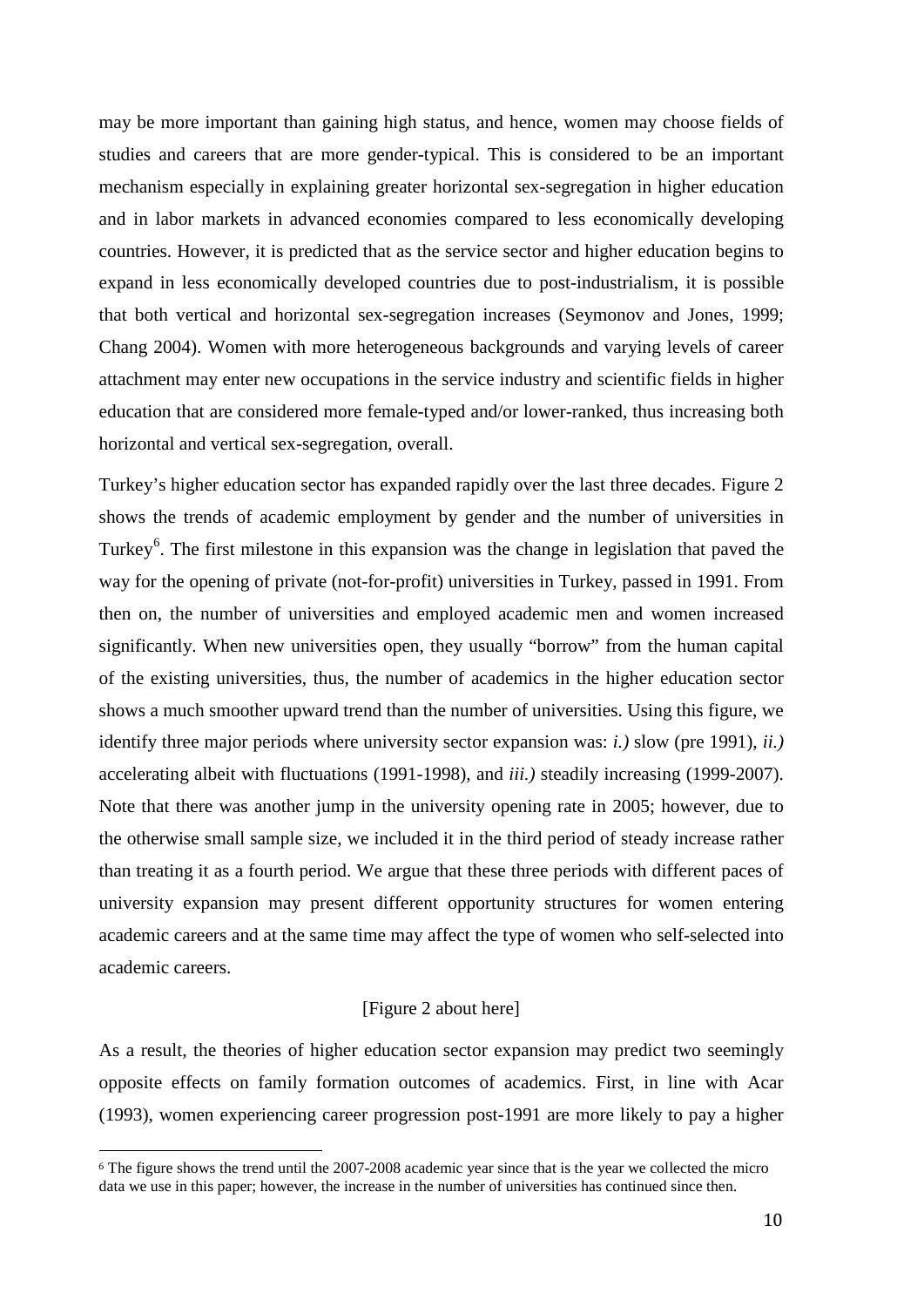family formation penalty as they may have limited resources to combine work and family. Second, as these women are also more likely to come from heterogeneous backgrounds in terms of labor market attachment and values, they are less likely to be promoted, and consequently more likely to form families. We aim to test which of these conjectures dominates in practice.

#### **III. Data and Methods**

#### *A. Data*

This study relies on two data sources: Our main dataset is the Turkish Academic Career Survey (TAC Survey), a nationally representative retrospective life-history dataset of approximately 4,500 academics (i.e. PhD holders: assistant, associate and full professors) in Turkey that we collected in 2007. This survey covers academics' educational, professional, marital, and socioeconomic backgrounds, the facilities provided by the institutions for which they work, the distribution of household-related tasks, decisionmaking on domestic matters, and attitudes toward work, academia and the Turkish academic system. The survey was conducted as an on-line questionnaire taking approximately 55 minutes to complete. The questionnaire was sent to all faculty staff serving at Turkish universities whose contact information was publicly available. We were able to reach 25,800 academics (out of a total registered population of 34,100) teaching at 89 universities. This gave us a coverage rate of around 75% of the whole academic population. The 4,500 academics who completed the survey gave us a response rate of 18%. This is within the benchmark of online surveys (see review in Sheehan, 2001). The sample used in this paper is set up as person-years starting from age 18 for everyone until each family transition occurs. We only retain respondents that have non-missing information on all of our variables, leaving 4,261 individuals for the analysis.

To ensure the representativeness of this sample, we constructed individual weights that we calculated using a separate dataset: Harmonised Academic Employment Data (HAED), a time series that we compiled using the yearly complete academic registers from the archives of the Student Selection and Placement Center (OSYM). This second dataset gives us the total number of academics by gender, academic field, academic rank, and type of university (i.e. public versus private) in each higher education institution in Turkey annually since 1983. Based on these parameters of the academic population, we constructed individual weights for the respondents of the Turkish Academic Survey. We use these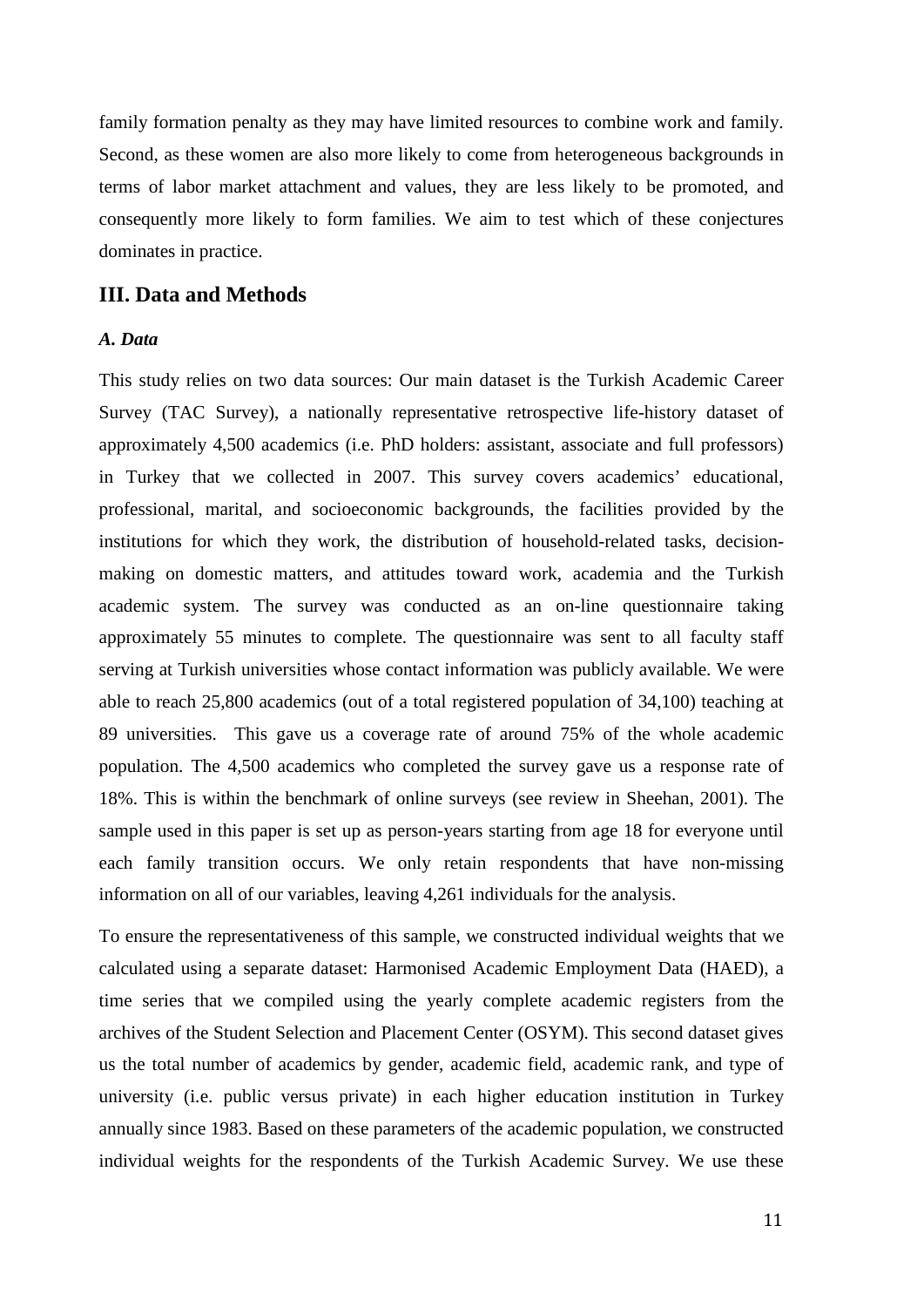individual weights in our analyses in order to address, at least partially, potential biases that may occur due to survey non-response. Thus, we believe that our results are generalizable to the academic population resident in Turkey in 2007. We discuss, next, the potential threats to the generalizability of our findings and representativeness of our sample, selection into our dataset and the study sample, as well as our attempts to deal with these issues.

#### *B. Data Quality, Representativeness and Selection Issues*

Email or online surveys have been criticized for four main sources of errors: *coverage, sampling, non-response and measurement error* (Couper 2000:p.466). Coverage usually refers to selecting out people with little computer literacy and access, when samples include the general population (Couper 2000:p.466). This is less relevant for our specific population, where computer and internet access was available for all academics in 2007. Yet, coverage may still be a concern as we could not obtain email addresses of approximately 25% of all the academic population in the country in that year. A smaller proportion of these academics were employed in seven very small or newly opened universities that did not share their faculty contact information. It is possible that the academics without publicly available email addresses could be different from the rest of the academic population in many ways (for example, they could be older). If this is the case, our weighting strategy will not help since we can only adjust for a few observable characteristics, which do not include age, using constructed weights. Therefore, in that scenario, our results that compare academic cohorts could be biased although it is not possible to anticipate the direction of this potential bias.

This described problem is in fact related to *sampling error,* which is caused by observing a sample of the whole population. It is important to note here that we did not adopt any sampling strategy (random, stratified, etc.). Instead, we sent out our questionnaire to email addresses of the whole population, whose contact details were publicly available. Thus, we eliminated at least, one source of sampling error, which we believe is one of the strengths of the TAC Survey. However, the final sample might still have considerable differences from the original population.

For example, *non-response* is another important reason why our final sample might be different than the original population. We think, even though 18% is a reasonable response rate for web surveys; it is possible that non-response may be non-random (with respect to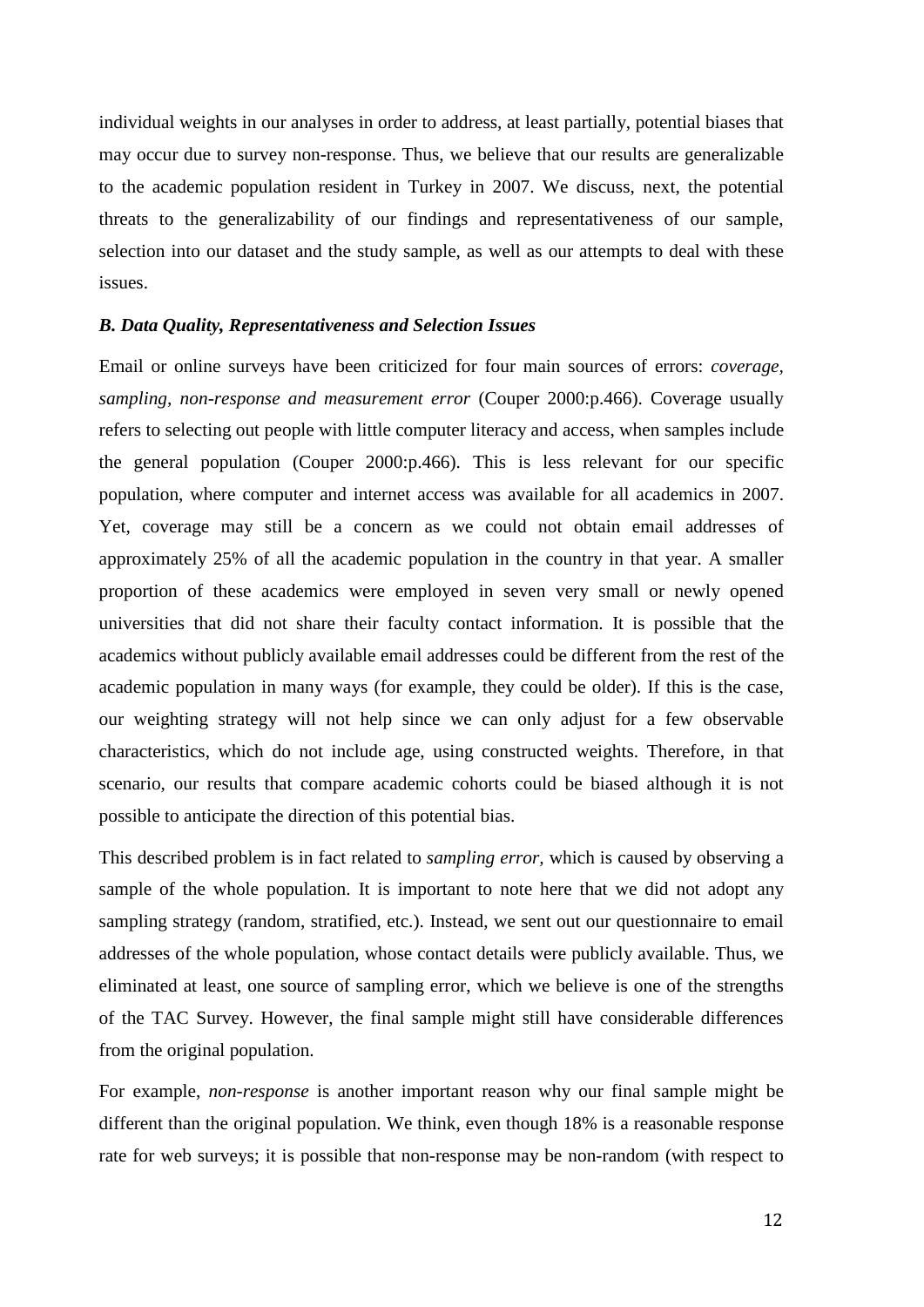observed and unobserved characteristics), generating sampling bias in our estimates. For example, it is plausible that academic women with children, perhaps, did not fill out our survey as they may have less time due to family obligations. Alternatively, there may be some other unobserved characteristics that may make certain academics more (or less) likely to form a family and at the same time make them less (more) likely to fill in our questionnaire. If this is the case, then, our findings on the gender gap in family formation might be overestimated. Unfortunately, our weighting strategy is not able to correct for potential sampling bias generated by unobservable characteristics.

Finally, *measurement error* may also generate biases in our estimates of the gender gap in family formation outcomes. An important source of measurement error may arise due to the nature of retrospective surveys. Recall errors in the timing of family and career events are common in retrospective surveys. However, it is less likely for this specific population to recall the years of their career stages and promotions with errors than individuals in other professions, as most academics have regularly updated CVs. Previous literature has pointed to recall errors by men regarding family transitions (e.g. Joyner et al 2012); yet, it is more prevalent for non-marital births and low educated men, which is not the case for male academics in Turkey. Moreover, the dates of birth of children are collected in years, so it is unlikely that men will misreport the year their children were born. However, it is still possible that our data may suffer from a certain degree of recall bias on the timing of career stages and family formation dates, perhaps, among the older cohorts of academics.

#### *Further Selection Issues*

One may argue that our initial population - PhD holder academics employed in a higher education or a research institute - is already a select group with respect to family formation processes. Put differently, it is plausible that certain women that may leak from the academic pipeline because family formation may have interfered with their progress. Two issues may occur: First, since the average marital age is low in Turkey, many women may drop out before obtaining their PhD due to marriage and children. We believe that this is a very realistic scenario and in our dataset, we observe that academic women are a very select group compared to academic men. As expected, they come from more privileged backgrounds (see Table A3). However, we believe this sort of selection is not a serious concern for the purpose of this study as we aim to generalize our findings to the population of (*PhD holding) academic women in 2007 living in Turkey*. To a large degree in this study, we compare these women with each other using variations in their academic cohort and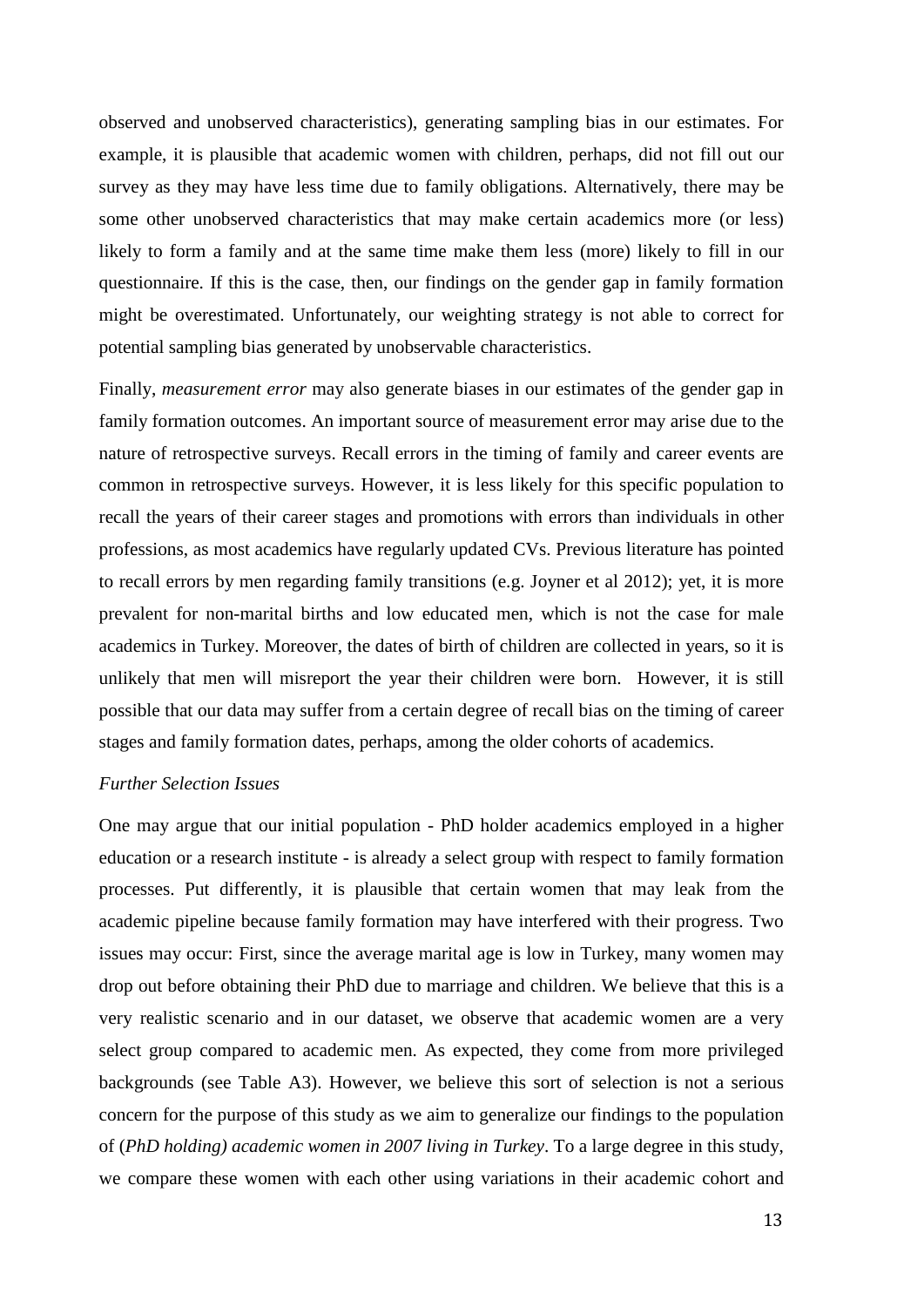scientific field. After all, academic women are more select than men everywhere in the world. This sort of selection may still have implications, though, when we compare men and women in section 4A. We will revisit this issue when we discuss our empirical strategy in the next section and in section 4A.

However, a more serious issue for our descriptive associations would be if women drop out after they obtain their PhD or after they enter the academic market due to their family obligations. To check this possibility, we relied on the published statistics from the Survey of Doctorate Holders conducted in 2009, by the Turkish Statistics Institute<sup>[7](#page-10-0)</sup>. Tables A1 and A2 in the appendix give us some information about how likely this scenario is. First, we note that in Table A2, around 6% of all male PhDs and 4% of all female PhDs are unemployed or inactive in Turkey in the year 2009, which is 2 years after our data were collected. The number in the inactive population includes retired PhD holders as well. This gives us confidence that women do not drop out as much after they enter the academic job market.

However, one may argue that they may chose to leave academia to work in other industries. Table A1 shows that the university sector is the largest employer of PhD holders in Turkey by far, employing more than 70% of all PhD's in the country (Turkish Statistics Institute, 2009). Furthermore, almost equal numbers of male and female doctorate holders work outside the higher education sector, and less than 5% of female PhDs were inactive or unemployed, which is lower than the share of male PhDs that were unemployed (7%). These figures give us confidence that the selection problem that could have arisen due to women's dropping out as a result of family obligations or more attractive career options elsewhere may not be too problematic in our sample.

Finally, one may still argue that part of "the leaked sample" might have left Turkey, thus were not included the Survey of Doctorate Holders by Turkish Statistics Institute or our TAC survey. Thus, we call for caution especially regarding our descriptive comparison of men and women, as explained in the next section.

#### *C. Empirical Strategy*

<span id="page-14-0"></span>Our empirical strategy is twofold. First, in order to establish whether academic women are more likely to pay a family penalty, we start with basic summary statistics and unadjusted

 $<sup>7</sup>$  Unfortunately, micro-data from this survey are not available to researchers. However, a series of cross-</sup> tabulations can be obtained from the Turkish Statistics Institute.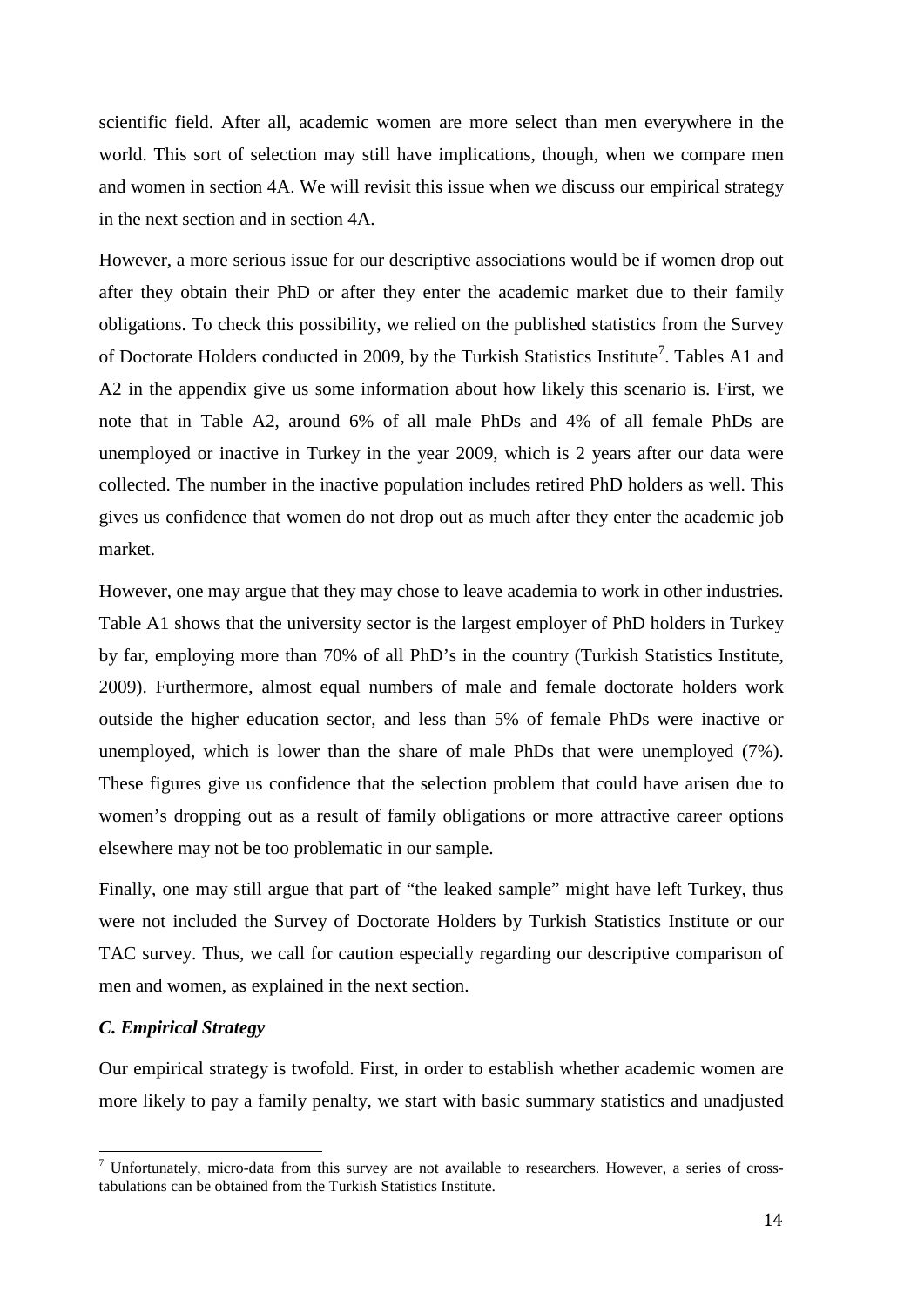Kaplan–Meier curves that describe the gender gap in transition rates in family outcomes. We then adjust these with a set of covariates and report simple models where we include parental background, if the university in 2007 was a private university<sup>[8](#page-14-0)</sup>, and if it is located in one of the three largest Metropolitan areas (e.g. Istanbul, Ankara and Izmir) as baseline controls to net out differences in family formation opportunities and costs associated with these characteristics. Our coefficient of interest here is the one for "female", which indicates whether gender differences persist after we adjust for these factors.

It is important to note here that although the aim of this analysis is to see whether gender differences in family formation probabilities persist once we control for a set of potentially confounding factors, it is possible that there are a large set of unobserved gender differences that may cause them to experience different family formation patterns. As discussed previously, women with PhDs, as well as men, are very select population groups and subject to different selection processes. Thus, we are cautious when interpreting the coefficient of our "female" indicator. We report the results of these initial descriptive figures and models in the first part (part A) of the results section (4).

Second, we turn to the question of whether career progress is associated with academic women's family formation, and focus on two additional questions: 1) Whether the family formation process of academic women that experience career advancement during higher education expansion periods is *slower* or f*aster* compared to earlier academic cohorts, and 2) Whether women in male-dominated academic fields are more likely to pay a family penalty. In this section, our aim is to see whether time-varying academic rank, as a measure of career progress, matters for family formation by academic women in different academic cohorts and fields. By making this comparison, we aim to alleviate the problem of differential selection that we have to face when we compare men and women.

We estimate our models using discrete-time event history methods. We use logit link to estimate our discrete time models<sup>[9](#page-15-0)</sup>. In discrete-time logit models, the response variable is a binary indicator of the event. In our case, the person-years with no event are recorded as '0'

<sup>&</sup>lt;sup>8</sup> In Turkey, the law prohibits for profit universities. Thus, private universities are those that are founded and owned by non-profit organizations backed up by private companies and businesses. These universities charge tuition fees at the market price and salaries of their faculty are not centrally regulated as in the case of those in public universities. Other functions remain subject to HEA regulations.

<span id="page-15-0"></span>We also estimated our models using "complementary log-log" link and our results are virtually the same (available upon request.)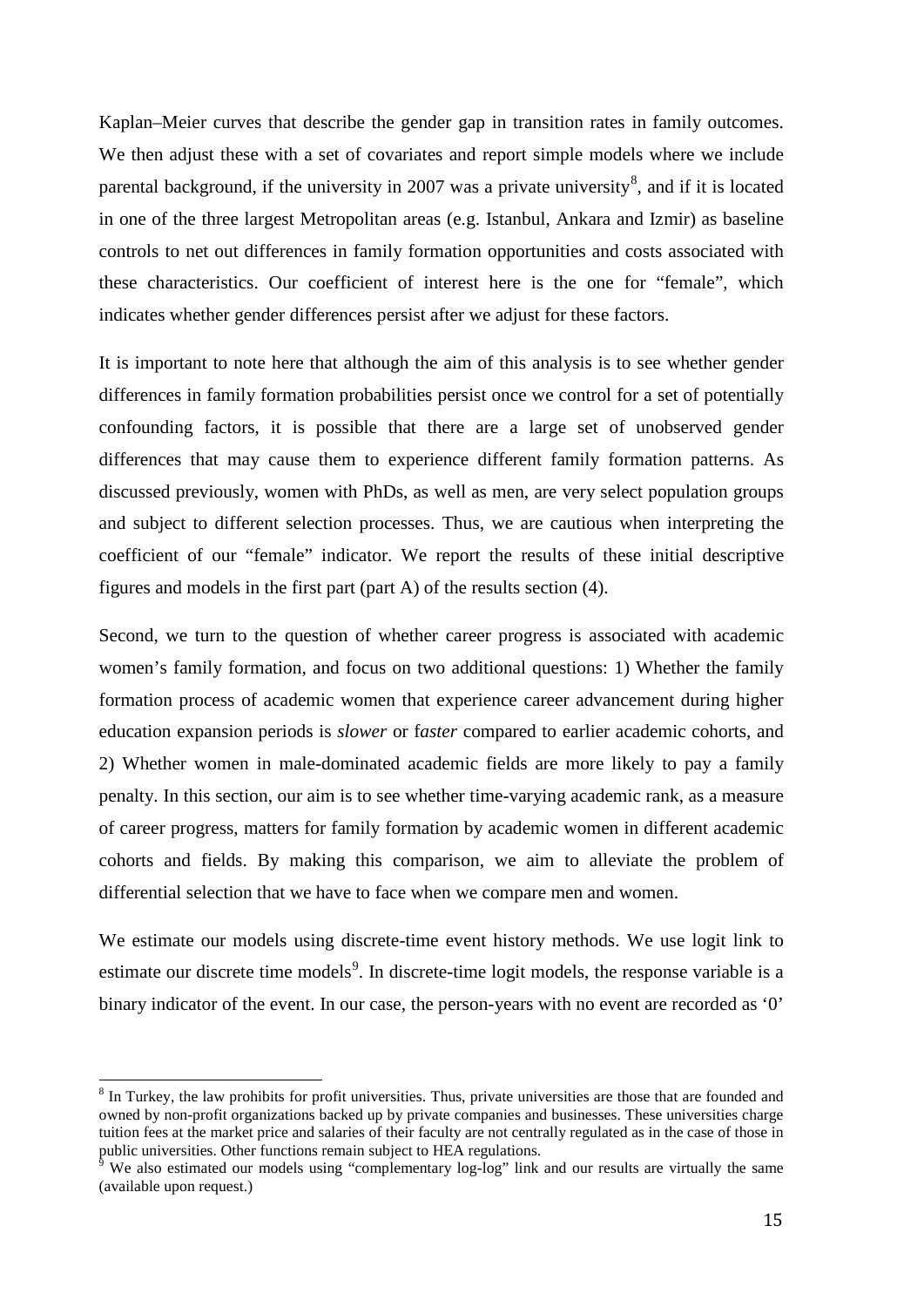and the ones when the respective family transition occurs as '1'. The hazard function in logit models can be written as:

$$
h_j(t) = Pr(y_j(t) = 1 | y_j(t-1) = 0)
$$
 (1)

where  $h_i(t)$  is the probability of the event occurring during the interval *t*, on the condition that it did not occur beforehand,  $y_i$  represents the binary response corresponding to the occurrence of the event (transition into marriage, birth of first child, and birth of second child) in each (t) where *t* is the value of the year for each individual, indicated with *j*. The formal discrete-time models can be written as follows:

$$
logit[h_j(t)] = log\left[\frac{h_j(t)}{1 - h_j(t)}\right] = \alpha(t) + \beta(x_j)
$$
 (2)

Here,  $\left[ \frac{n_j(t)}{1 - h_j(t)} \right]$  refers to the conditional probability of the event occurring in period *t* for individual *j*. The hazard of 'success' of an event for individual *j* in period *t* is denoted by  $h_i(t)$ , and the 'failure' by 1- $h_i(t)$ .

In the models above, the logit of the baseline hazard function is represented by  $\alpha(t)$ . We specify the baseline hazard function in a flexible form by grouping years and using the piece-wise constant hazard function below:

$$
\alpha(t) = \alpha_0 D_0 + \alpha_1 D_1 + \dots + \alpha_k D_k \tag{3}
$$

where the time axis is divided into several intervals that we identified, for each outcome variable and gender, based on hazard rates. Time intervals for 1st marriage are measured as age 18-23, 24, 25, 26, 27, 28, 29-33, 34-47 and 48+ for women; 18-24, 25, 26, 27, 28, 29, 30, 31, 32-36, 37-54, 55+ for men. Time intervals for 1st births are measured as number of years after marriage: 0-1, 2, 3, 4, 5, 6, 7, 8-11, 12+ for women and 0-1, 2, 3, 4, 5, 6, 7-10, 11+ for men. Time intervals for 2nd births are measured as number of years after the 1st birth: 0-1, 2, 3, 4, 5, 6, 7, 8, 9, 10, 11+ for women; 0-1, 2, 3, 4, 5, 6, 7, 8, 9, 10+ for men.

#### *Outcome Variables*

We have three dependent variables that measure family formation: transition into marriage, transition into having the first child, and the likelihood of having a second child. Note that we use transition into marriage but not transition into cohabitation as a measure of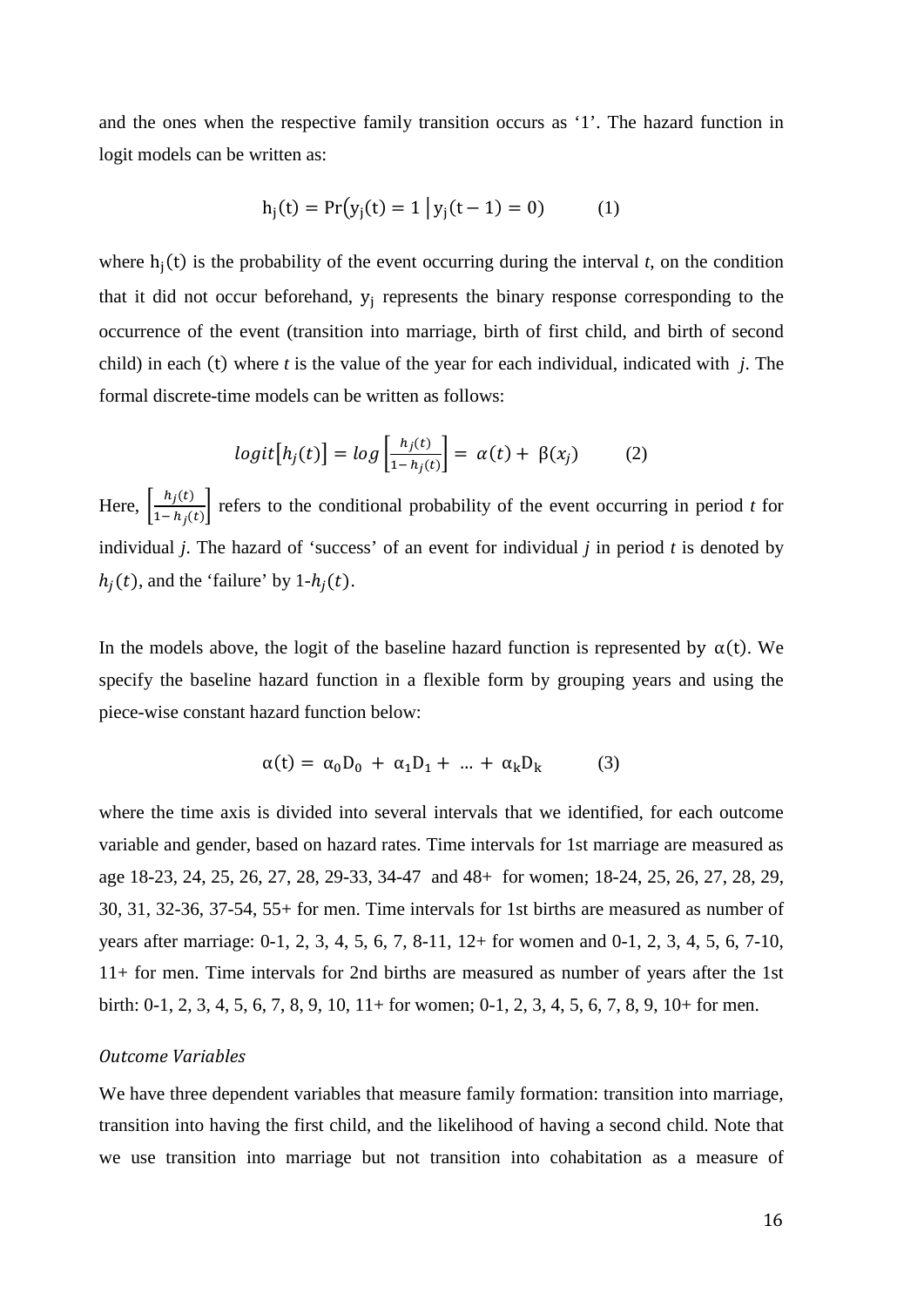partnership formation. Even though we have information in our survey about cohabitation, in Turkey it is extremely rare to cohabit before marriage. In our survey, only 15 academics self-reported as cohabiting at the time of the survey. Furthermore, having children outside marriage is also extremely rare in Turkey and in our academic sample. The implication is that our dependent variables are sequentially constructed. In other words, while the risk set for transition to marriage includes everyone from age 18, the clock for the transition to parenthood starts from the time of marriage. Subsequently, the risk set for the transition to having a second child includes only parents and starts from the timing of the first birth.

#### *Control variables:*

As our academic sample is a highly selected group, it is homogeneous with respect to many socio-economic factors: All respondents hold a PhD, are employed full-time, and reside in urban settings. Furthermore, the variation in academic salaries for academics of the same rank is relatively small as salaries are centrally regulated by the state. Consequently, these factors can, in a way, be treated as controlled for in our sample. However, there is still variation with respect to the timing of marriage and family formation that can be accounted for by other factors unrelated to academic careers. One of these factors is socio-economic background. Parental education and income could influence individuals' attitudes and preferences towards family formation. The analyses then control for the respondent's father's education as a proxy of parental social class. Similarly, being born and raised in an urban setting versus a small town implies different opportunities and values in upbringing and could also influence preferences towards work and family. The models control for place of birth which was recoded as: "Large town", "Small town and "Abroad." We also control for the university type, public versus private, and its location being in one of the three large metropolitan urban areas (e.g. Istanbul, Ankara, and Izmir, all with a population greater than 3 million) as opposed to other medium or smaller size cities in Turkey. Finally, we control for partner characteristics, such as employment status and education, which could matter for first and second births. All of these factors are expected to affect both the attitudes and the opportunities for family formation.

Table A3 in the appendix shows basic frequency distributions of these control variables. The Table shows that fewer than 10% of all academics work in private universities where hiring and promotion processes are not controlled by the centralized Higher Education Authority (HEA). Finally, Table A4 in the appendix provides us with the mean age at a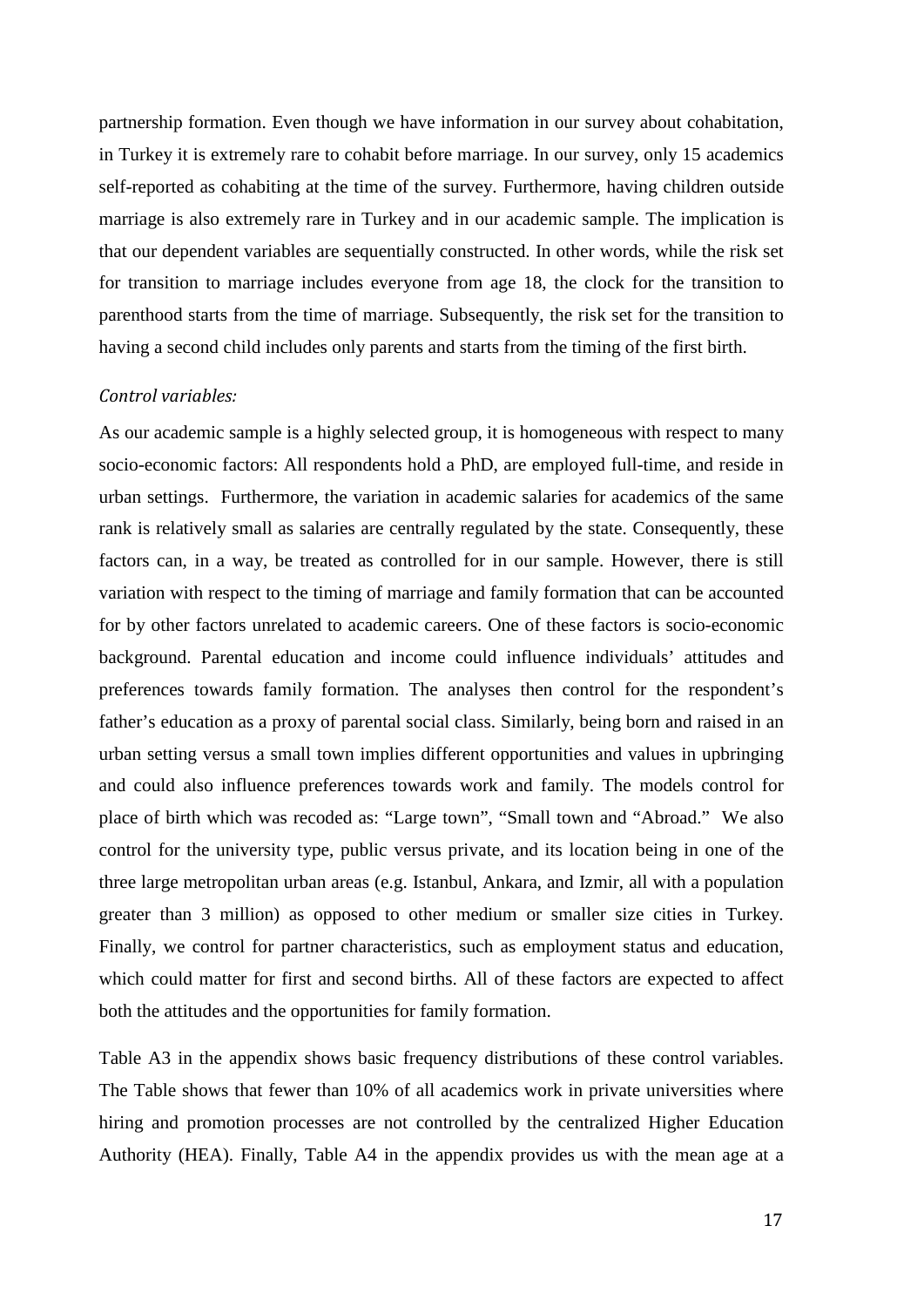given academic rank in our sample while Table A5 provides the distribution of major academic fields by gender.

### **IV. Results**

#### *A. Descriptive Analyses of Gender Differences*

In this section, we first provide a basic description of the gender gap in each of our three dependent variables: marriage, transition into parenthood and birth of a second child in our stock sample. There are clear differences between the family compositions of male and female academics in Turkey. Male academics are more likely to be married, have a child, and have a larger number of children (Table 1).

#### [Table 1 about here]

These differences point to the difficulty of combining a family life and a career for academic women. We look into this further with Kaplan-Meier estimates which show differences in men and women's timing of family transitions in Turkish academia (Figure 3). Recall that the risk set varies for each outcome in this figure and they are constructed, sequentially. In other words, transition to parenthood and having a second child are modelled as conditional on having experienced the previous family transition. With respect to transition into marriage, women marry at a slightly faster rate than men between the ages 22 and 27. Survivor curves converge between ages 27 and 30 after which men increasingly marry at a higher rate than women academics (Figure 3 top panel). While only 2% of male academics have not completed the transition into marriage by age 45, the proportion of never married women at the same age is 22%. In terms of the transition into parenthood, we follow the married sample and plot the transition to first birth against the number of years since marriage (Figure 3 middle panel). Both men and women increasingly enter into parenthood after the  $5<sup>th</sup>$  year in their marriage but around 10 years into the marriage, gender differences start to show up. Part of this might be driven by women's reproductive age limit. Yet, gender differences in childlessness among the married sample are striking. Nearly 40% of all married academic women remain childless, while only 20% of married academic men do so. Finally, for second order births, among the parent sample, only around 30% of academic women end up having the second child as opposed to 60% of academic fathers having the second child.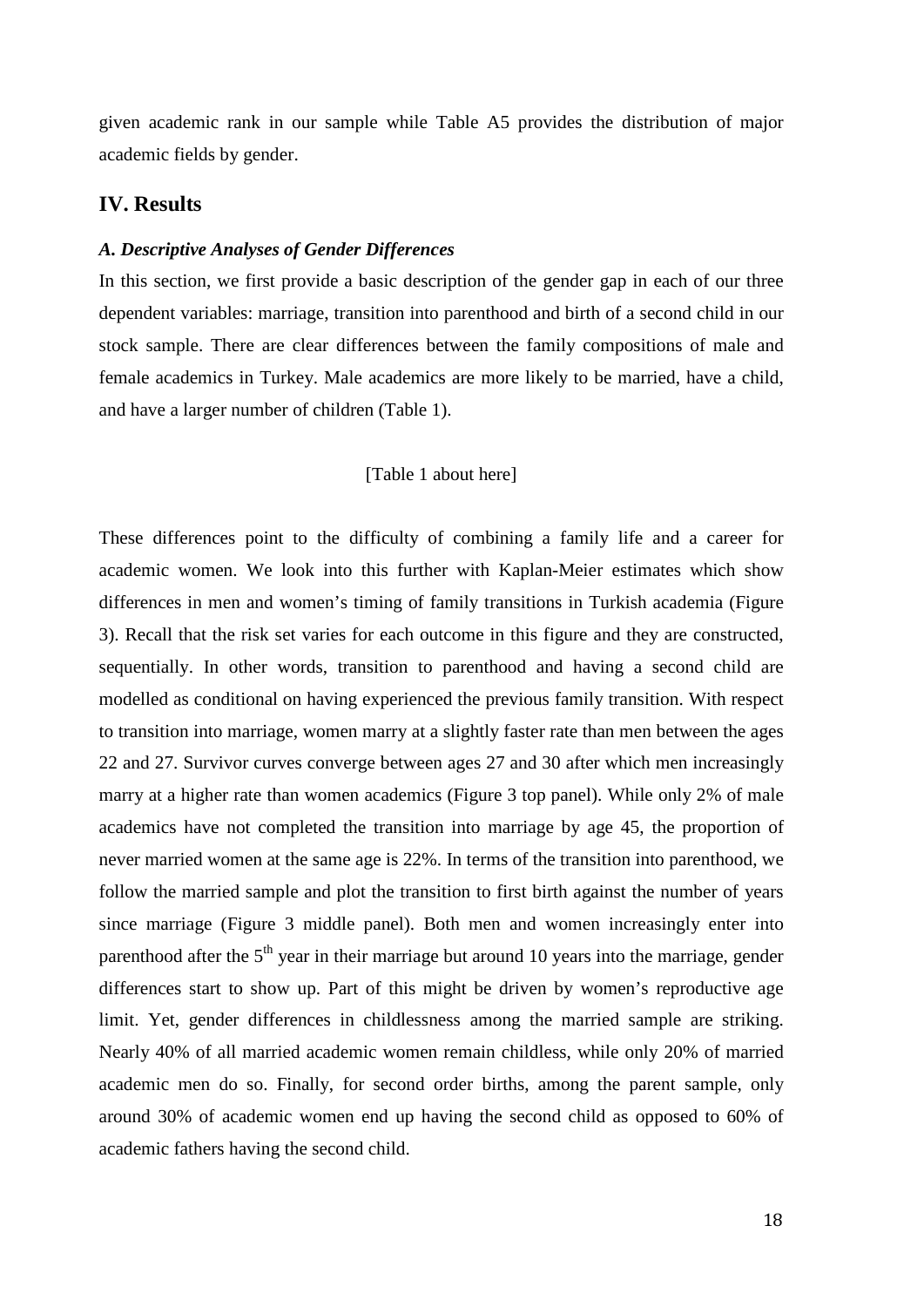#### [Figure 3 about here]

Can these gender differences in family transitions be explained by parental background, spousal characteristics or workplace environment? Table 2 presents results from discretetime logistic regression models for each of the family outcomes controlling for these factors discussed above.

Once these factors are controlled for, coefficients for females are negative and statistically significant, indicating a family penalty for female Turkish academics that is unexplained by socio-demographic and workplace factors. All the coefficients of our control variables have the expected signs and many of them are statistically significant. The most interesting finding is that academics in the STEM fields are on average less likely to marry, but once married, academics in these fields are not less likely to become parents and have a second child. Additionally, we estimated other specifications, where we included more controls, such as, the academic rank and the period in which the respondent started as an assistant professor (not reported). In our models where the dependent variables are the birth of the first or the second child, we also run additional specifications with controls related to partner characteristics, such as partner's education and employment status. After including these additional controls, our coefficient of interest (female) remained largely the same, still we report in table 2 for each outcome variable two models, with and without these control variables, although our preferred specifications are without these control variables (Models 1a,2a and 3a), which are potentially endogenous.

#### [Table 2 around here]

One way of illustrating the differences between academic women in periods with higher education is to construct academic cohorts of PhD students by the decade in which they obtained their PhD and plotting their family transition hazard curves. Figure A2 in the appendix does this. Disaggregated by PhD cohort (i.e. completion year of PhD), there is no visible difference across male cohorts. However, the youngest female cohort has a flatter survival curve than older cohorts, indicating a remarkable delay in partnership formation. The gender differences in parenthood timing are also wider. Once married, male academics have their first child sooner than their female counterparts. Ten years after marrying, 87% of male academics have had their first child, whereas childlessness is around 20% among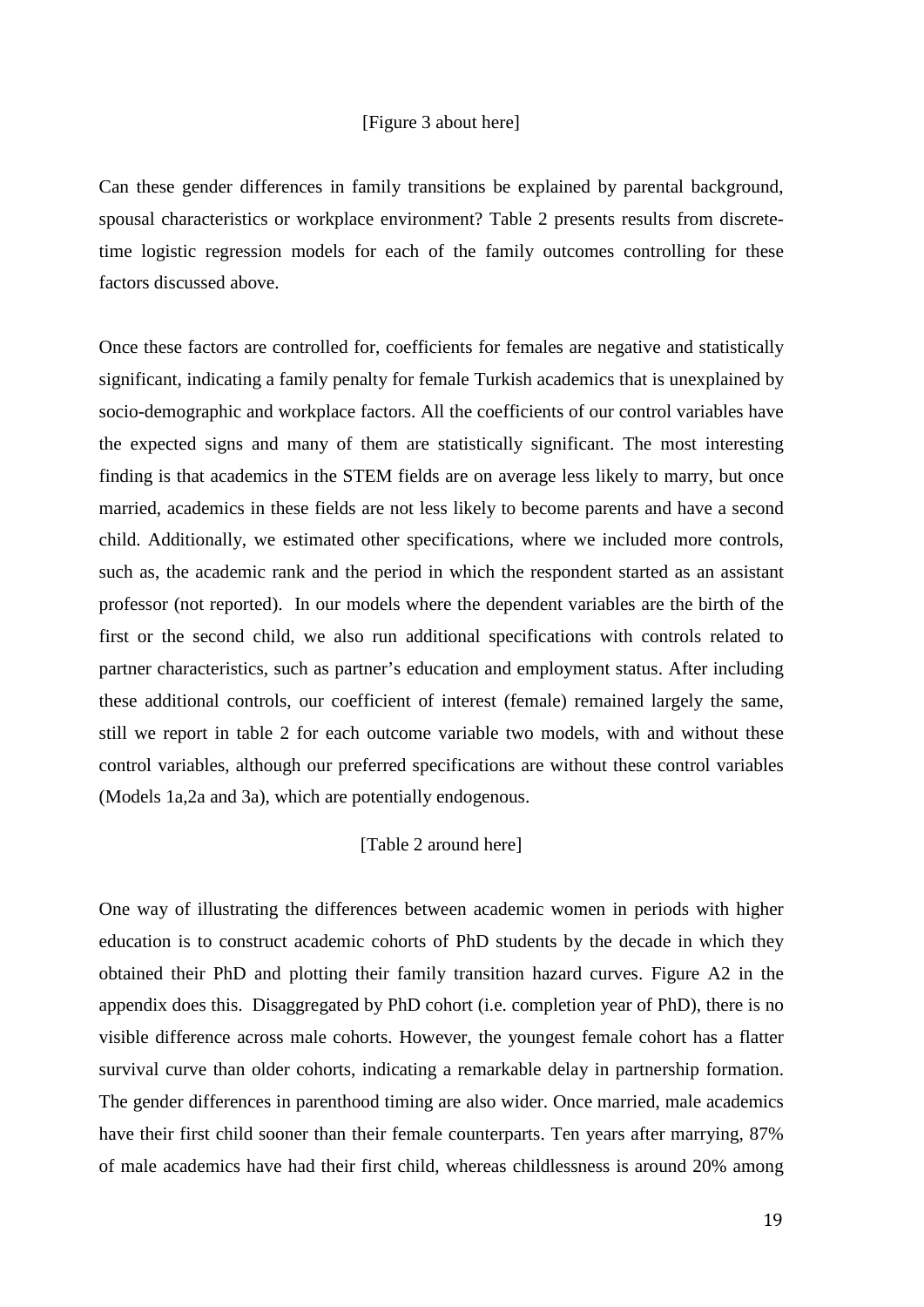female academics. However we should keep in mind that, although informative, this figure only shows us the differences between PhD cohorts. One should ideally describe cohorts entering into all ranks of academic positions, (that is, "assistant professorship cohorts" or "commencing the PhD cohorts") and compare whether they have differences in family formation outcomes. This approach would be more in line with the life-course perspective we aim to adopt. Thus, we essentially do this in the next sub-section where we interact all academic ranks (including PhD study years) in a time varying fashion with the three specific period dummies in the multivariate models.

#### *B. Results from Models on Women Sample*

Although a very small group of female PhD holders are inactive or unemployed in Turkey (i.e. less than 4%), and the vast majority of PhD holders are employed in the higher education sector (see section 2), it is still possible that our sample of women in 2007 is a select sample of survivors, as discussed previously. Furthermore, there may be other unobserved variables that drive gender differences in family formation outcomes that our set of control variables in Table 2 would not have captured. Thus, rather than comparing women with men, we compare women with other women that experience key academic transitions at different periods of higher education expansion in the last 30 years. Additionally, we compare women in traditionally male-dominated fields, such as STEM fields, with women in fields where the female-to-male ratio is close to parity or where women outnumber men such as the humanities, social and administrative sciences, etc.

These within-group comparisons of women allow us to test whether those experiencing career progress in different environments of competition (i.e. whether in expansion periods or in STEM) are more likely to form families.

#### *Period Specific Career Transitions*

Table 3 shows two sets of estimates for each outcome variable for the female sample. The first set constitutes our baseline models, which are reported in the first three columns. In these models we are interested in associations with career-progression. Hence, in addition to our standard set of controls (e.g., parental background, spousal characteristics, place of birth, university type, and location) we include three period dummies capturing different periods of university expansion. Since our data were collected in 2007, introducing these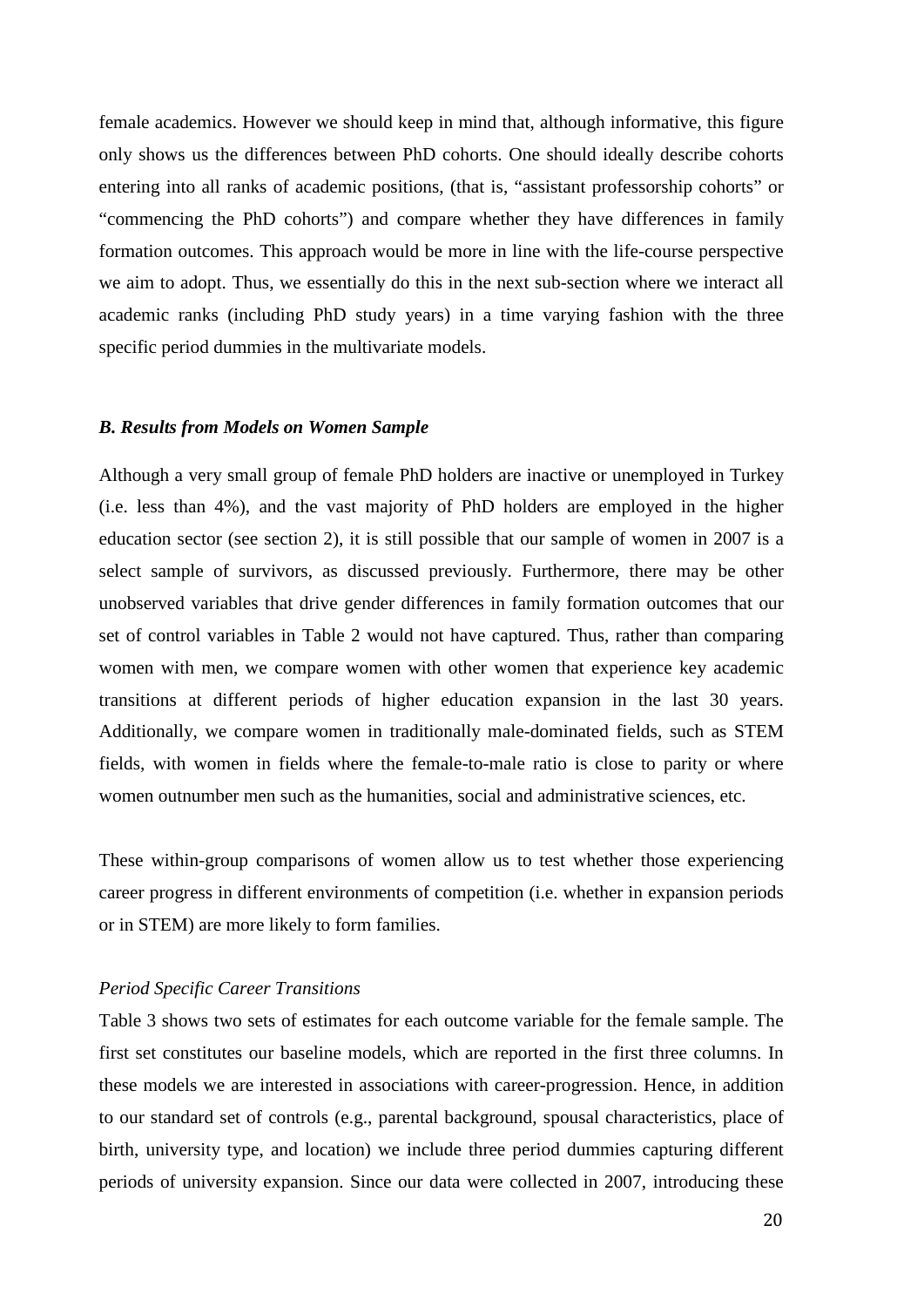period dummies to our baseline hazard that is measured by flexible age and time intervals is effectively equivalent to exploiting variation in cohort differences in models where the dependent variable is transition to marriage. Whereas, in models where dependent variables are transitions to parenthood and having a second child, we additionally include polynomial age indicators since our baseline hazard is defined as the time since marriage and time since first birth.

These results show that after the higher education expansion in 1991 academic women on average are less likely to experience transition to first birth, and transition to second birth when demographic clocks are controlled for. In other words, older cohorts, on average, paid a smaller family formation penalty, in terms of childbearing. This confirms the hypothesis suggested by earlier qualitative studies. Therefore, these findings are in line with the predictions of the sector expansion hypothesis of Charles and Grusky (2004) and Charles (2003): Recent cohorts might have different preferences for children and weaker labor market attachment. These are also in line with the prediction of earlier studies in Turkey. Recent cohorts might have fewer resources to combine work and family life and, thus, are more likely to pay a family formation penalty.

#### [Table 3 about here]

The last three columns report the estimates for models that allow us to see whether timevarying career ranks in particular had a stronger association with academic women's family formation for those that experienced career progression after the Turkish higher education expansion started and accelerated. We interact the time-varying academic ranks with our three period dummies. In a way, these models compare academic cohorts' career progression: i.e. those that were in a given academic rank at a given period net of age.

These models with interactions show that career progress during university sector expansion does not have a differentiated effect for any of the outcome variables once we control for age flexibly and the time since marriage and first birth, which govern these demographic events. Women who moved up in the academic career ladder after the sector expansion pretty much behaved in a similar way to their predecessors with respect to family formation.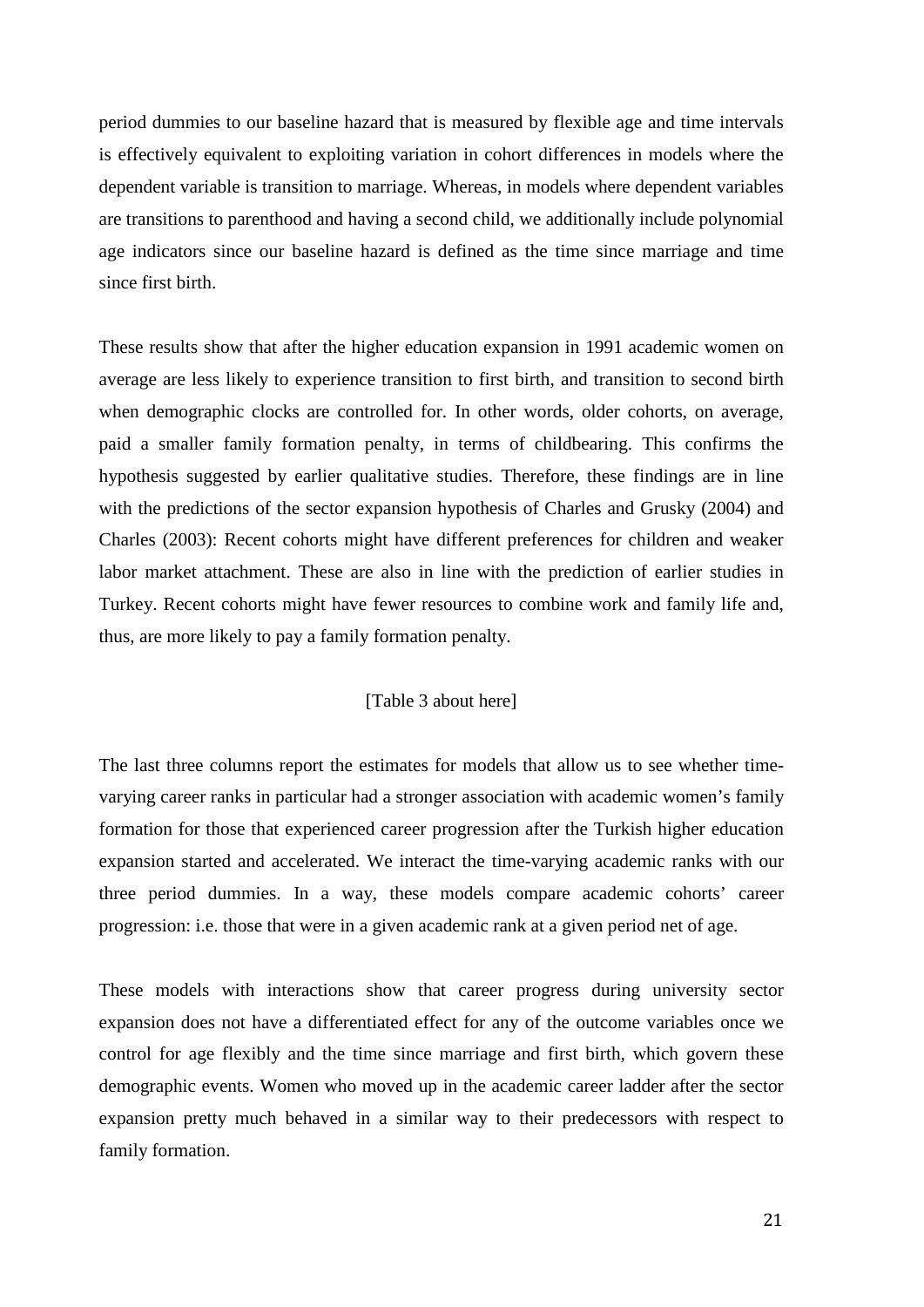#### *Field Differences*

We now compare women in fields with higher female-to-male ratio to fields where women are traditionally less represented, i.e. STEM. Recall that, although horizontal segregation is far from eliminated, in Turkey women constitute more than 30% of all academics in STEM fields, which is considerably higher than majority of the EU countries (She Figures, 2009). The results of these models for women are presented in Table 4.

Table 4 reports the models in the same way that we reported the period differences (Table 3). The first three columns show average differences between family formation outcomes of women in STEM and non-STEM fields across career ranks controlling for period and age in the baseline (as usual). We also apply our standard set of controls. These estimates indicate that on average being in a STEM field does not really matter for women since in none of the three models are the coefficients for the STEM indicator statistically significant. However, once we interact the STEM dummy with academic rank, we find that *overall effect* of being an assistant professor or an associate professor in a STEM field on having a second child is positive, relative to being in a PhD program in other fields. This may be due to the fact that PhD training years are less flexible and more demanding. The interaction models for the other family outcomes produce results showing differences in academic ranks across these fields that are not statistically significant. This implies that although the STEM fields employ fewer women than men in Turkey, family outcomes on average are not particularly affected by being in a male-dominated field. This is an interesting finding in the context of Turkey: the variation in family formation may be driven by factors other than scientific field. Put differently, the explanations for horizontal sex segregation in Turkey should not consider family formation processes as a potential factor.

#### [Table 4 about here]

#### **V. Conclusion and Discussion**

In this paper, we have three important questions about the family formation of Turkish academics. First, do academic women pay a higher penalty in family formation outcomes versus academic men? Second, do expansion periods in the higher education sector alter family formation processes among academic women? Third, do academic women in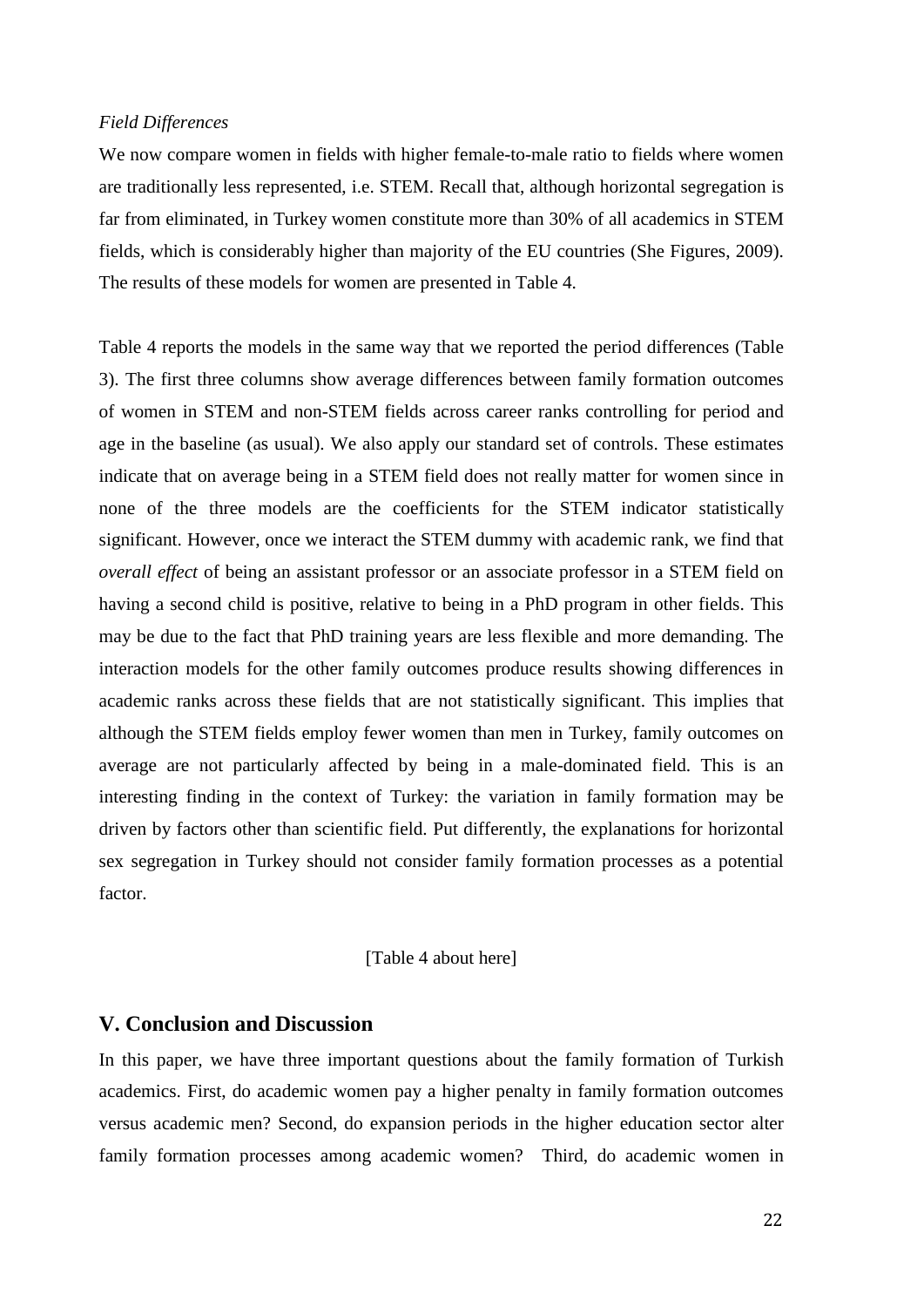STEM fields pay a higher penalty in terms of family formation outcomes than academics in other fields? We answer these questions in the context of the relatively gender-egalitarian and centralized Turkish academic environment. We focus on transition into marriage, into parenthood, and having a second child.

Regarding the first question, our answer is yes: we find significant gender differences in all family formation outcomes even after we control for a number of characteristics relevant to family transitions. For the second question, we specify three periods where higher education expanded at different speeds. The period before 1991 is our reference category since expansion in higher education started then after a change in legislation regarding private universities. We find that there was a delay in family transitions when the higher education sector started to expand. When specific career stages are interacted with these expansion periods, we find no difference for being at different academic ranks during these periods. Our descriptive results already hinted that a large number of marriages and first births occur during PhD years and somewhat in assistant professorships. But, we find that rank differences do not vary across expansion periods. For the third question, we find that academic field does not matter for women and that academic women in STEM fields are not very different from those in other fields, which contrasts with previous findings from the USA.

Since the early 1990s a vast literature in sociology and economics has attempted to disentangle how career progress and human capital accumulation affect marriage and fertility (e.g. Blossfeld and Huinink, 1991). The causality in this relationship has not been established and the direction of influence may go both ways (Budig, 2003). Our results thus contribute to the literature that seeks to understand *all* dimensions of gender inequality in scientific and academic careers. Even in a relatively egalitarian context, considerable gender differences in family formation outcomes can be found. These differences point to another dimension of inequality between men and women that is related to the family domain. Furthermore, we show that these differences may evolve in more nuanced directions when a country experiences an expansion in the higher education sector, as in the case of Turkey. Higher education in Turkey has continued to expand more rapidly than ever in the last eight years, the period since our survey was conducted. We conclude by noting that, if left unaddressed as the higher education expansion continues, inequalities in family formation outcomes might lead to changes in the current relatively egalitarian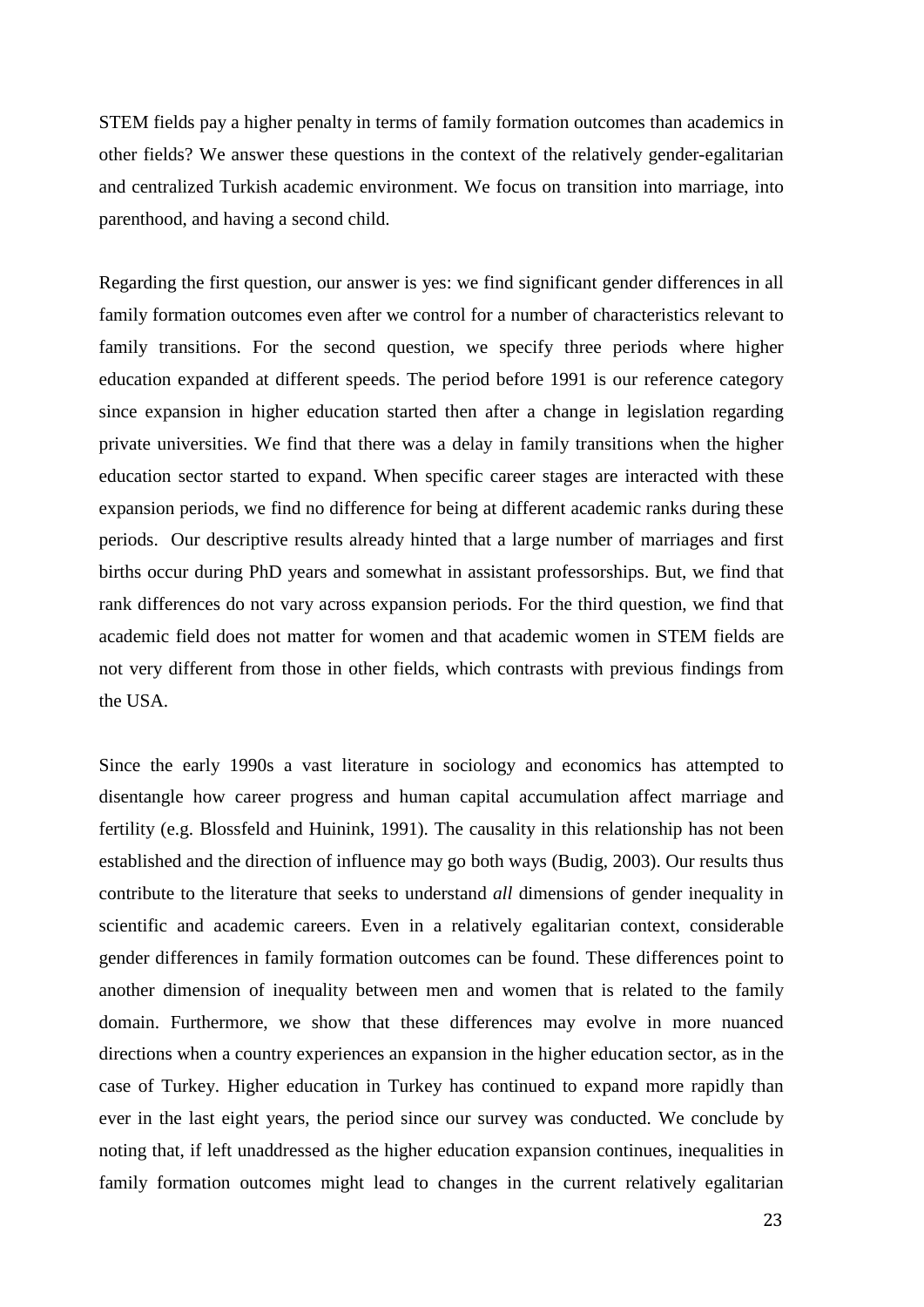female-to-male ratios. Last but not least, it is not our aim to make causal claims since one limitation of our study is that it relies on retrospective information provided by academics employed in 2007. There may be several sources of selection into and out of our academic sample that we are unable to adjust for. However, we believe that our within-gender comparisons do not suffer greatly from selection problems and provide rich information about the sources of variation in family formation outcomes.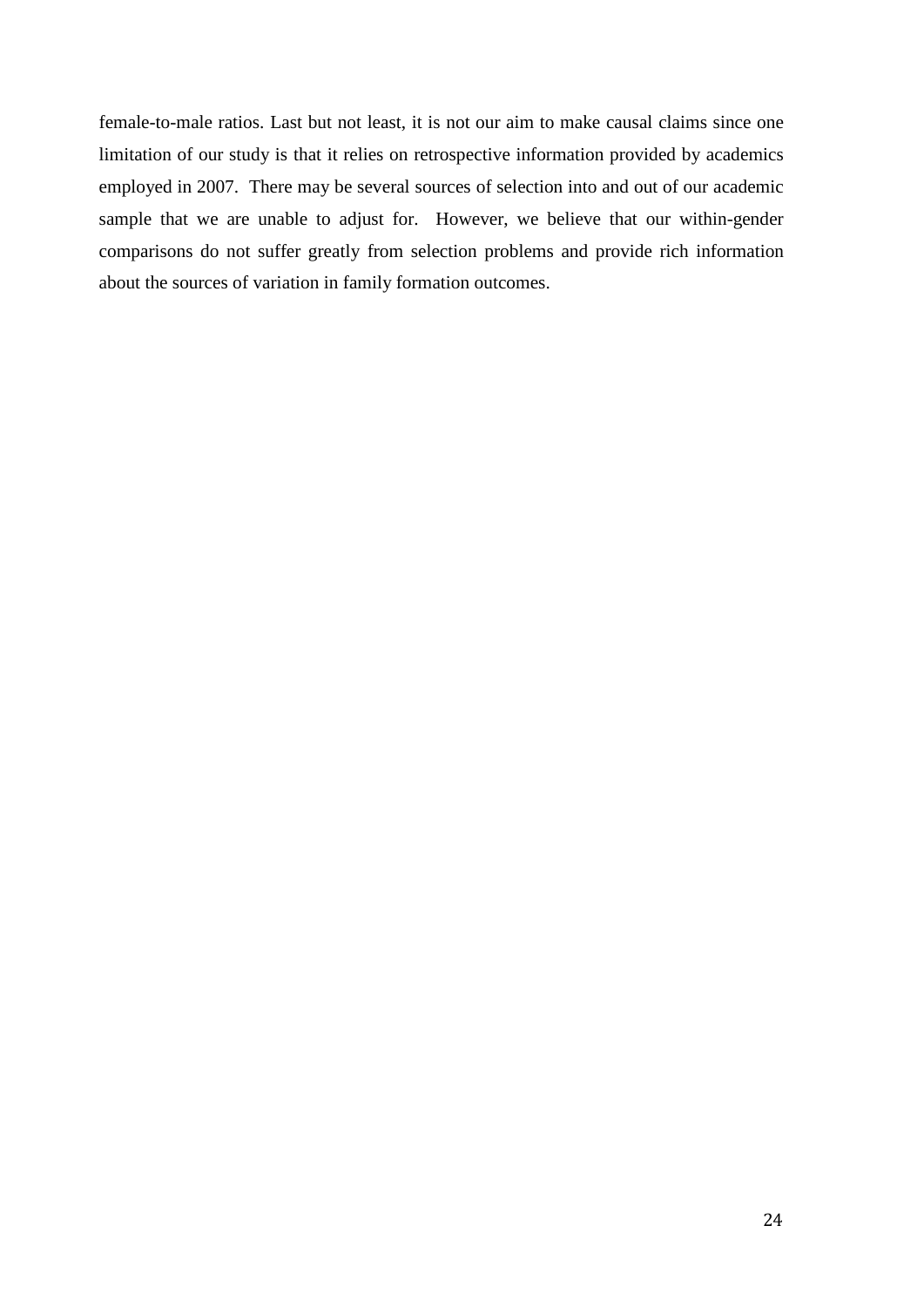### **References**

- Acar, F. (1983). Turkish women in academia: Roles and careers. *METU Studies in Development*, *10*(4), 409-446.
- Acar, F. (1991). Women in academic science careers in Turkey. *Women in science: Token women or gender equality*, 147-171.
- Acar, F. (1993). Women and university education in Turkey. *Higher Education in Europe*, *18*(4), 65-77.
- Blossfeld, Hans-Peter. 1995. *The New Role of Women: Family Formation in Modern Societies.*  Boulder, CO: Westview Press.
- Blossfeld, H. P., & Huinink, J. (1991). Human capital investments or norms of role transition? How women's schooling and career affect the process of family formation. *American journal of Sociology*, 143-168.
- Bradley, K. (2000). The incorporation of women into higher education: Paradoxical outcomes. *Sociology of Education*, 73, 1–18.
- Buber, I., C. Berghammer und A. Prskawetz (2011). "Doing science, forgoing childbearing? Evidence from a sample of female scientists in Austria. " VID Working Paper 1/2011.
- Budig, M. J. (2003). Are women's employment and fertility histories interdependent? An examination of causal order using event history analysis. *Social Science Research*, 32(3), 376-401.
- Chang, M. L. (2000). The Evolution of Sex Segregation Regimes 1. *American Journal of Sociology*, *105*(6), 1658-1701.
- Chang, M. L. (2004). Growing pains: cross-national variation in sex segregation in sixteen developing countries. *American Sociological Review*, *69*(1), 114-137.
- Charles, Maria. 2003. "Deciphering Sex Segregation: Vertical and Horizontal Inequalities in Ten Countries." *Acta Sociologica* 46:267-87.
- Charles, Maria. 2011. "A World of Difference: International Trends in Women's Economic Status." *Annual Review of Sociology* 37:355-72.
- Charles, M., & Bradley, K. (2002). Equal but separate? A cross-national study of sex segregation in higher education. *American Sociological Review*, 573-599.
- Charles, M., & Bradley, K. (2009). Indulging Our Gendered Selves? Sex Segregation by Field of Study in 44 Countries1. *American journal of sociology*, *114*(4), 924-976.
- Charles M and Grusky D (2004) *Occupational Ghettos: The Worldwide Segregation of Women and Men.* Palo Alto, CA: Stanford University Press.
- Caldwell, J. C. (1976). Toward a restatement of demographic transition theory. *Population and development review*, 321-366.
- Coale, A. J. (1984). The demographic transition. *The Pakistan Development Review*, 531-552.
- European Commission (2004). *She Figures 2003: Women and Science Statistics and Numbers.* Luxembourg: Office for Official Publications of the European Communities.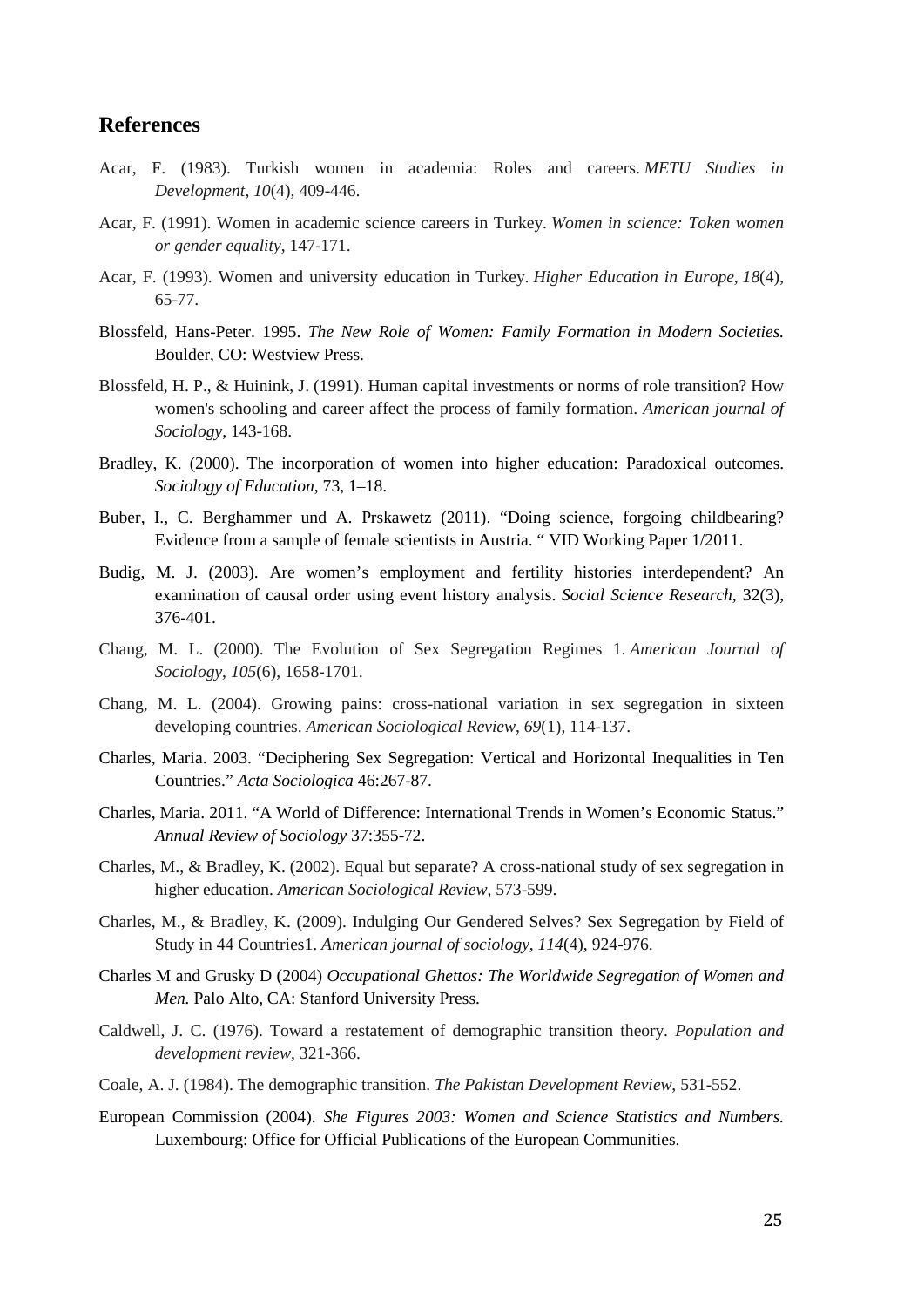- European Commission (2006). *She Figures 2006: Women and Science Statistics and Numbers.* Luxembourg: Office for Official Publications of the European Communities.
- European Commission (2009). *She Figures 2009: Statistics and Indicators on Gender Inequality in Science.* Luxembourg: Office for Official Publications of the European Communities.
- Ginther, D. K., & Kahn, S. (2004). Women in economics: Moving up or falling off the academic career ladder? *Journal of Economic Perspectives,* 18, 193-214.
- Hermanowicz, J. C. (2012). The sociology of academic careers: Problems and prospects. In *Higher education: Handbook of theory and research* (pp. 207-248).
- Ivie, R., & Tesfaye, C. L. (2012). Women in physics. *Phys. Today*, 65(2), 47
- Joyner, Kara, H. E. Peters, K. Hynes, A. Sikora, J. R. Taber, and M. S. Rendall. "The quality of male fertility data in major US surveys" *Demography* 49, no. 1 (2012): 101-124.
- Kahn, P. (1994). A Prominent Role on a Stage Set by History. *Science*, *263*(5152), 1487-1488.
- Küskü, F., Özbilgin, M., & Özkale, L. (2007). Against the tide: Gendered prejudice and disadvantage in engineering. *Gender, Work & Organization*, *14*(2), 109-129.
- Long, J. S., ed. (2001). *From Scarcity to Visibility: Gender Differences in the Careers of Doctoral Scientists and Engineers.* Committee on Women in Science and Engineering. Panel of the Study of Gender Differences in the Career Outcomes of Science and Engineering PhDs. Washington, DC: National Academy Press.
- Long, J. S., & Fox, M. F. (1995). Scientific careers: Universalism and particularism. *Annual Review of Sociology*, 45-71.
- McIlwee, J. S., & Robinson, J. G. (1992). Women in engineering: Gender, power, and workplace culture. SUNY Press.
- Healy, G., Özbilgin, M., & Aliefendioğlu, H. (2005). Academic employment and gender: a Turkish challenge to vertical sex segregation. *European Journal of Industrial Relations*, *11*(2), 247- 264.
- Mason, M. A., & Goulden, M. (2004). Marriage and baby blues: Redefining gender equity in the academy. *The Annals of the American Academy of Political and Social Science*, *596*(1), 86- 103.
- Mason, M. A., Wolfinger, N. H., & Goulden, M. (2013). *Do babies matter?: Gender and family in the ivory tower*. Rutgers University Press.
- Organization for Economic Co-operation and Development (OECD) (2006), *Women in Scientific Careers: Unleashing the Potential*, OECD Publishing, Paris.
- Özbilgin, M., & Healy, G. (2004). The gendered nature of career development of university professors: The case of Turkey. *Journal of Vocational Behavior*, *64*(2), 358-371.
- Probert, Belinda (2005). "'I Just Couldn't Fit It In': Gender and Unequal Outcomes in Academic Careers". *Gender, Work and Organisation.* 12(1):50-72.
- Schoefer, Evan and Mayer, John, W. (2005) " The Worldwide Expansion of Higher Education in the Twentieth Century". *American Sociological Review*, 70(6):898-920.
- Sheehan, K. B. (2001). E-mail survey response rates: A review. *Journal of Computer Mediated Communication*, 6(2), 0-0.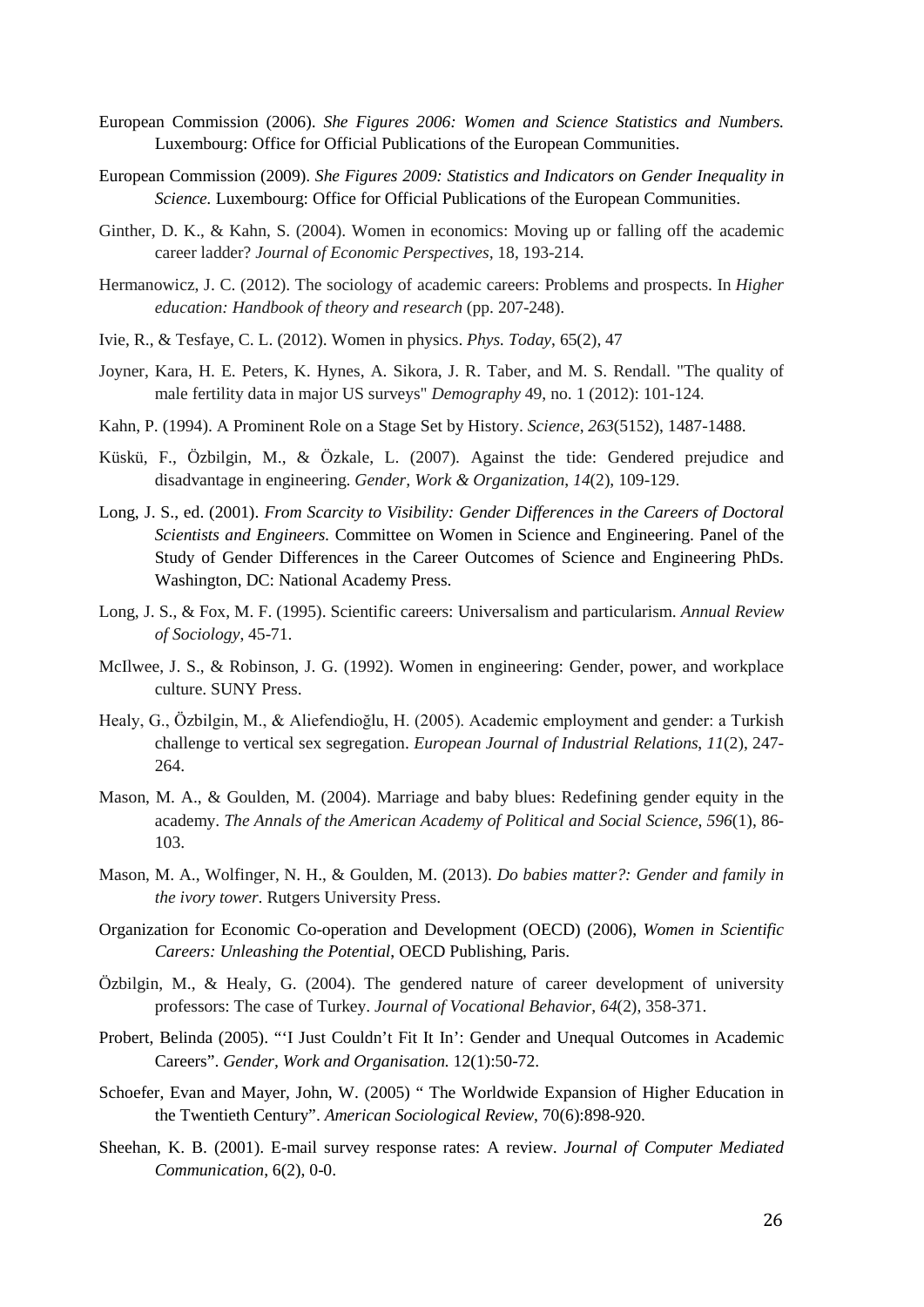Turkstat (2009) Doctorate Holders Career Progression Study. Ankara: Turkstat.

- Wolfinger, Nicholas H., Mary Ann Mason and Marc Goulden (2008). "Problems in the Pipeline: Gender, Marriage, and Fertility in the Ivory Tower." *The Journal of Higher Education*  79(4):388-405.
- Xie, Yu and Kimberlee A. Shauman (2003). Women in Science: Career Processes and Outcomes. Cambridge, MA: Harvard University Press.
- Van de Kaa, D. J. (1994). The second demographic transition revisited: theories and expectations. *NIDI/CBGS PUBLICATION*, (30), 81-126.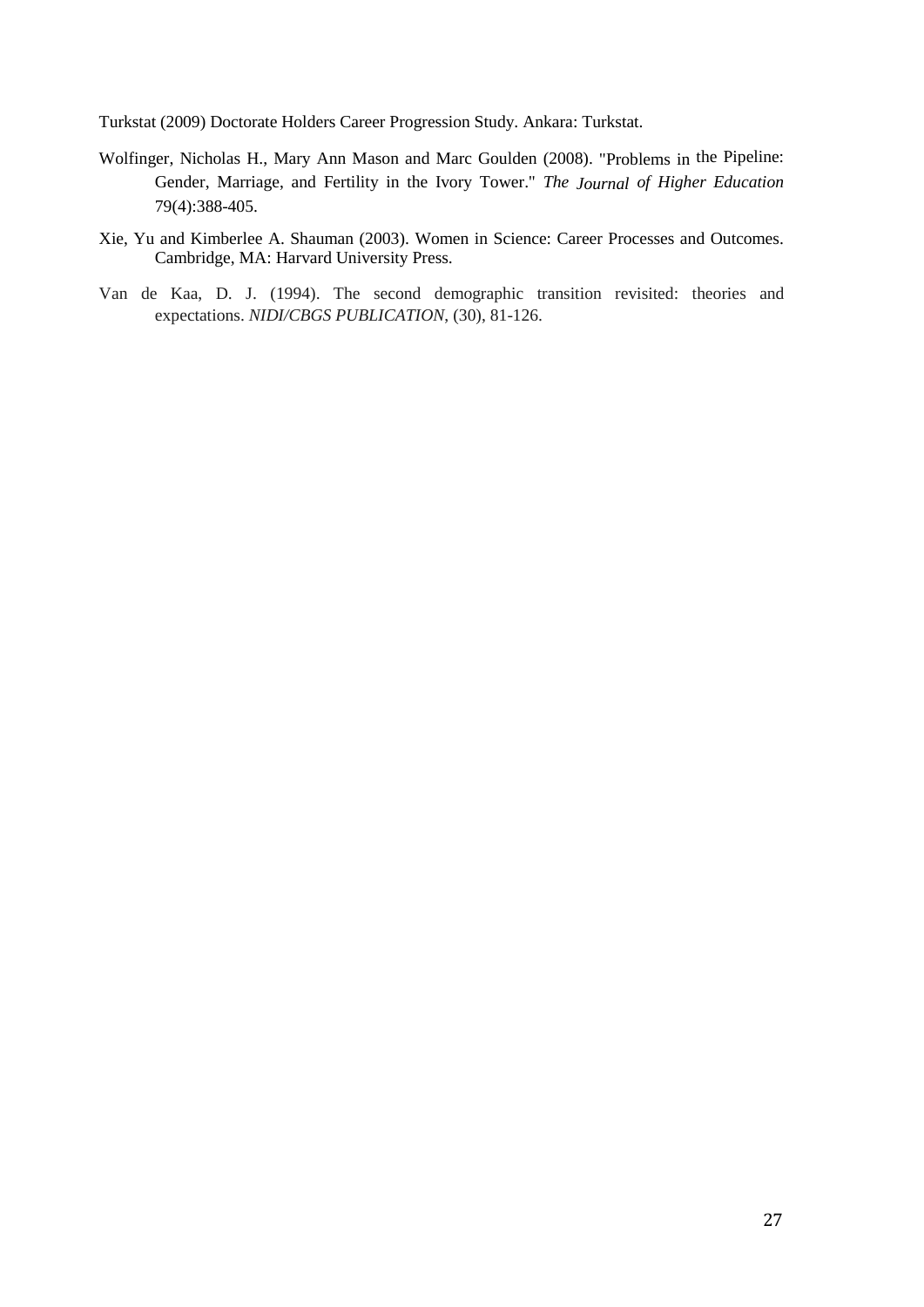#### **Figures and Tables**



**Figure 1.Cross National Glass Ceiling Index (GCI) Scores for 2007.** 

*Source:* She Figures 2009.

*Notes:* Glass Ceiling Index (GCI) measures the vertical sex-segregation in Women in Science and Academic Careers and "it compares the proportion of women in grade A positions (equivalent to Full Professors in most countries) to the proportion of women in academia (grade A, B, and C), indicating the opportunity, or lack of it, for women to move up the hierarchical ladder in their profession." A GCI of 1 indicates that there is no difference between women and men being promoted. A score of less than 1 means that women are over-represented at grade A level and a GCI score of more than 1 points towards a Glass Ceiling Effect, meaning that women are underrepresented in grade A positions.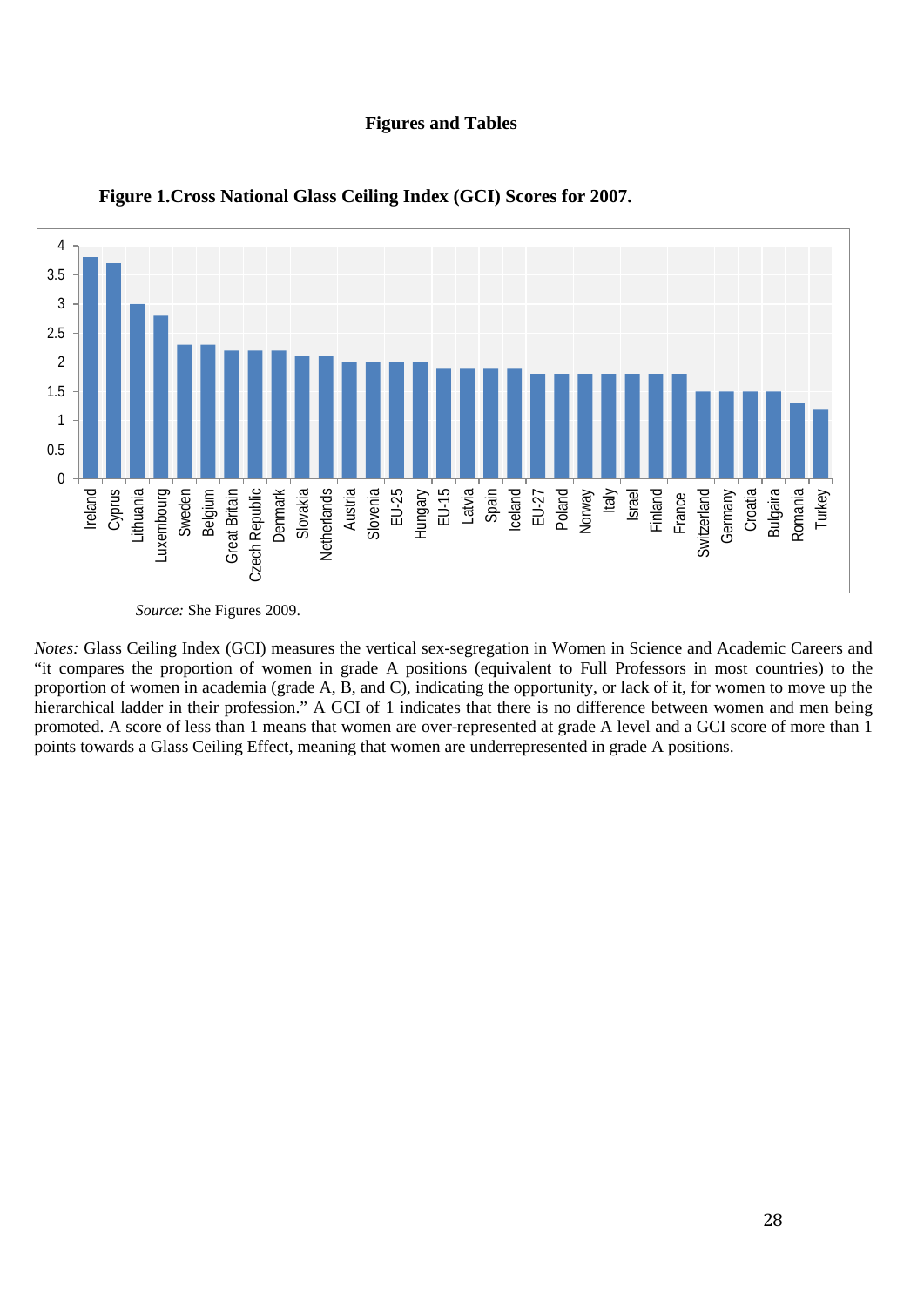

**Figure 2. Expansion of the Higher Education Sector in Turkey (1983-2008)**

*Source: Authors' calculations using data from Student Selection and Placement Center (OSYM), Yearly Statistics*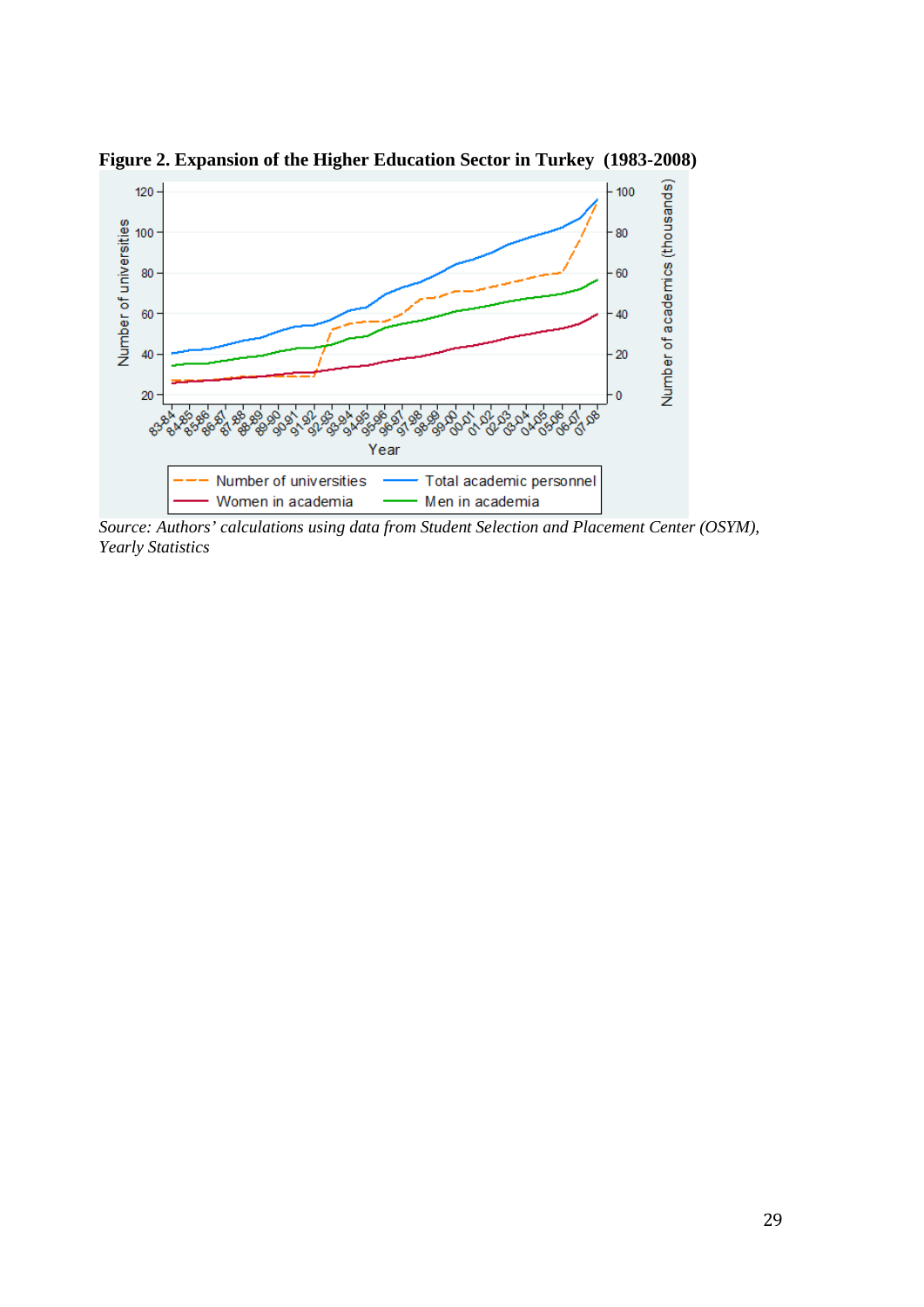|                       | Married $(\% )$ |      |      | Has a child $(\%)$ |      |          | Number of children |            |            |  |
|-----------------------|-----------------|------|------|--------------------|------|----------|--------------------|------------|------------|--|
|                       | Women           | Men  | Gap  | Women              | Men  | Gap      | Women              | <u>Men</u> | <b>Gap</b> |  |
| Assistant professor   | 64.8            | 85.8 | 21.0 | 56.3               | 74.9 | 18.7     | 08                 | 1.3        | 0.5        |  |
| Associate professor   | 65.3            | 90.5 | 25.2 | 61.0               | 84.8 | 23.8 0.9 |                    | 1.7        | 0.8        |  |
| <b>Full Professor</b> | 63.6            | 94.1 | 30.5 | 70.8               | 93.8 | 23.0     | 1.1                | 1.9        | 0.8        |  |

**Table 1. Gender gap in family outcomes among Turkish academics in 2007**

Source: Turkish Academic Career Survey, 2007. Number of children reports averages.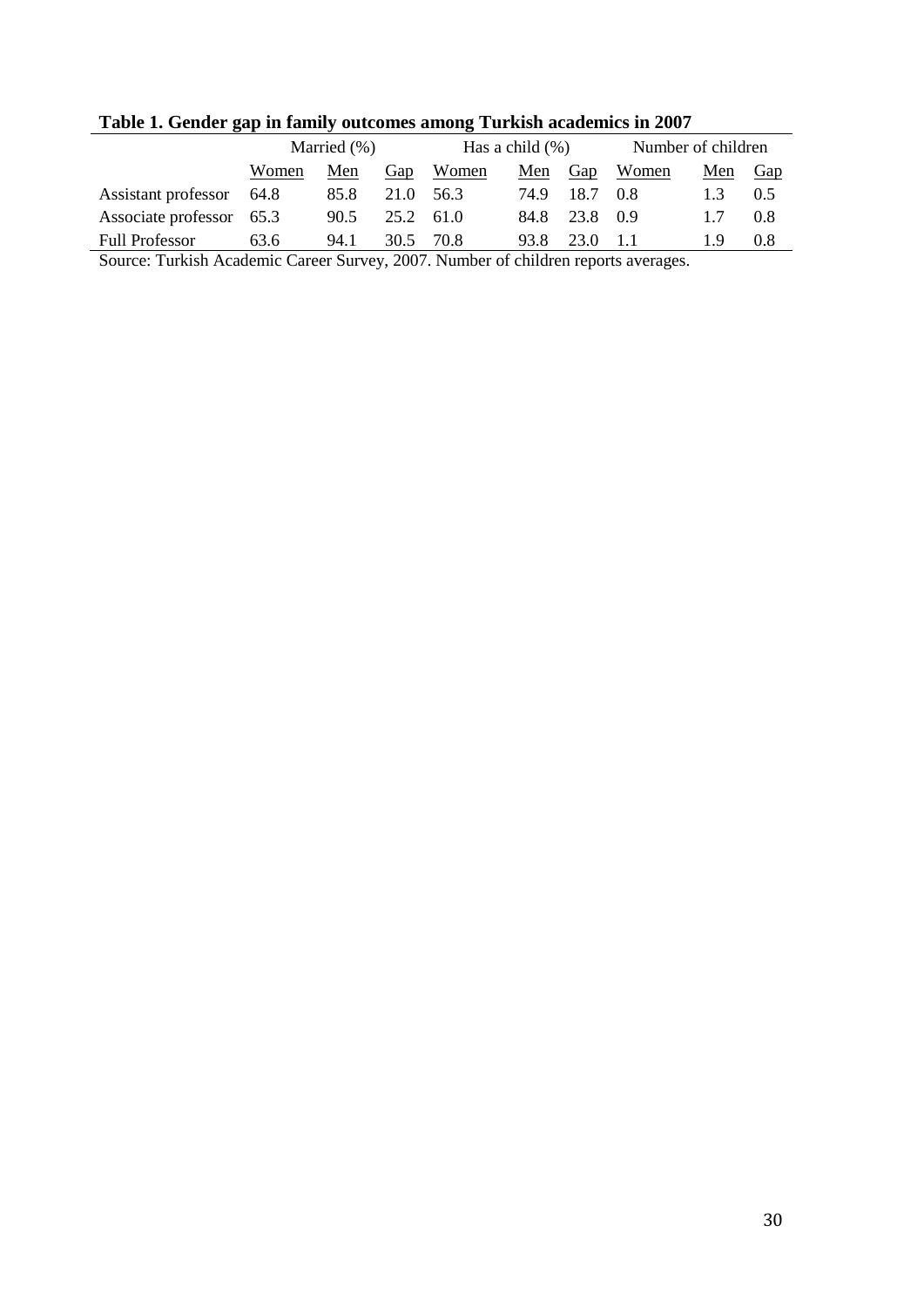

**Figure 3. Gender differences in Family Formation Outcomes: Kaplan-Meier Curves Transition into marriage**

**Transition into parenthood** 



**Transition into second child**



Note: Sample size includes overall 4288 academics. First panel on the left shows gender differences in the transition rate into marriage. The middle panel shows the same for the rate of experiencing the first birth and the third (the right) for the transition to second order birth. The gender differences are significant in all three figures.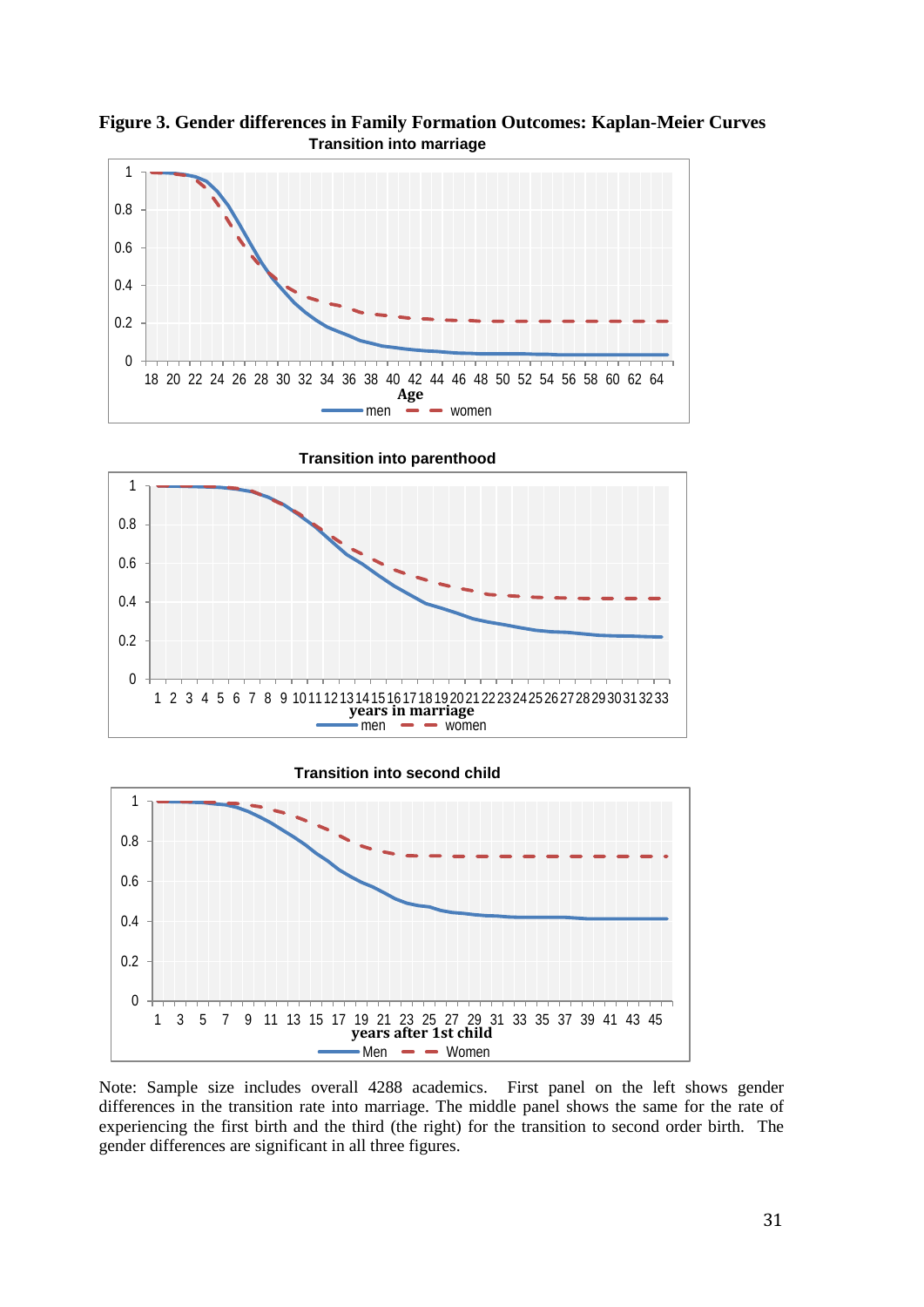|                                                                             | 1st marriage                         |                                                                                                                          | 1st birth                                |                                                                                                                                                           | 2nd birth                               |                                                                                                                                                             |
|-----------------------------------------------------------------------------|--------------------------------------|--------------------------------------------------------------------------------------------------------------------------|------------------------------------------|-----------------------------------------------------------------------------------------------------------------------------------------------------------|-----------------------------------------|-------------------------------------------------------------------------------------------------------------------------------------------------------------|
|                                                                             | Model 1a                             | Model 1b                                                                                                                 | Model 2a                                 | Model 2b                                                                                                                                                  | Model 3a                                | Model 3b                                                                                                                                                    |
| Female                                                                      | $-0.434***$                          | $-0.402***$                                                                                                              | $-0.155***$                              | $-0.101**$                                                                                                                                                | $-0.620***$                             | $-0.368***$                                                                                                                                                 |
|                                                                             | (0.055)                              | (0.055)                                                                                                                  | (0.054)                                  | (0.057)                                                                                                                                                   | (0.085)                                 | (0.089)                                                                                                                                                     |
|                                                                             |                                      |                                                                                                                          |                                          |                                                                                                                                                           |                                         |                                                                                                                                                             |
| <b>STEM</b> fields                                                          | $-0.097**$                           | $-0.105**$                                                                                                               | $-0.020$                                 | $-0.026$                                                                                                                                                  | 0.054                                   | 0.042                                                                                                                                                       |
|                                                                             | (0.041)                              | (0.041)                                                                                                                  | (0.047)                                  | (0.048)                                                                                                                                                   | (0.063)                                 | (0.070)                                                                                                                                                     |
| Father's education (Ref. Cat: No formal education                           |                                      |                                                                                                                          |                                          |                                                                                                                                                           |                                         |                                                                                                                                                             |
| Primary                                                                     | $-0.041$                             | $-0.049$                                                                                                                 | $-0.022$                                 | 0.020                                                                                                                                                     | $-0.276***$                             | $-0.208**$                                                                                                                                                  |
|                                                                             | (0.064)                              | (0.065)                                                                                                                  | (0.079)                                  | (0.082)                                                                                                                                                   | (0.089)                                 | (0.096)                                                                                                                                                     |
| Lower secondary                                                             | $-0.147$                             | $-0.155*$                                                                                                                | 0.017                                    | 0.034                                                                                                                                                     | $-0.534***$                             | $-0.517***$                                                                                                                                                 |
|                                                                             | (0.090)                              | (0.089)                                                                                                                  | (0.102)                                  | (0.105)                                                                                                                                                   | (0.159)                                 | (0.176)                                                                                                                                                     |
| Upper secondary                                                             | $-0.111$                             | $-0.123$                                                                                                                 | $-0.107$                                 | $-0.068$                                                                                                                                                  | $-0.522***$                             | $-0.357***$                                                                                                                                                 |
|                                                                             | (0.077)                              | (0.077)                                                                                                                  | (0.092)                                  | (0.096)                                                                                                                                                   | (0.116)                                 | (0.118)                                                                                                                                                     |
| Tertiary                                                                    | $-0.205***$                          | $-0.214***$                                                                                                              | $-0.307***$                              | $-0.240***$                                                                                                                                               | $-0.746***$                             | $-0.582***$                                                                                                                                                 |
|                                                                             | (0.071)                              | (0.072)                                                                                                                  | (0.081)                                  | (0.085)                                                                                                                                                   | (0.104)                                 | (0.109)                                                                                                                                                     |
| Birthplace (Ref. Cat: Urban area)                                           |                                      |                                                                                                                          |                                          |                                                                                                                                                           |                                         |                                                                                                                                                             |
| Countryside                                                                 | 0.049                                | 0.050                                                                                                                    | 0.075                                    | 0.062                                                                                                                                                     | 0.012                                   | $-0.040$                                                                                                                                                    |
|                                                                             | (0.043)                              | (0.043)                                                                                                                  | (0.049)                                  | (0.050)                                                                                                                                                   | (0.067)                                 | (0.071)                                                                                                                                                     |
| Abroad                                                                      | $-0.008$                             | $-0.014$                                                                                                                 | $-0.026$                                 | $-0.048$                                                                                                                                                  | 0.069                                   | 0.041                                                                                                                                                       |
|                                                                             | (0.106)                              | (0.104)                                                                                                                  | (0.130)                                  | (0.131)                                                                                                                                                   | (0.229)                                 | (0.214)                                                                                                                                                     |
| Metropolitan university                                                     | $-0.151***$                          | $-0.171***$                                                                                                              | $-0.184***$                              | $-0.197***$                                                                                                                                               | $-0.458***$                             | $-0.412***$                                                                                                                                                 |
|                                                                             | (0.046)                              | (0.047)                                                                                                                  | (0.053)                                  | (0.057)                                                                                                                                                   | (0.073)                                 | (0.079)                                                                                                                                                     |
| Private university                                                          | $0.189*$                             | $0.175*$                                                                                                                 | 0.135                                    | $0.148*$                                                                                                                                                  | $-0.010$                                | $-0.041$                                                                                                                                                    |
|                                                                             | (0.101)                              | (0.102)                                                                                                                  | (0.087)                                  | (0.087)                                                                                                                                                   | (0.213)                                 | (0.237)                                                                                                                                                     |
| Other Controls<br>Baseline hazard: Time<br>varying time dummies<br>Constant | N <sub>o</sub><br>Yes<br>$-5.208***$ | Academic Rank +<br>Year become<br>assistant professor +<br>Spouse Employment<br>+ Spouse Education<br>Yes<br>$-5.073***$ | Age at<br>marriage<br>Yes<br>$-2.523***$ | Academic<br>Rank + Year<br>become<br>assistant prof.<br>$+$ Spouse<br>$Employment +$<br>Spouse<br>Education +<br>Age at<br>marriage<br>Yes<br>$-3.589***$ | Age at<br>parenthood<br>Yes<br>$-1.602$ | Academic<br>$Rank +$<br>Year become<br>assistant prof<br>$+$ Spouse<br>Employment<br>$+$ Spouse<br>Education +<br>Age at<br>parenthood<br>Yes<br>$-2.473**$ |
|                                                                             | (0.082)                              | (0.090)                                                                                                                  | (0.847)                                  | (1.104)                                                                                                                                                   | (1.129)                                 | (1.176)                                                                                                                                                     |
| N (person years)                                                            | 128482                               | 128482                                                                                                                   | 21999                                    | 20742                                                                                                                                                     | 23014                                   | 21747                                                                                                                                                       |
| n (persons)                                                                 | 4,249                                | 4,249                                                                                                                    | 3,640                                    | 3,637                                                                                                                                                     | 2826                                    | 2,804                                                                                                                                                       |
| Number of events                                                            | 3,679                                | 3,679                                                                                                                    | 2,776                                    | 2,776                                                                                                                                                     | 1,573                                   | 1,573                                                                                                                                                       |
| Log-likelihood                                                              | $-17513.1$                           | -17454.9                                                                                                                 | $-10682.071$                             | -10504.746                                                                                                                                                | -7177.8037                              | $-6877.2151$                                                                                                                                                |

#### **Table 2. Family transitions and Gender: Discrete time logit regressions**

Note: Discrete time logit models above report coefficients. Standard errors are shown in parentheses. \* p <0.1, \*\* p<0.05, \*\*\* p<0.01. Transition into marriage is estimated with the entire sample, transition into parenthood is estimated with academics who are married, and transition into 2nd child is estimated with

academics who are parents. Time intervals in hazard function are derived separately for each event and gender from hazard rates obtained from Kaplan-Meier curves. Time intervals for 1st marriage are measured as age: 0- 23, 24, 25, 26, 27, 28, 29-33, 34-47 and 48+ for women; 0-24, 25, 26,27, 28, 29, 30, 31, 32-36, 37-54, 55+ for men. Time intervals for 1st births are measured as number of years after marriage: 0-1, 2, 3, 4, 5, 6, 7, 8-11, 12+ for women; 0-1, 2, 3, 4,5, 6, 7-10, 11+ for men. Time intervals for 2nd births are measured as number of years after 1st birth: 0-1, 2, 3, 4, 5, 6, 7, 8, 9, 10, 11+ for women; 0-1, 2, 3, 4, 5, 6, 7, 8, 9, 10+ for men.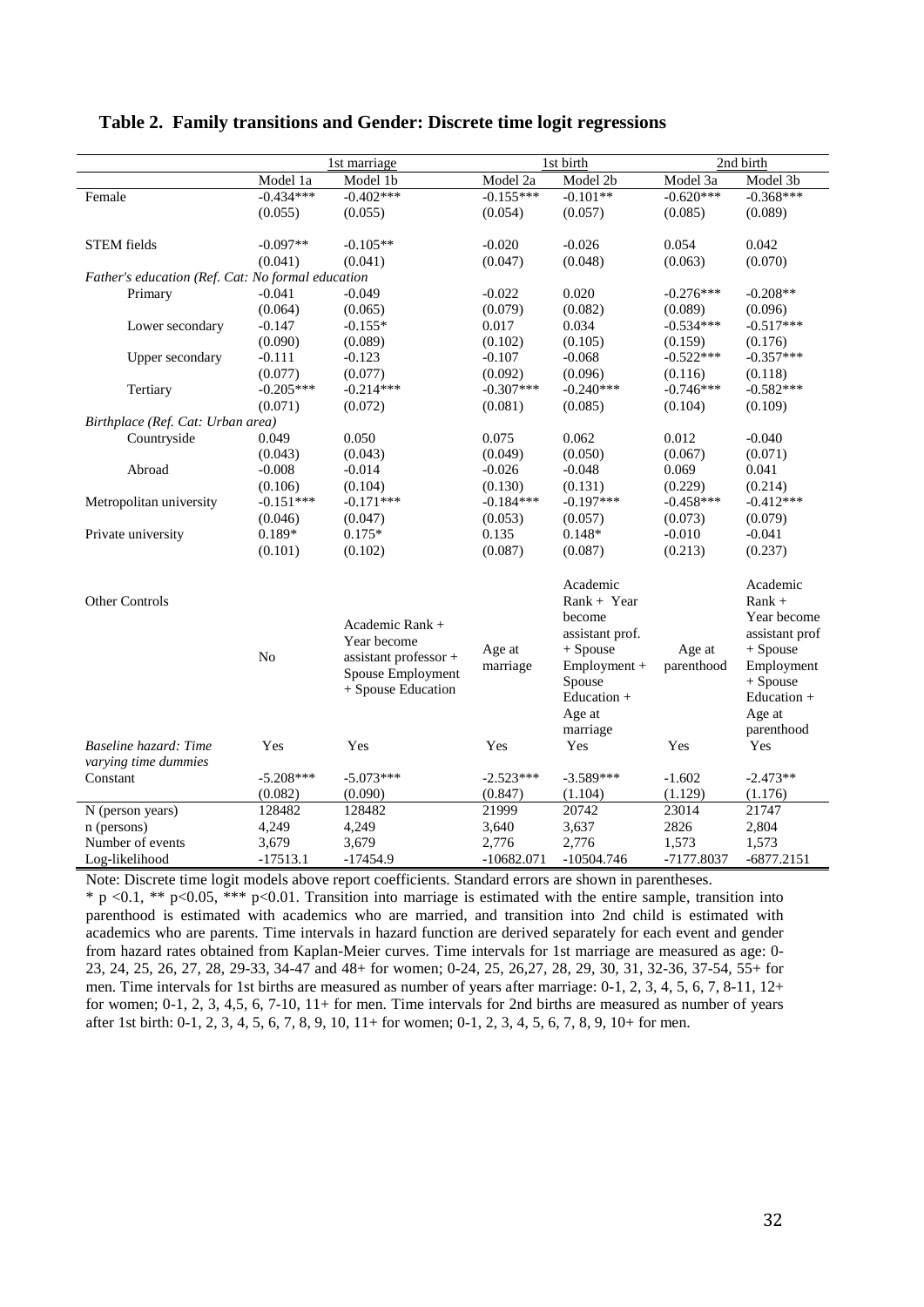|                                                                         | $1^{\rm{st}}$<br>marriage | $1st$ birth | $2^{nd}$<br>birth | 1 <sup>st</sup><br>marriage | 1st birth                 | 2nd birth   |
|-------------------------------------------------------------------------|---------------------------|-------------|-------------------|-----------------------------|---------------------------|-------------|
|                                                                         |                           |             |                   |                             | <b>Interaction Models</b> |             |
| Career Stage (Ref Cat: PhD years)                                       |                           |             |                   |                             |                           |             |
| <b>Assistant Prof</b>                                                   | 0.170                     | $0.305**$   | $0.577***$        | $-0.102$                    | 0.222                     | 0.342       |
|                                                                         | (0.156)                   | (0.151)     | (0.210)           | (0.411)                     | (0.385)                   | (0.386)     |
| <b>Associate Prof</b>                                                   | $-0.096$                  | $0.450*$    | $-0.099$          | 0.834                       | $-0.228$                  | $-0.986$    |
|                                                                         | (0.271)                   | (0.230)     | (0.283)           | (0.574)                     | (0.499)                   | (0.717)     |
| Full Prof                                                               | $-1.400**$                | $-0.261$    | $-1.288**$        | $-0.030$                    | 0.993                     | 0.051       |
|                                                                         | (0.577)                   | (0.557)     | (0.605)           | (0.987)                     | (0.710)                   | (0.888)     |
| Period (Ref Cat: pre-1991)                                              |                           |             |                   |                             |                           |             |
| 1991-1998                                                               | $-0.020$                  | $-0.461***$ | $-0.597***$       | $-0.039$                    | $-0.428***$               | $-0.932***$ |
|                                                                         | (0.093)                   | (0.114)     | (0.188)           | (0.141)                     | (0.162)                   | (0.310)     |
| 1998-2007                                                               | 0.100                     | $-0.646***$ | $-0.538***$       | 0.014                       | $-0.653***$               | $-0.772**$  |
|                                                                         | (0.114)                   | (0.132)     | (0.183)           | (0.152)                     | (0.177)                   | (0.331)     |
| Rank*Period (Ref. Cat.: PhD*Pre-1991)<br>Assist Prof* Period: 1991-1998 |                           |             |                   | $-0.014$                    | 0.049                     | 0.742       |
|                                                                         |                           |             |                   | (0.479)                     | (0.456)                   | (0.505)     |
| Assist Prof* Period:1999-2007                                           |                           |             |                   | 0.436                       | 0.110                     | 0.191       |
|                                                                         |                           |             |                   | (0.435)                     | (0.420)                   | (0.468)     |
| Assoc. Prof* Period:1991-1998                                           |                           |             |                   | $-0.757$                    | 0.717                     | 0.690       |
|                                                                         |                           |             |                   | (0.671)                     | (0.621)                   | (0.875)     |
| Assoc. Prof* Period:1999-2007                                           |                           |             |                   | $-1.163*$                   | 0.764                     | 1.162       |
|                                                                         |                           |             |                   | (0.645)                     | (0.546)                   | (0.781)     |
| Full Prof* Period:1991-1998                                             |                           |             |                   | 0.000                       | $-2.329*$                 | $-1.481$    |
|                                                                         |                           |             |                   | $\left( .\right)$           | (1.230)                   | (1.316)     |
| Full Prof* Period:1999-2007                                             |                           |             |                   | $-1.349$                    | $-1.304$                  | $-1.716$    |
|                                                                         |                           |             |                   | (1.165)                     | (0.983)                   | (1.208)     |
| N (person years)                                                        | 44849                     | 6609        | 7250              | 44,790                      | 6,547                     | 7,250       |
| n (persons)                                                             | 1442                      | 1083        | 779               | 1,442                       | 1,083                     | 779         |
| Number of events                                                        | 1091                      | 780         | 310               | 1,091                       | 780                       | 310         |
| Log-likelihood                                                          | -4038.2727                | $-2220.88$  | $-1171.77$        | $-4029.37$                  | $-2212.98$                | $-1166.13$  |

#### **Table 3. Period effects and family transitions of women: Discrete-time logit models**

Note: Discrete time logit models above report coefficients. Standard errors are shown in parentheses. \* p <0.1, \*\* p<0.05, \*\*\* p<0.01. Transition into marriage is estimated with the entire sample, transition into

parenthood is estimated with academics who are married, and transition into 2<sup>nd</sup> child is estimated with academics who are parents. Time intervals in hazard function are derived separately for each event and gender from hazard rates obtained from Kaplan-Meier curves, as described in Table 2. Models control for father's education, place of birth, type of university, location of university. Models on marriage additionally controls for age at marriage; models on first and second births age at having, respectively, first or second child. Models also include time varying pre-PhD years and career interruption years for those that have interrupted in grouped form (and their interactions), but for parsimony these spells are not reported.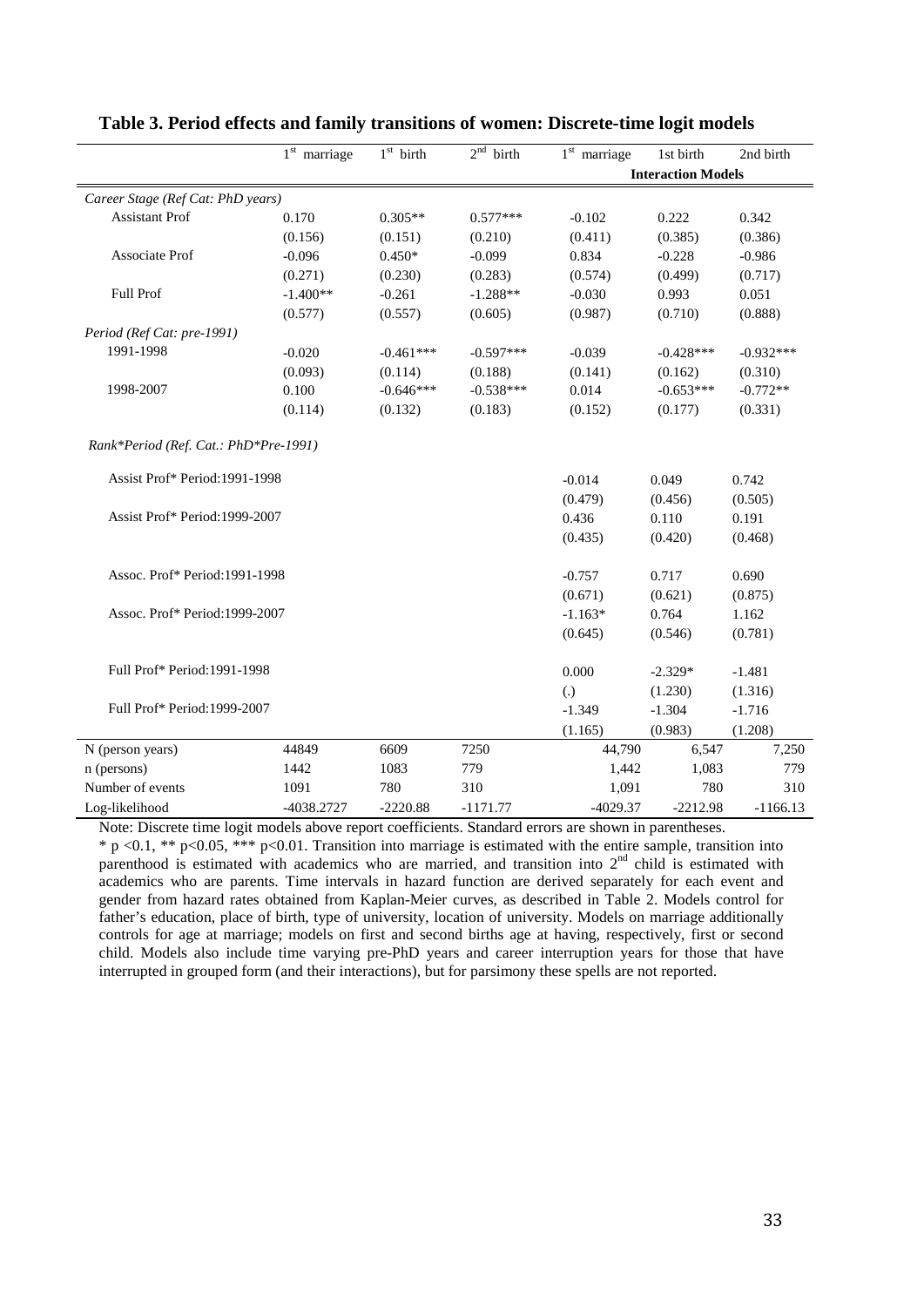|                                         | 1st marriage | 1st birth  | 2nd birth  | 1st marriage | 1st birth            | 2nd birth    |
|-----------------------------------------|--------------|------------|------------|--------------|----------------------|--------------|
|                                         | b/se         | b/se       | b/se       | b/se         | b/se                 | b/se         |
|                                         |              |            |            |              | (interaction models) |              |
| Career Stage (Ref Cat: PhD years)       |              |            |            |              |                      |              |
| <b>Assistant Prof</b>                   | 0.169        | $0.282*$   | $0.547***$ | 0.278        | $0.373*$             | 0.005        |
|                                         | (0.157)      | (0.155)    | (0.212)    | (0.190)      | (0.194)              | (0.265)      |
| Associate Prof                          | $-0.134$     | $0.442*$   | $-0.156$   | 0.212        | 0.190                | $-0.685*$    |
|                                         | (0.277)      | (0.242)    | (0.281)    | (0.331)      | (0.325)              | (0.362)      |
| Full Prof                               | $-1.367**$   | $-0.359$   | $-1.249**$ | $-0.309$     | $-0.760$             | $-0.853$     |
|                                         | (0.575)      | (0.607)    | (0.619)    | (0.539)      | (0.810)              | (0.666)      |
|                                         |              |            |            |              |                      |              |
| <b>STEM</b> fields                      | $-0.070$     | $-0.008$   | 0.097      | 0.153        | $-0.009$             | $-0.580**$   |
|                                         | (0.074)      | (0.093)    | (0.139)    | (0.114)      | (0.136)              | (0.276)      |
| Career Stage*STEM (Ref. Cat.: PhD*STEM) |              |            |            |              |                      |              |
| Assist. Prof*STEM                       |              |            |            | $-0.216$     | $-0.188$             | $1.155***$   |
|                                         |              |            |            | (0.260)      | (0.267)              | (0.371)      |
| Assoc. Prof*STEM                        |              |            |            | $-0.694$     | 0.455                | $1.101**$    |
|                                         |              |            |            | (0.469)      | (0.402)              | (0.486)      |
| Full Prof*STEM                          |              |            |            | (no event)   | 0.653                | $-0.616$     |
|                                         |              |            |            |              | (1.055)              | (1.188)      |
|                                         |              |            |            |              |                      |              |
| N (person years)                        | 44554        | 6578       | 7240       | 44374        | 6578                 | 7240         |
| n (persons)                             | 1,433        | 1,076      | 777        | 1,433        | 1,076                | 777          |
| Number of events                        | 1084         | 778        | 310        | 1084         | 778                  | 310          |
| Log-likelihood                          | $-4010.2075$ | -2236.3233 | -1194.3044 | -4004.8939   | $-2211.4212$         | $-1164.4254$ |

**Table 4. Field differences in family transitions among women – Discrete-time logit models**

Note: Discrete time logit models above report coefficients. Standard errors are shown in parentheses. \* p <0.1, \*\* p<0.05, \*\*\* p<0.01. Transition into marriage is estimated with the entire sample, transition into parenthood is estimated with academics who are married, and transition into  $2<sup>nd</sup>$  child is estimated with academics who are parents. Time intervals in hazard function are derived separately for each event and gender from hazard rates obtained from Kaplan-Meier curves, as described in Table 2. Models control for father's education, place of birth, type of university, location of university. Models on marriage additionally controls for age at marriage; models on first and second births include age at having, respectively, first or second child. Models also include time varying pre-PhD years and career interruption years for those that have interrupted in grouped form (and their interactions), but for parsimony these spells are not reported.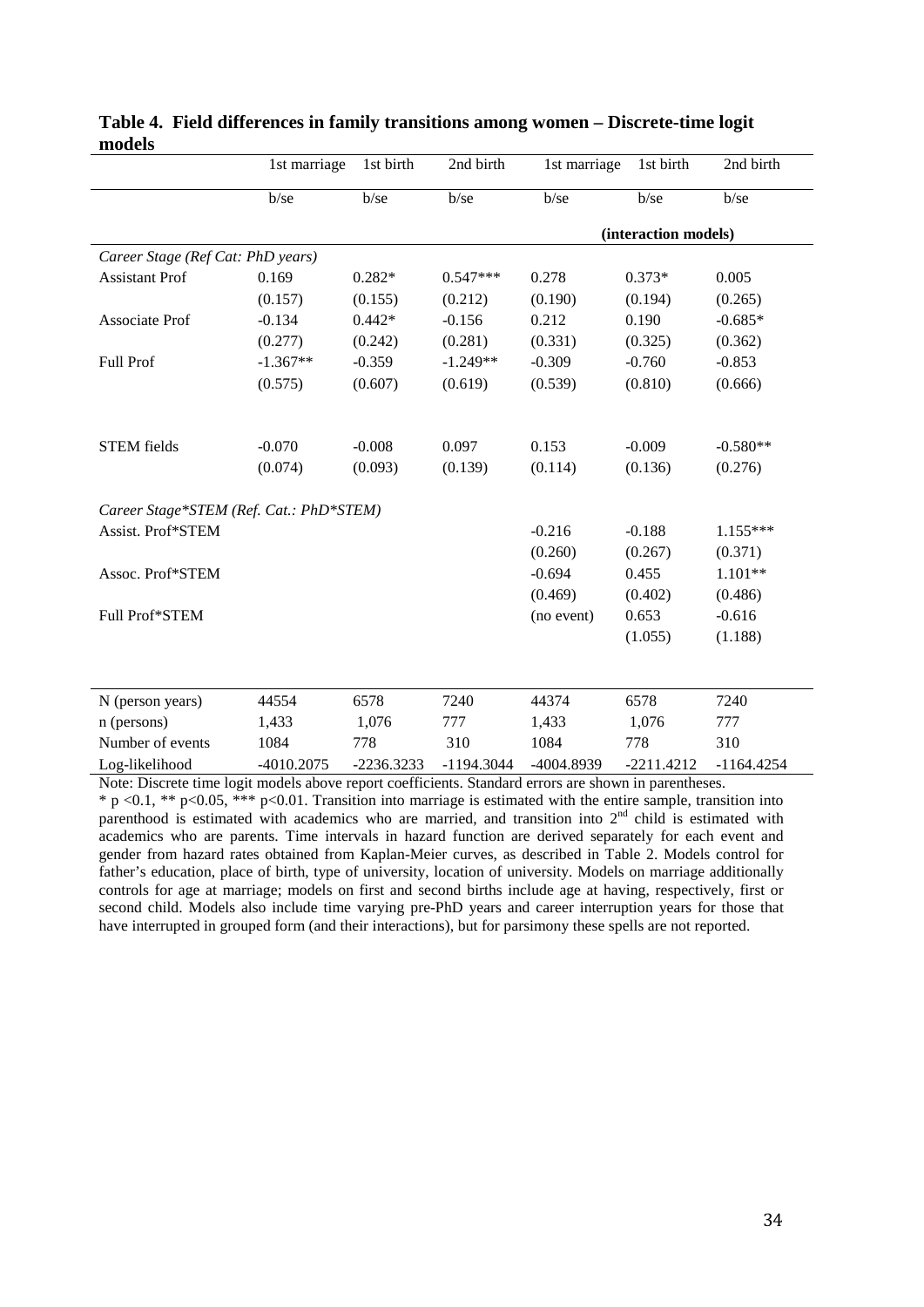# **Appendix**





*Source:* She Figures 2009, Figure 1.6, with data from Labour Force Survey, S&T Statistics (Eurostat), Norwegian Institute in Innovation, Education and Research. *Notes:* Exceptions to the reference year: Slovakia, Czech Republic, Estonia 2007; Belgium, Denmark, Germany, Ireland, Greece, Luxembourg, Netherlands, Portugal, Sweden, Iceland, Norway 2005; Switzerland: 2004. The labor force is defined as the sum of employed and unemployed persons.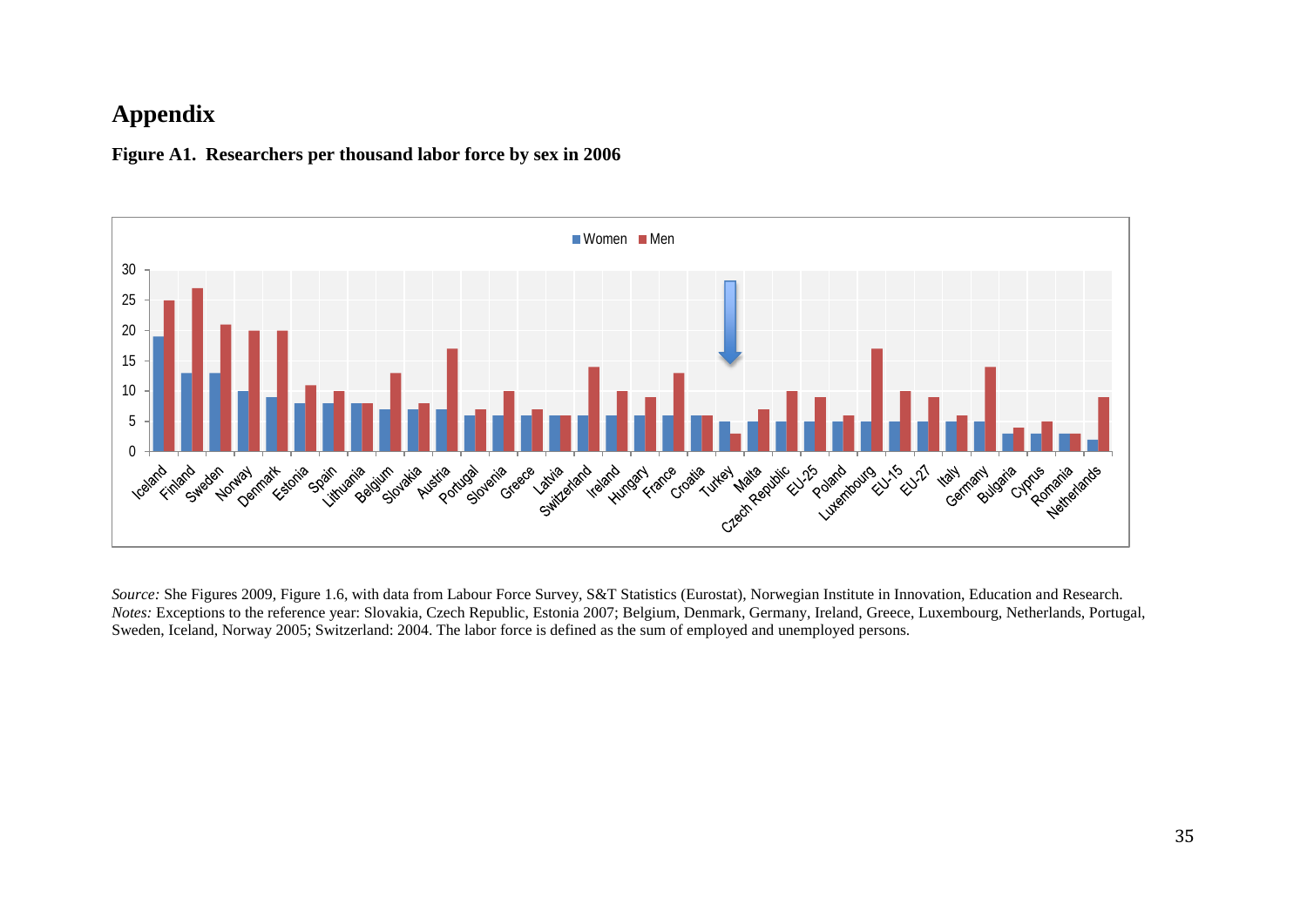|                            | <b>Total</b>  |                 | <b>Male</b>   |               | <b>Female</b> |        |
|----------------------------|---------------|-----------------|---------------|---------------|---------------|--------|
| Sector of employment       | <b>Number</b> | $\mathcal{O}_0$ | <b>Number</b> | $\frac{9}{0}$ | <b>Number</b> | $(\%)$ |
| Total employed             | 71,966        | 100             | 47,222        | 65.6          | 24.744        | 34.4   |
| Government sector          | 10,715        | 14.9            | 6,986         | 9.7           | 3.728         | 5.2    |
| Business enterprise sector | 8,308         | 11.5            | 5,836         | 8.1           | 2.472         | 3.4    |
| Higher education sector    | 52,309        | 72.7            | 34,064        | 47.3          | 18,245        | 25.4   |
| Other education sector     | 403           | 0.6             | 196           | 0.3           | 207           | 0.3    |
| Private non-profit sector  | 231           | 0.3             | 140           | 0.2           | 91            | 0.1    |

# **Table A1. Doctorate holders by sector of employed and sex, 2009**

*Source:* Survey of Doctorate Holders, 2009 Turkish Statistics Institute.

#### **Table A2. Doctorate holders by employment situation and sex, 2009**

| <b>Employment</b> | <b>Total</b> |        | <b>Male</b>   |                  | <b>Female</b> |                              |  |  |
|-------------------|--------------|--------|---------------|------------------|---------------|------------------------------|--|--|
| situation         | Number       | $(\%)$ | <b>Number</b> | $\mathcal{O}(6)$ | <b>Number</b> | $\left( \frac{0}{0} \right)$ |  |  |
| Total             | 77,424       | 100.0  | 49,503        | 63.9             | 27,921        | 36.1                         |  |  |
| Employed          | 71,966       | 93.0   | 47,222        | 61.0             | 24,744        | 32.0                         |  |  |
| Unemployed        | 673          | 0.9    | 266           | 0.3              | 407           | 0.5                          |  |  |
| Inactive          | 4,668        | 6.0    | 1,941         | 2.5              | 2,727         | 3.5                          |  |  |
| Unspecified       | 117          | 0.2    | 74            | 0.1              | 43            | $0.1\,$                      |  |  |

*Source:* Survey of Doctorate Holders, 2009 Turkish Statistics Institute.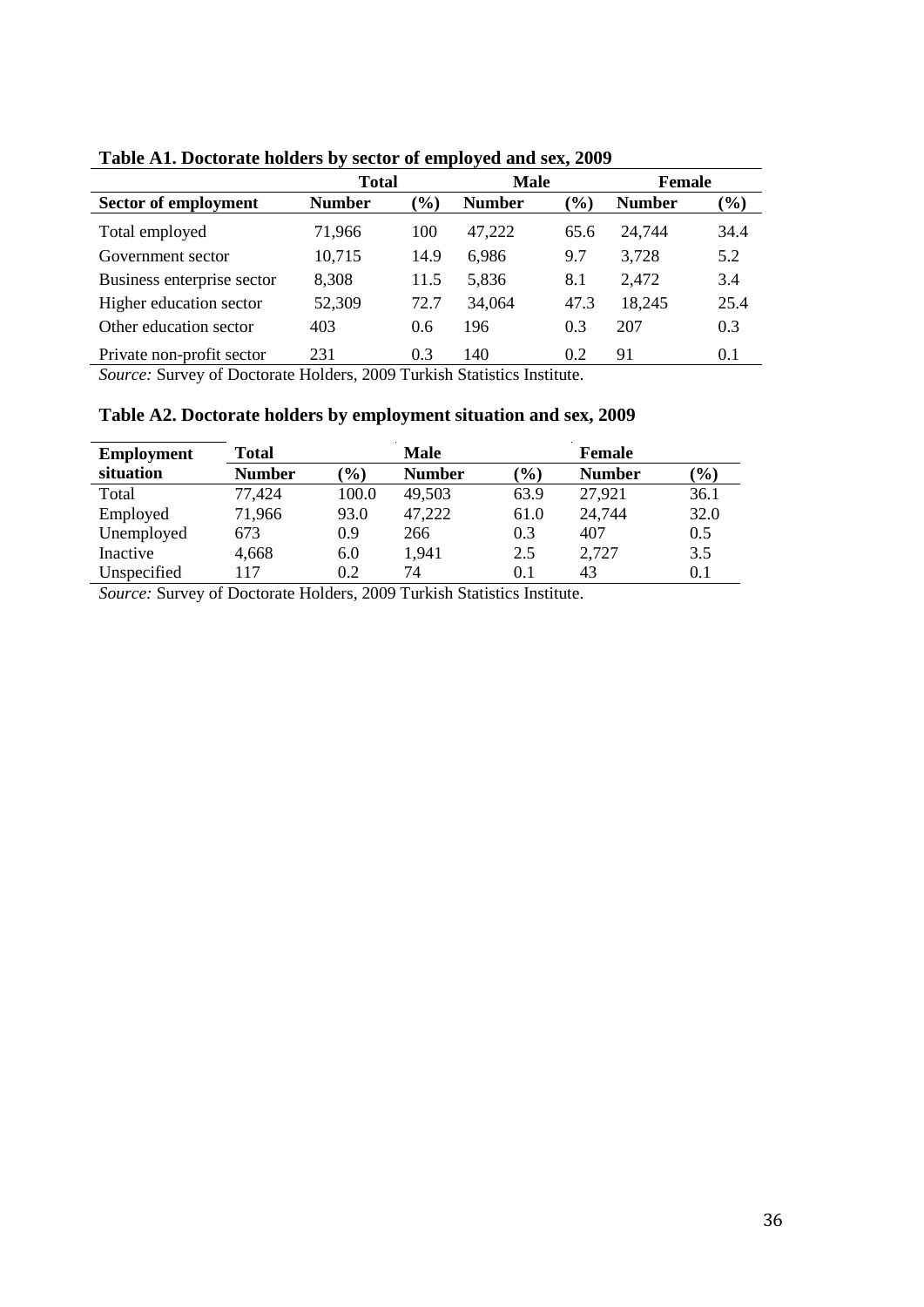|                             | Men         |               | Women            |                  |  |
|-----------------------------|-------------|---------------|------------------|------------------|--|
|                             | Freq        | $\frac{0}{0}$ | Freq             | $\frac{0}{0}$    |  |
| Father's level of education |             |               |                  |                  |  |
| No formal education         | 506         | 17.80         | 39               | 2.70             |  |
| Primary education           | 976         | 34.33         | 283              | 19.61            |  |
| Lower secondary education   | 243         | 8.55          | 124              | 8.59             |  |
| Upper secondary education   | 363         | 12.77         | 254              | 17.60            |  |
| Tertiary education          | 755         | 26.56         | 753              | 51.49            |  |
| <b>Birth place</b>          |             |               |                  |                  |  |
| Urban areas                 | 1144        | 40.65         | 810              | 56.76            |  |
| Countryside                 | 1595        | 56.68         | 581              | 40.71            |  |
| Abroad                      | 75          | 2.67          | 36               | 2.52             |  |
| Type of university          |             |               |                  |                  |  |
| Public                      | 2611        | 91.78         | 1308             | 90.71            |  |
| Private                     | 234         | 8.22          | 134              | 9.29             |  |
| Location of the university  |             |               |                  |                  |  |
| Small towns                 | 1871        | 65.74         | 621              | 43.07            |  |
| Metropolitan areas          | 975         | 34.26         | 821              | 56.93            |  |
| Academic field              |             |               |                  |                  |  |
| <b>STEM</b> fields          | 1431        | 50.69         | 562              | 39.22            |  |
| <b>Academic rank</b>        |             |               |                  |                  |  |
| <b>Assistant Professor</b>  | 1224        | 46.61         | 665              | 51.91            |  |
| <b>Associate Professor</b>  | 601         | 22.89         | 290              | 22.64            |  |
| <b>Full Professor</b>       | 801         | 30.50         | 329              | 25.45            |  |
| Spouse's level of education |             |               |                  |                  |  |
| No formal education         | 9           | 0.38          | $\boldsymbol{0}$ | $\boldsymbol{0}$ |  |
| Primary education           | 122         | 5.20          | $\overline{0}$   | $\overline{0}$   |  |
| Lower secondary education   | 80          | 3.41          | $\mathbf{1}$     | 0.12             |  |
| Upper secondary education   | 311         | 13.25         | 12               | 1.46             |  |
| Tertiary education          | 1825        | 77.76         | 807              | 98.41            |  |
| Spouse's employment status  |             |               |                  |                  |  |
| Employed                    | 1366        | 58.18         | 748              | 91.22            |  |
| Unemployed                  | 59          | 2.51          | $8\,$            | 0.98             |  |
| Out of labour force         | 923         | 39.31         | 64               | 7.81             |  |
|                             | <b>Mean</b> | St. Dev.      | <b>Mean</b>      | St. Dev.         |  |
| Age at marriage             | 29.05       | 4.41          | 27.73            | 4.37             |  |
| Age at parenthood           | 31.18       | 4.76          | 30.27            | 4.23             |  |
| <b>Total</b>                | 2850        |               | 1443             |                  |  |

# **Table A3. Summary statistics of control variables**

*Source:* Turkish Academic Career Survey, 2007, authors' calculations.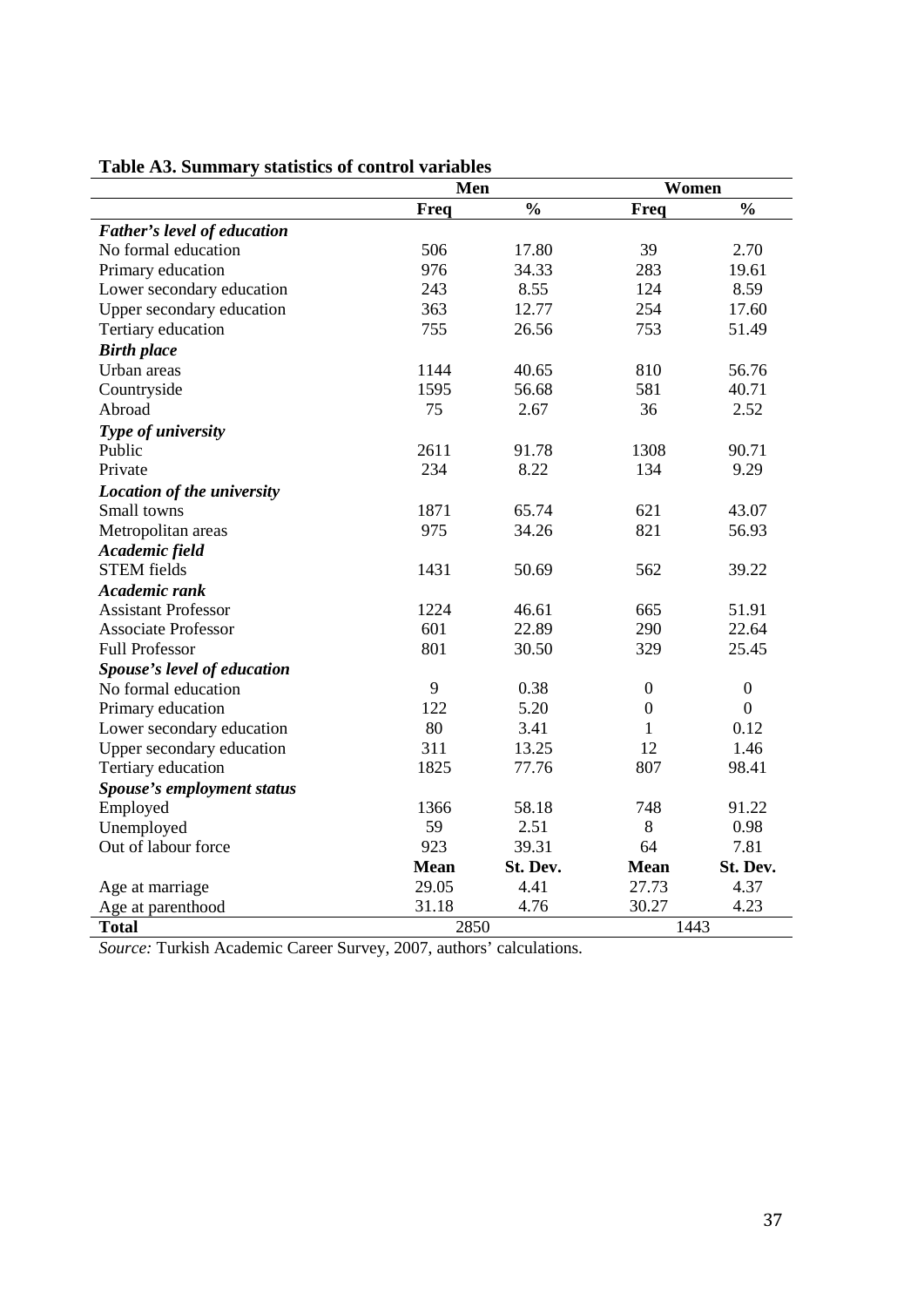|                       | Men   |       |          | Women  |       |       |          |        |
|-----------------------|-------|-------|----------|--------|-------|-------|----------|--------|
|                       | Freq. | %     | Mean age | St Dev | Freq. | %     | Mean age | St Dev |
| PhD student           | 221   | 7.75  | 37.5     | 6.2    | 161   | 11.16 | 36.6     | 4.8    |
| Assistant professor   | 1225  | 42.98 | 40.7     | 5.95   | 665   | 46.08 | 39.9     | 5.16   |
| Associate professor   | 602   | 21.12 | 42.8     | 5.6    | 290   | 20.1  | 43.6     | 5.84   |
| <b>Full Professor</b> | 802   | 28.14 | 53       | 7.5    | 327   | 22.66 | 51.67    | 7.05   |
| Overall               | 2850  | 100   | 44.1     | 8      | 1443  | 100   | 43.6     | 7.4    |

**Table A4. Distribution of academic men and women academic ranks and mean age in 2007 (cross-sectional sample, weighted distributions)**

*Source:* Turkish Academic Career Survey, 2007, authors' calculations.

#### **Table A5. Academics by field (cross-sectional sample, weighted distributions)**

|                                             |       | <b>Male</b> | <b>Female</b> | <b>Total</b> |
|---------------------------------------------|-------|-------------|---------------|--------------|
| Education                                   | Freq. | 353         | 227           | 580          |
|                                             | $\%$  | 60.84       | 39.16         | 100          |
| Humanities and Art                          | Freq. | 183         | 100           | 283          |
|                                             | $\%$  | 64.64       | 35.36         | 100          |
| Social sciences, business and law           | Freq. | 315         | 215           | 530          |
|                                             | $\%$  | 59.43       | 40.57         | 100          |
| Science                                     | Freq. | 966         | 342           | 1308         |
|                                             | $\%$  | 73.88       | 26.12         | 100          |
| Engineering, manufacturing and construction | Freq. | 422         | 152           | 574          |
|                                             | $\%$  | 73.57       | 26.43         | 100          |
| Agriculture                                 | Freq. | 542         | 111           | 653          |
|                                             | $\%$  | 82.94       | 17.06         | 100          |
| Health and welfare                          | Freq. | 132         | 120           | 252          |
|                                             | $\%$  | 52.33       | 47.67         | 100          |
| Services                                    | Freq. | 57          | 33            | 90           |
|                                             | $\%$  | 63.16       | 36.84         | 100          |
| Total                                       | Freq. | 2,963       | 1,298         | 4,261        |
|                                             | %     | 69.55       | 30.45         | 100          |
|                                             |       | <b>Male</b> | <b>Female</b> | <b>Total</b> |
| Female-typed fields                         | Freq. | 1,037       | 694           | 1,731        |
|                                             | $\%$  | 59.91       | 40.09         | 100          |
| <b>STEM</b> fields                          | Freq. | 1,926       | 604           | 2,530        |
|                                             | $\%$  | 76.14       | 23.86         | 100          |
| Total                                       | Freq. | 2,963       | 1,298         | 4,261        |
|                                             | %     | 69.55       | 30.45         | 100          |

*Source:* Turkish Academic Career Survey, 2007, authors' calculations.